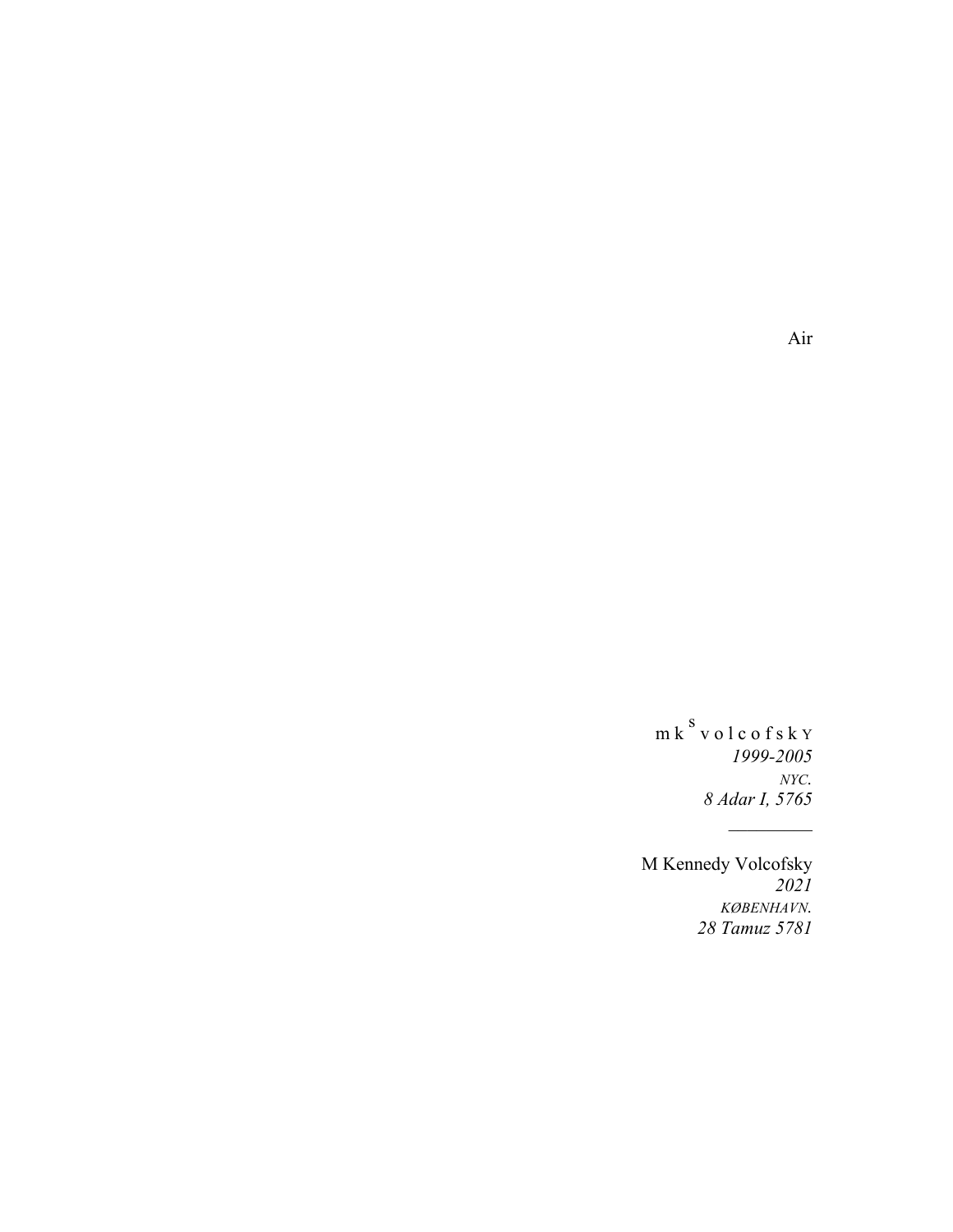Air February, 2005; July, 2021

 $\_$  , and the state of the state of the state of the state of the state of the state of the state of the state of the state of the state of the state of the state of the state of the state of the state of the state of the

volcofsky.net mkv.atys.@gmail.co

parts of *Air* were written in residency at *The Barn*, the Edward F. Albee Foundation artist colony in Montauk, NY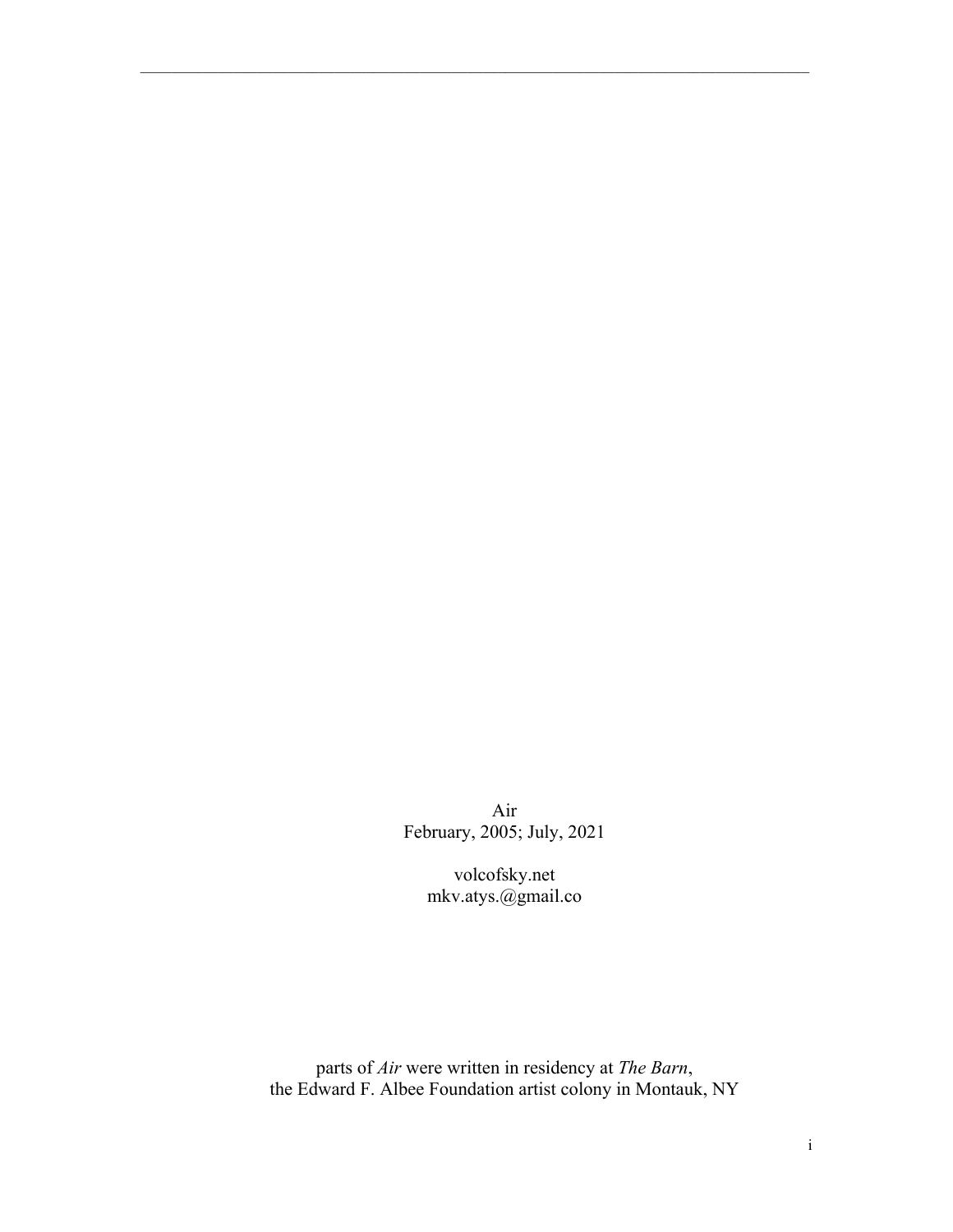A' Traveling Yeshiva Sideshow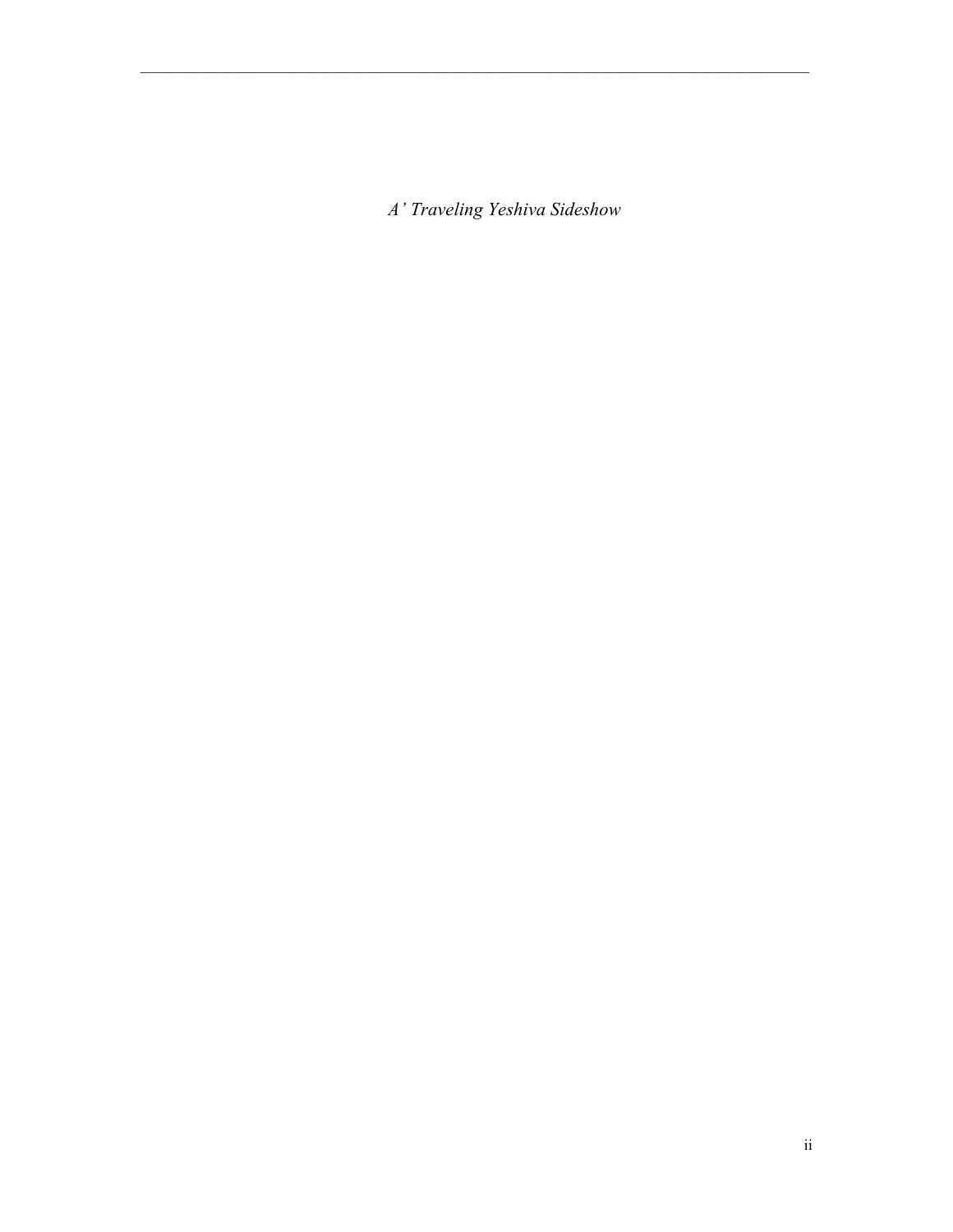For Karmenlara. Wife. even more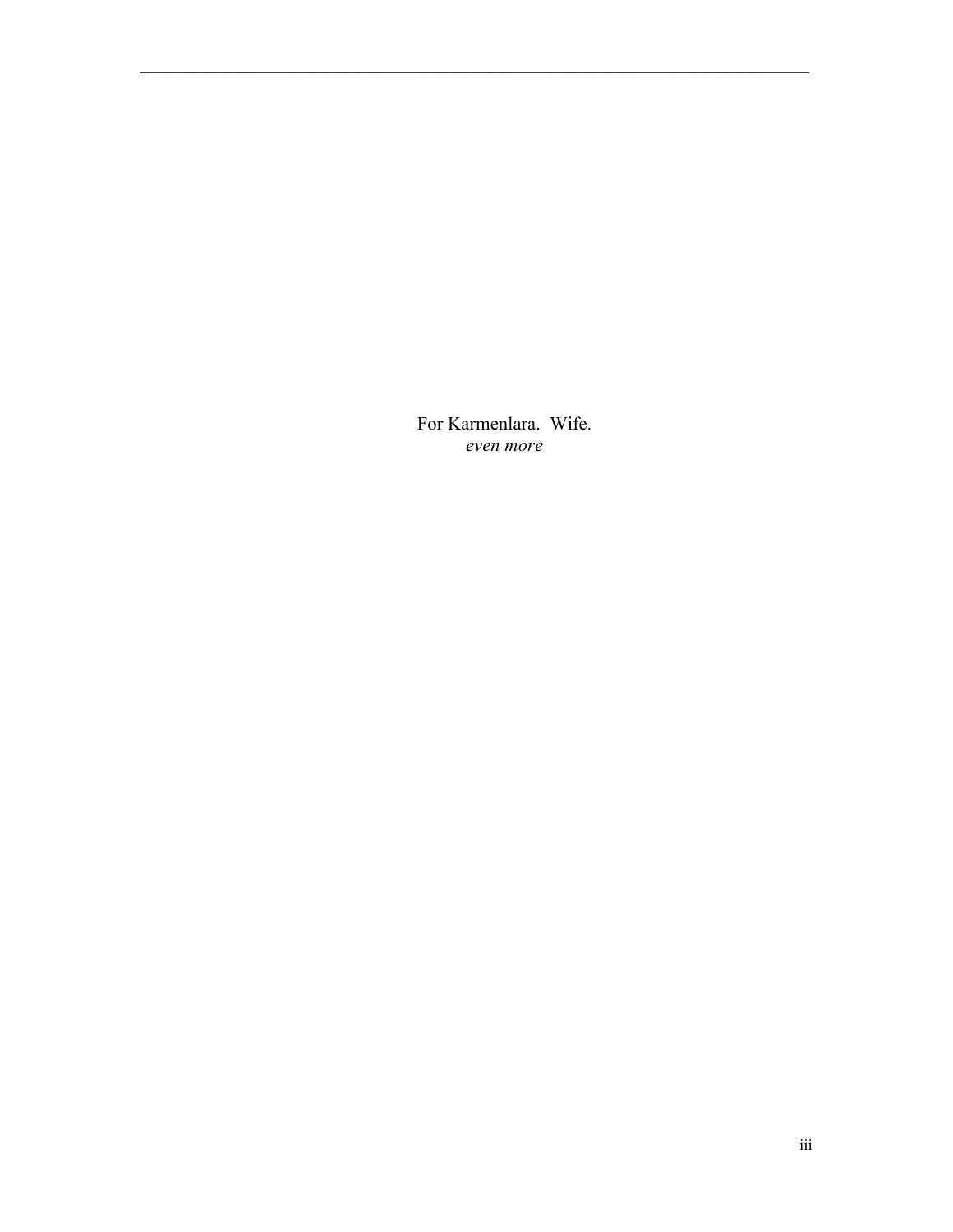Interstellar space is but the imagined bodies of others.

Included in that imagined cosmogeny of course is oneself.

The 17<sup>th</sup> Century's Sabbatai Zevi, as imagined by Gershom Scholem in his galactic rendering – rabbi, performance artist, manic depressive, sex outlaw, historic inevitability, apostate  $\&$  fraud – became one of these stellar outposts for me, when I read him, them, well nigh seven or eight years ago.

The Mystical Messiah, as he was subtitularly dubbed, joined hands with a certain Doctor of  $19<sup>th</sup>$  Century Jurisprudence – he of the unmanning, the joint of pork & the piano stool joined hands on a playground in my own deep space and frolicked. I had thought I'd make a play 'about them'.

This is not that. O, never. The good Doctor, in fact, went his own way.

So this, in part, is the adamant refusal and the exquisite escape technologies of ghosts. Of memory. And of love. And of a mind never wanting to capture those it loves, and so denude the night sky of their lights – but to lose them, at every chance and turn, so that in a peripheral glance during a moment of amnesia, or boredom, or apprehension, their glimmer of friendliness and steadfast gaze ripples across time, greets the eye's mind, and is.

Isn't that what friends do? Let each other breathe?

 $MK<sup>S</sup>V 8$  Adar I, 5765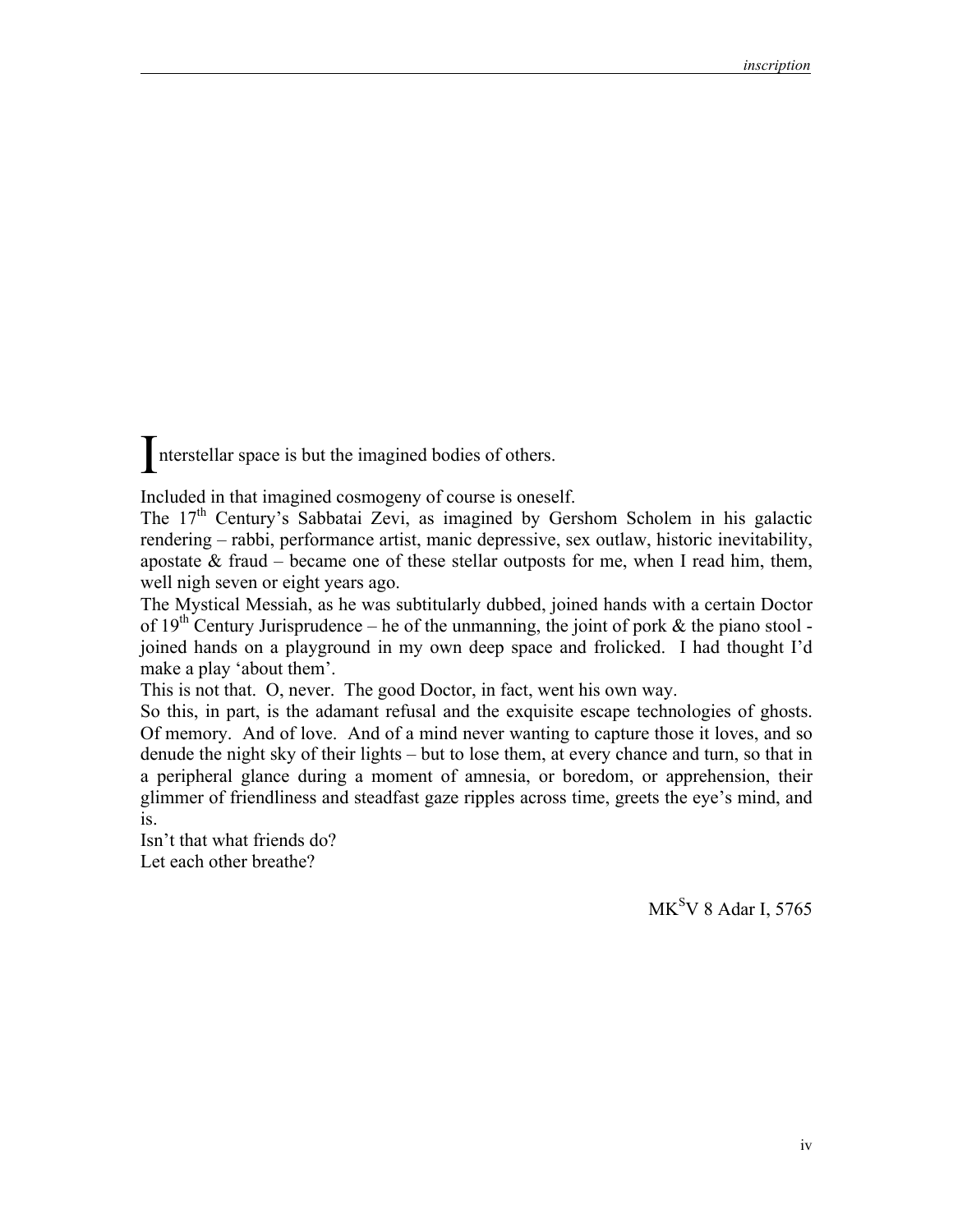*who's there*

Scribe. Nathan The Gazer. Boy. Woman. Man. 5 Men.

SOUNDS are indicated by [• …].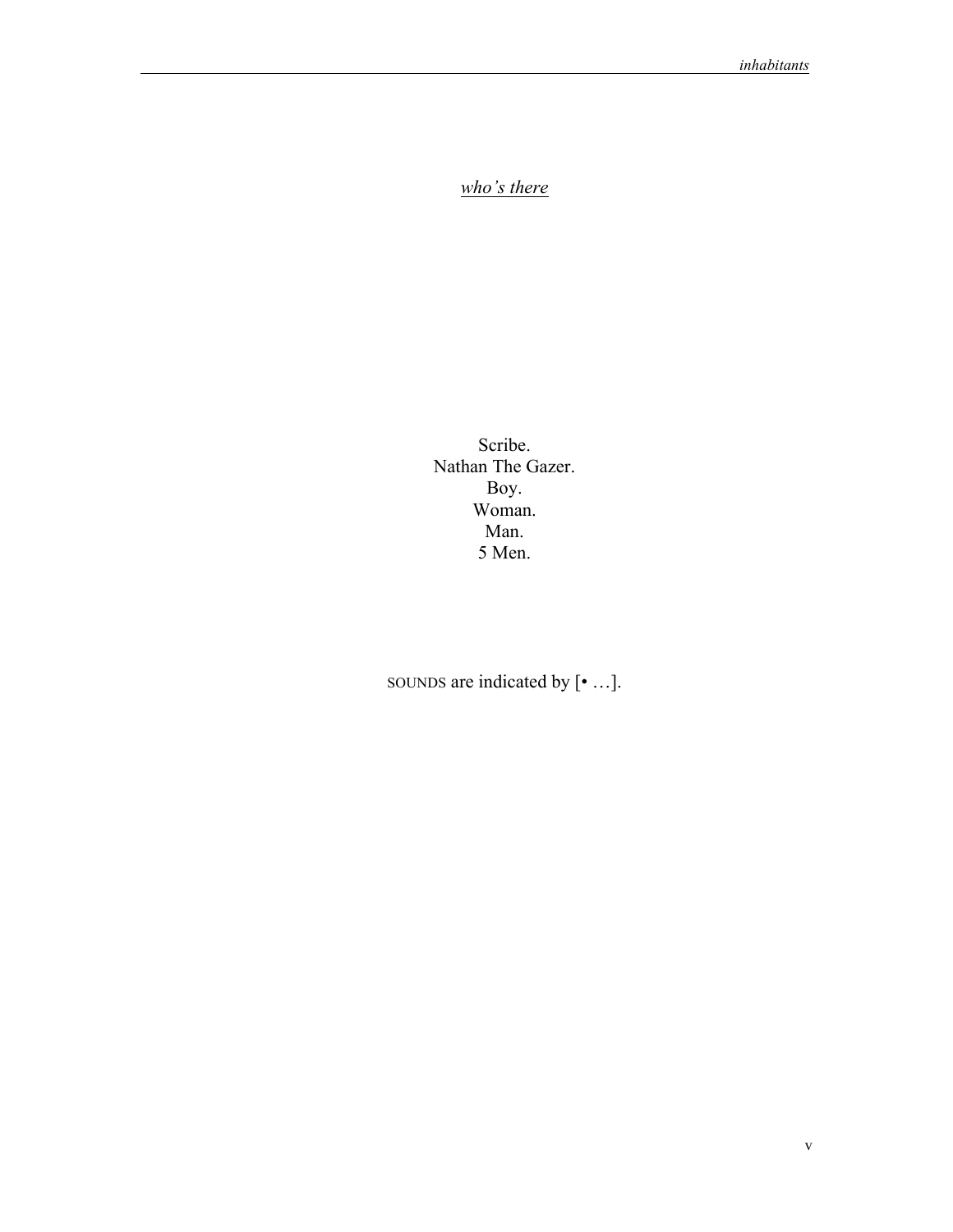*Air*

# *Prologue*

*Sc. i.*  ${MAN, BOY, WOMAN}$ 

*Two Drops. Sun Light. Socialism. Numbers. Departure, Packing.*

*Sc. ii.* ❴ *SCRIBE, 5 MEN* ❵

*Scribe's Return. Law's Law. Ol' factory. Small Claim. Birds of a Feather. Arms & Legs.*

# *Sc. iii.*

| A Ttestation. | $\{NATHAN THE GAZER, man\}$  |
|---------------|------------------------------|
| A Catch.      | { NATHAN THE GAZER, SCRIBE } |

*Sc iv.*  $\{5 \text{ MEN } \}$ 

*Inconsonance.*

#### *Act I*  ${$ *SCRIBE, NATHAN THE GAZER*  $}$

*Some History.*

#### *Sc. ii.*

*Sc. i.* 

*Playtime.*

# *Sc. iii.*

*Outbreak.*

#### Act II  $\{$  *SCRIBE, NATHAN THE GAZER, BOY, WOMAN, MAN*

# *Sc. i.*

*History Again. Sc. ii.*

*Verdict.*

# *Sc. iii.*

*Geneology.*

# *Sc. iv.*

*Mercy.*

# *Sc. v.*

*These Our Words Are Melted Into Air.*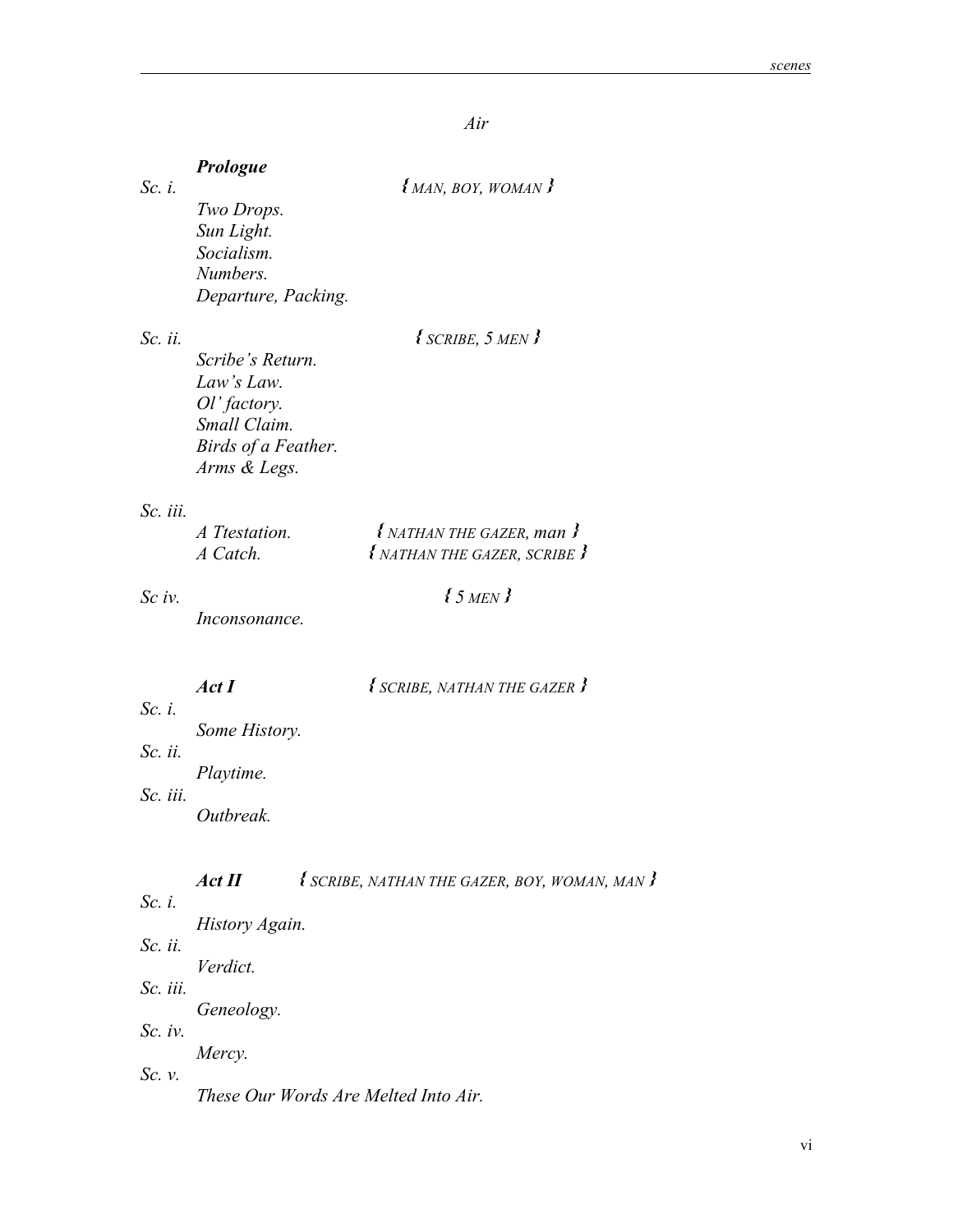Air

a anti-history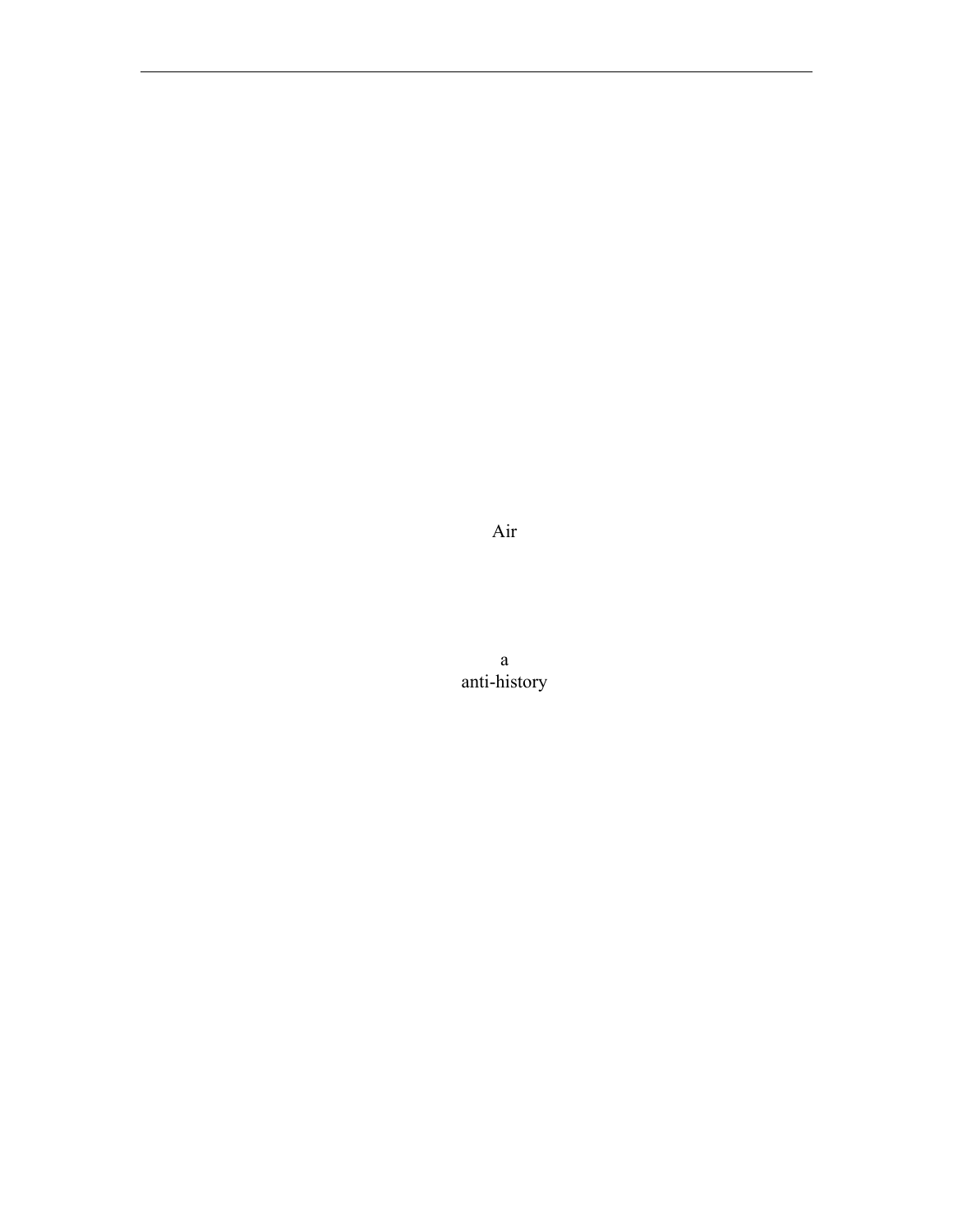# *Prologue*

*As the audience enters the firedark of Theater Volcofsky, at Center Right, two bodies, male and female, clothed & shod, hang from the neck, each above an over-tipped wooden chair on either side of a cheap round table.* 

*A third chair, still on its feet, its back to the table, Up Stage.* 

*The hung turn slow.* 

*Two glasses of red wine, a wristwatch, an ashtray on the table.* 

*A flashlight, standing on its face, red casing aglow, on the table.* 

*Up Left an old* MAN*, naked, sits crosslegged on the ground, arms wrapped around his knees, gaze roaming over the bodies, House, the floor.*

*After the House has settled he gets up, knife in left hand.* 

*He walks slowly, elderly, powerfully, indifferently.* 

*He walks to Center, stops, faces House, and, with his mouth open, writes in the air with his left hand, letter by letter, Right to Left, the knife as writing instrument, punctuating the end of what he has written with a firm, puncturing stab. His mouth closes.* 

*He turns and moves towards the table. Still walking slowly, elderly, firmly. He uprights the chairs.*

*He climbs onto the table, and with the knife cuts down the bodies, one by one. They drop sitting onto the chairs.* 

BOY *Left,* WOMAN *Right.*

*The old* MAN *puts the knife on the table.* 

*He clicks off and picks up the flashlight, which has a string attached to it, and drapes this around his neck.* 

*He reaches up into his ass, and pulls out a translucent yellow sun. He opens it.* 

*He steps onto the third chair and holding the sun aloft, takes his position, preparing to shine the flashlight through the sun down at the table.*

*The* BOY *and* WOMAN *remove their nooses.* 

*They trade nooses across the table, then drape them over the backs of the chairs they are sitting on. With their left hands, each take a sip of wine, raise their glasses towards one another.* 

*Put the glasses down.* 

*Wipe the backs of their arms across their mouths.* 

*Become still.*

*The old* MAN *clicks the flashlight on, through the sun.* 

*The* BOY *and* WOMAN *lurch into being, like a film started midway.*

# WOMAN

d'they know anyway. All their talk about age. But what does that *difference* does chronological age make? How can they judge how. Someone feels for someone else by their chronological age? Does that measure? What? How can they judge by that? It's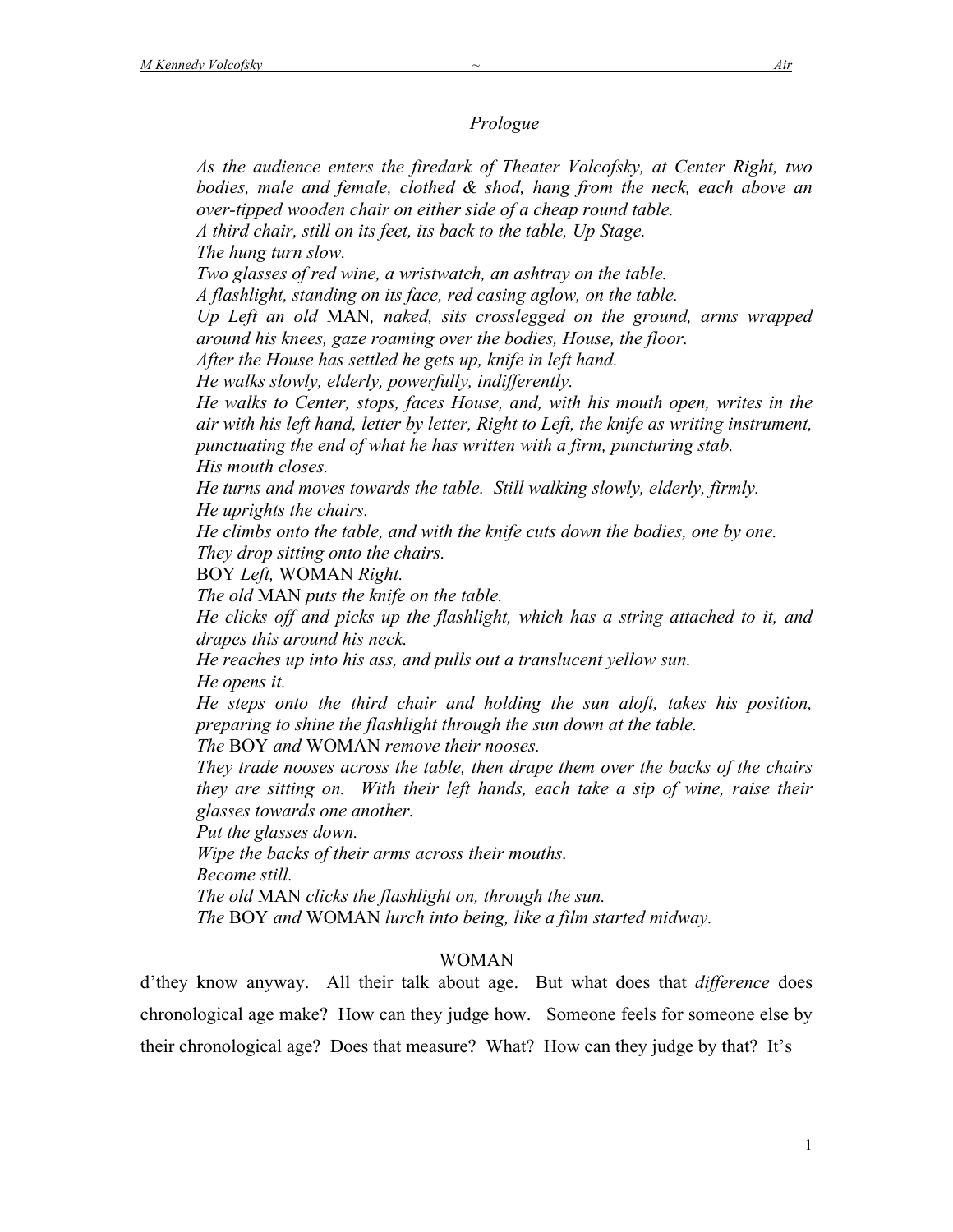I know.

# WOMAN (*cont*)

not like. Who is? Not like we're hurting each other. Anybody. It's not like we've hurt. We're hurting anyone else. We're not hurting anyone!

# BOY

# WOMAN

You put a age limit on love? You can control how you feel about someone? Because "society" says? You're not the right age for each other? Right? What's right here? This! Us! This is us!

# BOY

They just can't accept it. Anything pure. It's always been like that. Anything real, you know. Goes against the entire structure. The whole thing. They're all miserable, you know, so they see something real, some people being happy, and you know, they want to just fuck 'em, just destroy them.

#### WOMAN

So we have to do all the hiding. So we have to be a big secret. So *we* have to be made to feel like criminals, just because *we* love each other.

Your mother. I would love to tell your mother about us. *I would love to*. Fuck that bitch right up.

#### BOY

I wouldn't.

# WOMAN

I know. I really wouldn't either. She'd sic the cops on us anyway. I taught that bitch how to give head. Believe that? She didn't know. Anything! She actually had to ask me how. No wonder your old man left. And now. I'm sure that fat slob of a boyfriend she's got now appreciates it. Fuck. If you could even find his cock. Yuck. I can't *stand* having to hide from all of them. Hiding. They should hide from us! Few more years we won't have to. My friends don't give a shit. They understand. *They* know how you are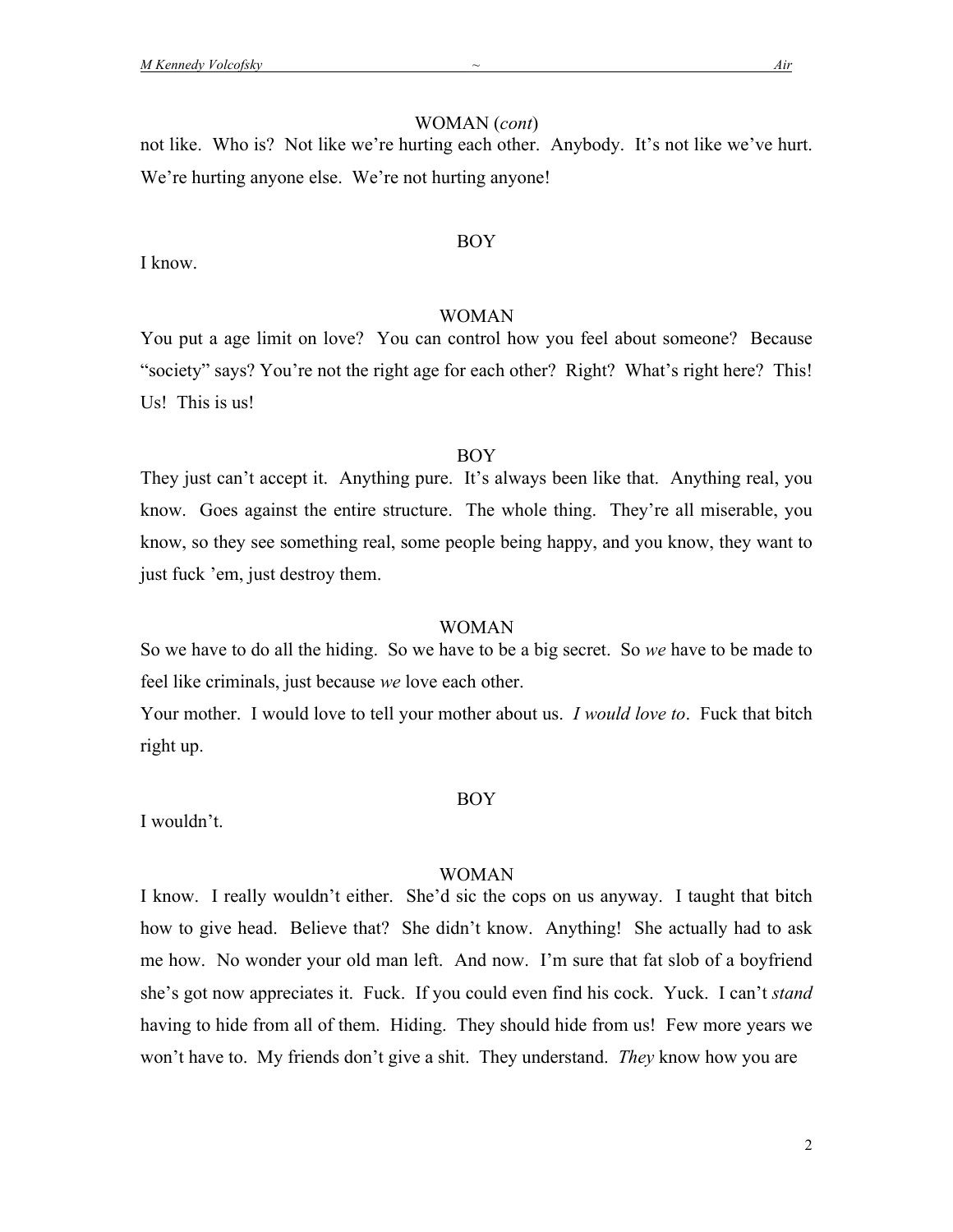#### WOMAN (*cont*)

for fourteen. They know it's not like you're a normal teenager. You're not like some kid, right. You know?

# BOY

But I've always hung out with older people. You know? I mean ever since I was four I was hanging out with the six and eight year olds. I don't think I've ever really been comfortable around people my own age. Especially now. It's really hard. I mean it's hard for me to even have conversations with most of them, especially the girls.

#### WOMAN

Well why would you? They're children compared to you. They're dizzy, they're just giggling girls.

#### BOY

I. There's not. There's just no way I could get what I get with them with you. You know what I mean? I mean you know me.

#### WOMAN

You've got wisdom.

# BOY

I don't know. I get

WOMAN

You do. Really. You do. It's heavy duty. You're wiser than most of the adults I know.

Well. I

# WOMAN

It's true. That's what attracts me to you most. I love you. My baby.

#### BOY

I don't think there's anybody in the world should be able to touch us. I don't think there's anybody in the world should be able to make this go. Able to make this go away.

#### 3

# BOY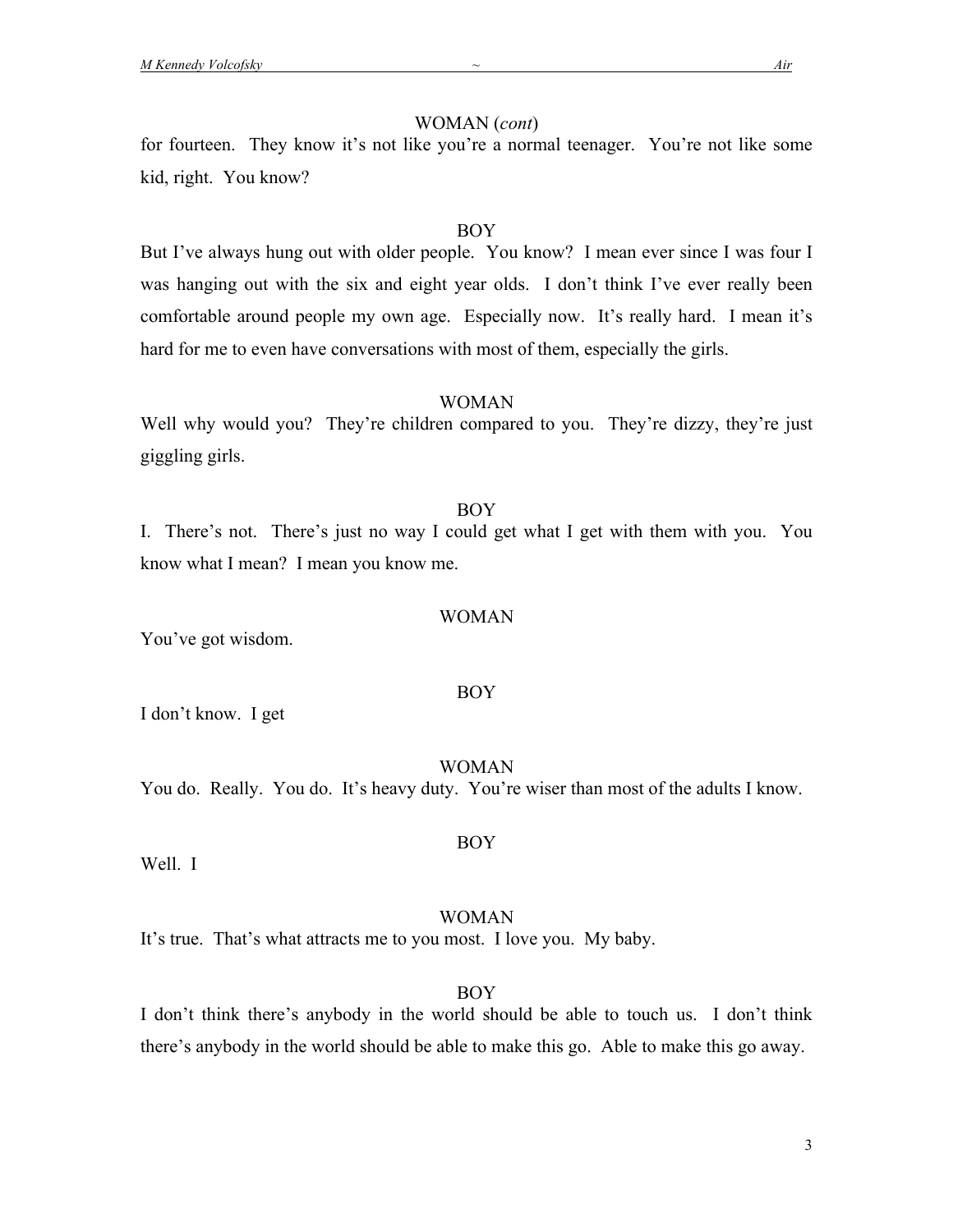#### WOMAN

No one.

*She raises her glass to toast him.* 

#### BOY

*And he in turn raises his.* 

No one.

I love you. It's been a great first year.

*As they prepare to click glasses, they nod in their chairs, chins to chest, glasses still held aloft.*

#### MAN

They fucked nine times in a row today. He came nine times. She came thrice that. Their little experiment, How many times can he? His knees are raw from the carpet. His cock hurts, burns, feels like it's been sanded bloody. His pubic hair just starting to grow in. His erection will not subside. His jaw hurts from eating her, his tongue numb. Her cunt is raw and swollen. Her jaw aches, her lips are puffy from sucking him off. Her nipples are tender, her asshole sore. Her thighs tremble, and feel as if they won't ever stop. His sperm keeps running out of her, out of her cunt and ass, and will continue to all night, while she works, pouring drinks, talking to customers, doing lines. He's left some poetry on her bed, written sideways on a yellow legal pad with a chewed blue bic pen, all about the terrible burden of society, how it is rigged, its mind sewn closed, set against true feeling, set against true love, set against true connection between people, between souls. On the same page he's drawn a picture. A face looking out from inside a train window. The face has eyes that look directly at you. As if the eyes had voices. In another window the back of someone else's head can be seen. He's drawn the other seats, left them empty. She is twice his age, and she comes twice as many times. Later, it's gotten rid of, she will say she knew, but she doesn't know now: today, they conceived a child.

*The glasses never meet, the nods end, they put them down. Wipe their mouths with the backs of their arms. They sit in unrelating silence.* BOY *picks up the knife, looks at it.*

#### BOY

I think I'm gonna start carrying this around.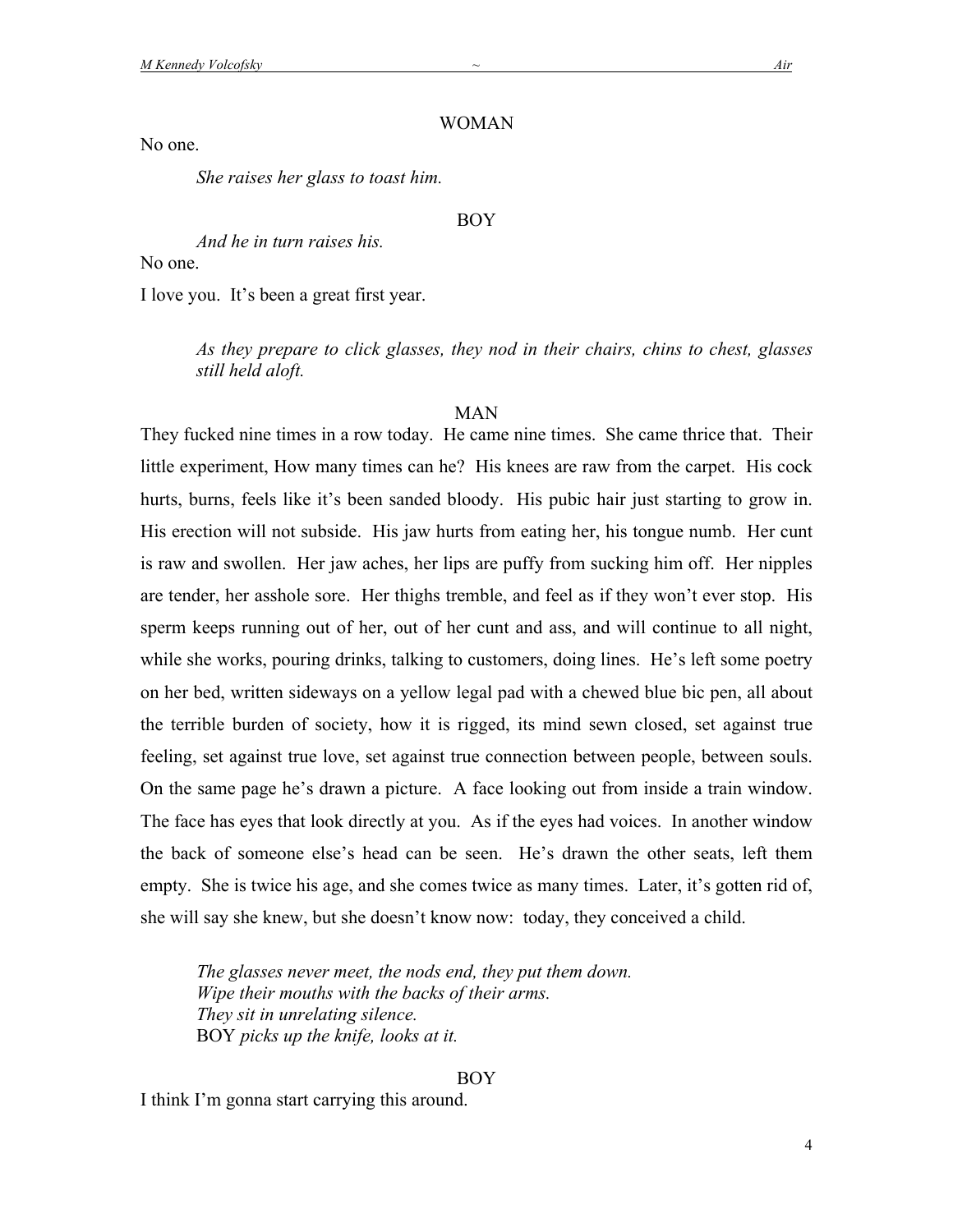#### WOMAN

Why?

#### BOY

I'm not sure. Where'd you get it?

#### WOMAN

I don't remember. Wha'd'you need that for?

*He stands, folds it closed, puts it in his back pocket. Yawns, stretching.*

#### BOY

*Picks up the watch, sees the time, puts it back down.* I've got to get home.

#### WOMAN

*(Indifferent)* I know.

*She pulls a roach out of the ashtray.* We'll smoke the rest of this tomorrow.

*against the back wall.*

*Puts it on the table. She stands to say goodbye. They look at one another. The naked old* MAN *clicks the flashlight off and it hangs from his neck. He tears the sun in half. He gets down off the chair, and holds his arms out, half a sun in each hand. He seems profoundly uninterested. The* BOY *and the* WOMAN *go to embrace and are grabbed by the scruff of their necks by the old* MAN*, a half of the sun still in each hand. They respond like cats, going limp in his grip. Walking them Down Center he opens a trap door in the ground with a foot, and presses* BOY *&* WOMAN *down into it, like packing an overstuffed suitcase. He throws the flashlight and ripped sun in after them, the glasses, the ashtray, flips the trap door closed with a foot. He puts the watch on. He tears the legs off the table, lays the table top on the trapdoor, throws the legs on top of it, and retires upstage, where he crawls under a pile of white sheets, up*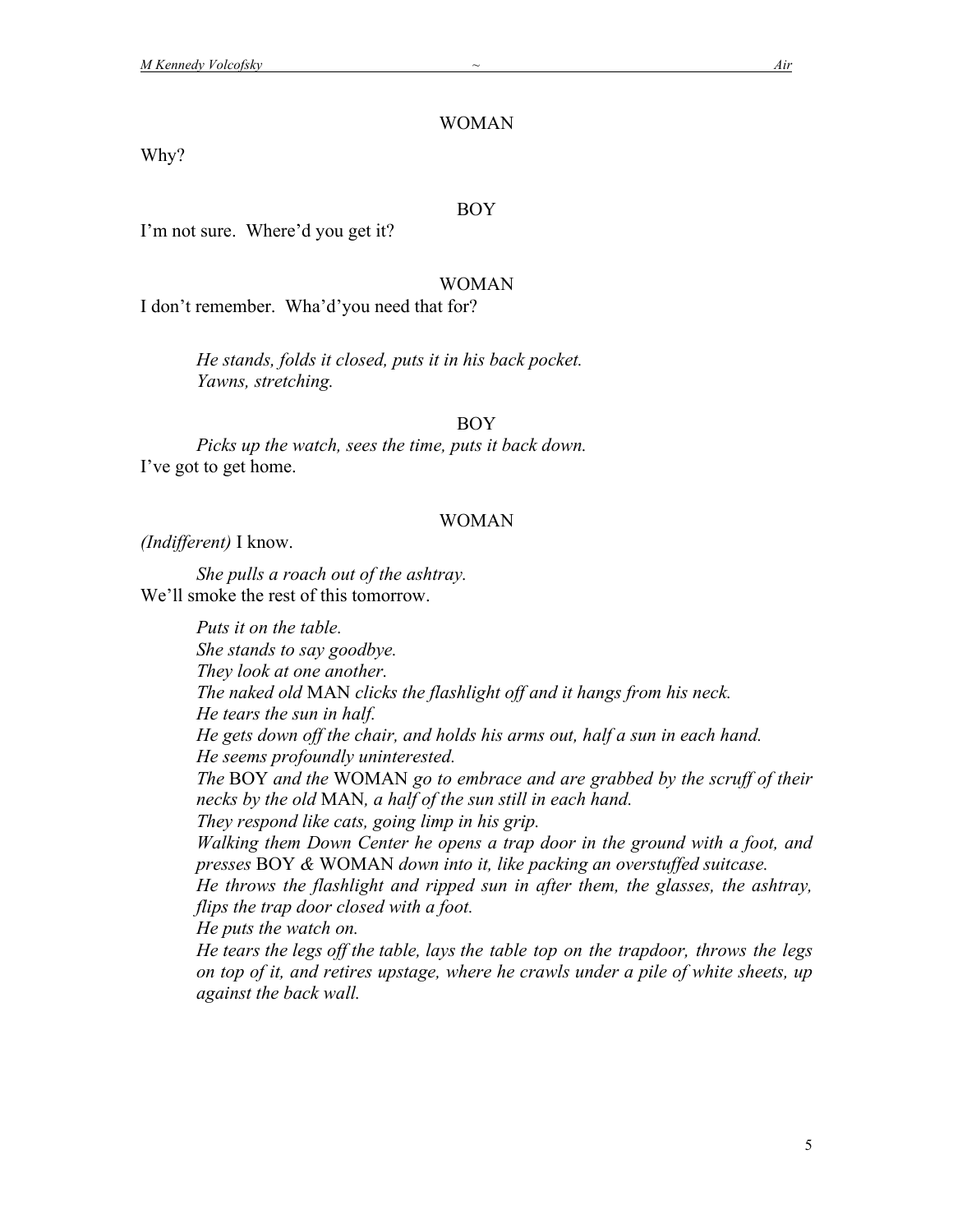# BOY

*Pushes his head up against the trap, lifting it slightly, and quietly, haltingly sings.* A song so long and tiring, a song of my own sending away, a song of my own retiring, a song singing sorry I could ... not ... stay.

*Retreating down after he's done, the trap door closing above him.*

*The air is given a chance to settle.*

# SCRIBE

*Entering the firedark of Theater Volcofsky, walking on Right, casual, straight legged, softshoeing, heeldragging, toepointing, whistling, naked. He's big, he's got a belly, he's older, he's in his fifties maybe, he's got red lips and white teeth, a hairy ass, dirty feet. He's got a John Doe tag tied around his right big toe. He arrives at Center and begins his naked singing dancing.*

*Singing.* Night and day

Day and night

I breathe the dark

I feel the light

Writing is shit

All writing is shit

O but we'll dance, we'll stamp on it

Writing is shit

All writing is shit

O but we'll dance, we'll kamp on it

Writing is shit All writing is shit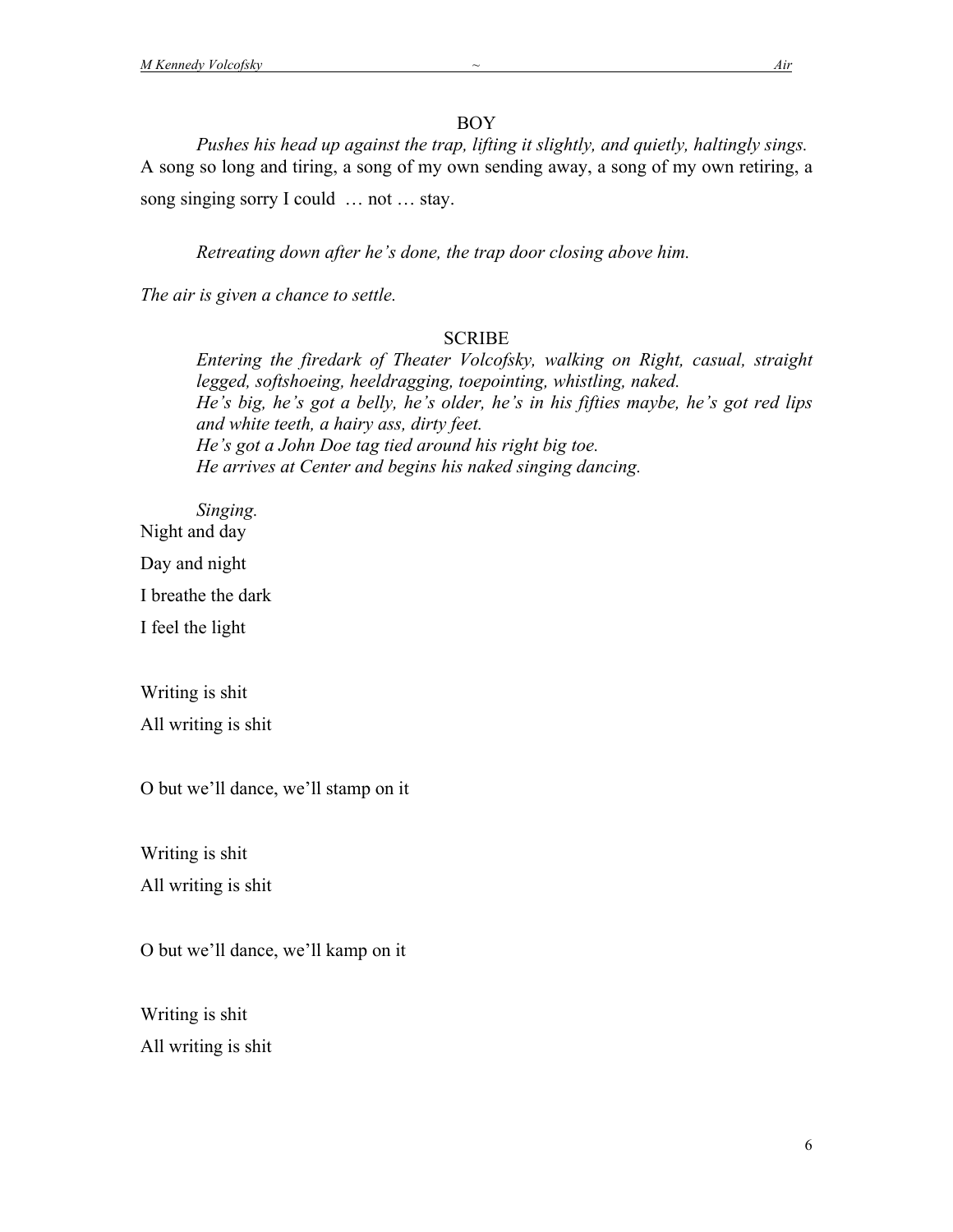O but we'll dance, we'll tramp on it

Whose gonna turn them lights

Whose gonna turn them

Onnnnnnnnnnnnnnn

You know mister where they run

Deep unrground

In the face of the

Sunnnnnnnnnnnnnn

When I was a little baby

Before I was small

I sang for my dinner

I sang for my all

Then I got old I grew and grew Nothing changed at all Nothing I knew

No more singing singing singing singing singing singing singing singing SINGING

O but we'll dance, we'll wamp on it

I wrote a letter On my peenie I wrote a letter On my weenie Sent those letter in the mail Next song I sing I sing in jail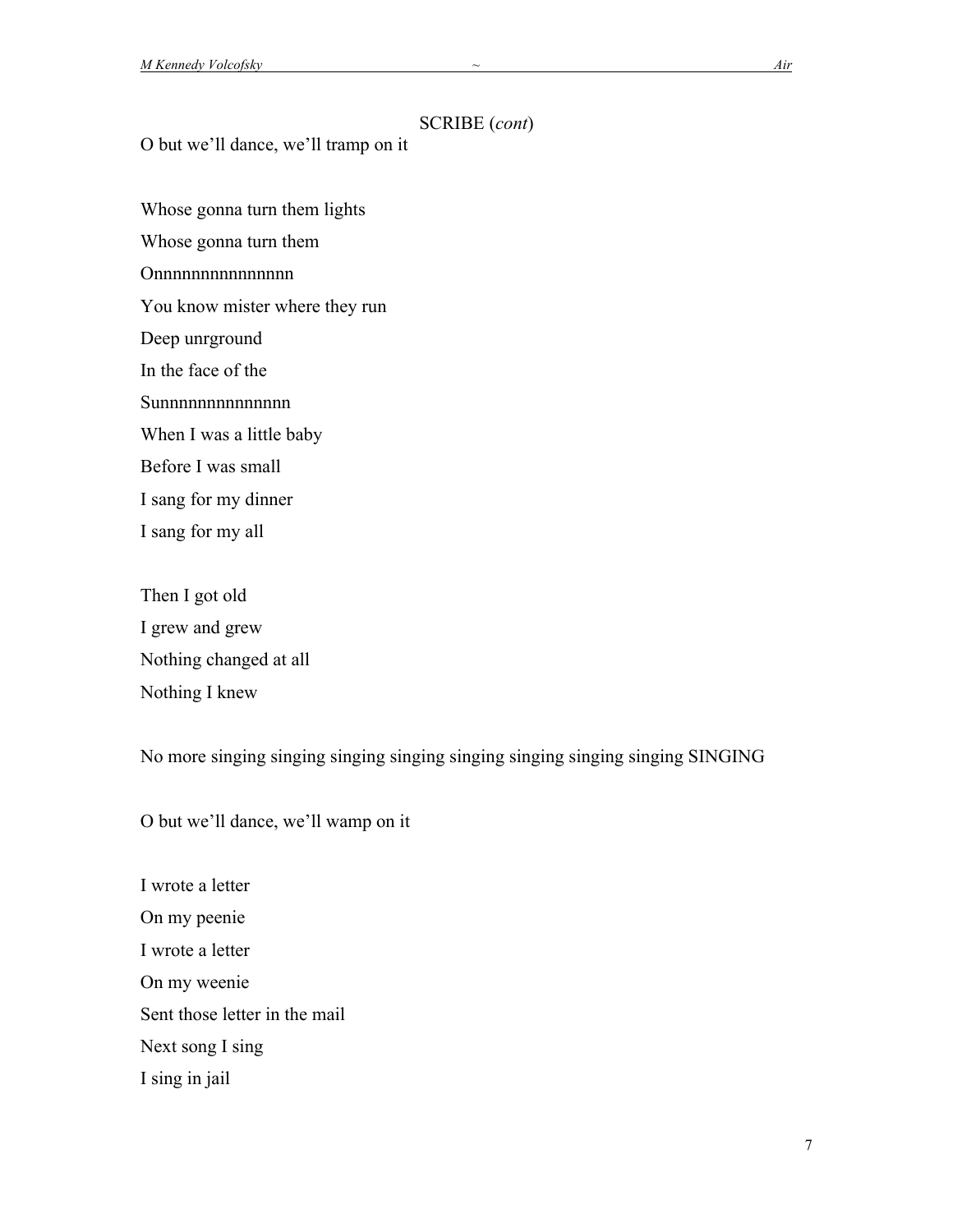What happened how it go

What happened how

Wished I never wroted those letter

Wished I never wroted at all

Wished I never stopted singing

Wished I never *(gags mouth with hands, finishes rhyme indecipherably)* 

I know I cant remember

But do pretend I do

That time when nothing changèd

En there'uz nothing that I knew

Whose gonna turn them lights Whose gonna turn them Onnnnnnnnnnnnnnn

Night and day Day and night I breathe the dark I feel the light

> *The singing dancing end.* SCRIBE *wordlessly seeks response from the House. He takes in whatever he gets, and then begins to pace the stage Left to Right and back, setting up the House, getting ready for the next. When he's ready, he stands Center, and begins.*

Nigger with two noses I was dreamed up by a white man sleeping. You'll forget about that soon, you will. Nigger with two noses I am what they call the jewblack. I am the Jewblack. I am a scribe. Not a writer — a scribe.

The law is there to protect you. It is. That is the god's honest truth. Only — only you have to get to it, for it to work. You have to get *to* it. Get your message through. You know that. You read that book, all of you. You cocksuckers. You all read that book. The first page. K? And so you know. You know. The law is there to protect you,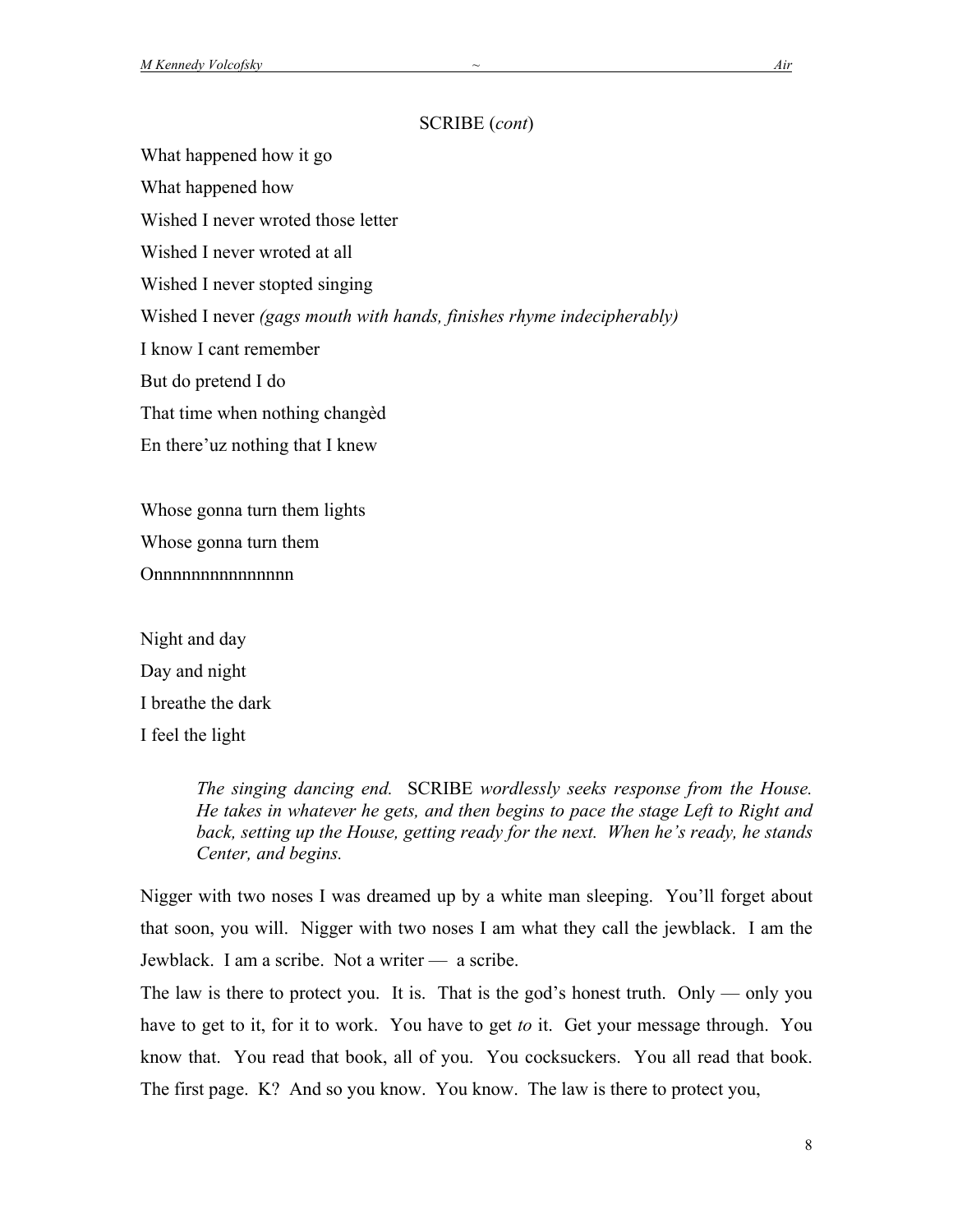defend you, set the walls plumb the joists level the floorboards square the stairs right, just just right. The law is there — you just got to walk to it. Walk to it. Walk. How do you walk without moving? How do you ask without telling? How do you appear without leaving? How can you get in if you can't get out? Stupid. Dull. The mind of an imbecile hawking here. Leave you alone? You've never been alone! The first time you were alone you would swallow your own leg whole. The sky would slap down on your face like Saran Wrap. You'd suffocate on the overincursion of air. You'd drown in space, barfing up your own name in pieces. Don't you know what you would do? You'd go running for the law, first thing. And then you'd be an imbecile, just like me here. Asking the worst questions. Making the drinking glass statements. Looking into a shoebox for the mirror to shave your tongue with. You don't know. You don't! The law is there — it is. Can you get to it? Can you achieve it? Do you really really really really really really want to?

*Singing.* There's dark in the air There's light underground A lock's on the door There's no one around

#### *Hawking.*

What. What? What. Yr thinking something on these two noses. These two *noo*ses. Yr thinking something about these two nasi o'mine. An if you weren't —you are now. Thinking What are they? What do they symbolize? Thinking What do they represent? Thinking They must represent something other than themselves. THAT'S THE LAW! THAT'S THE LAW! Two noose? Two nose? Who nose? Who knew? Who blew you first? Me or you? You can't even remember that far back can you? CAN YOU? Some visual representation of a bifurcated spirit. Some fleshly manifestation of a soul at war with its own spine, smelling both sides of the sweaty coin at the same time, lowering itself down hand under fist, hand under fist, hand under fist, down here to the split fundabasement of all matter, right down here into the greasy hole of the crack of the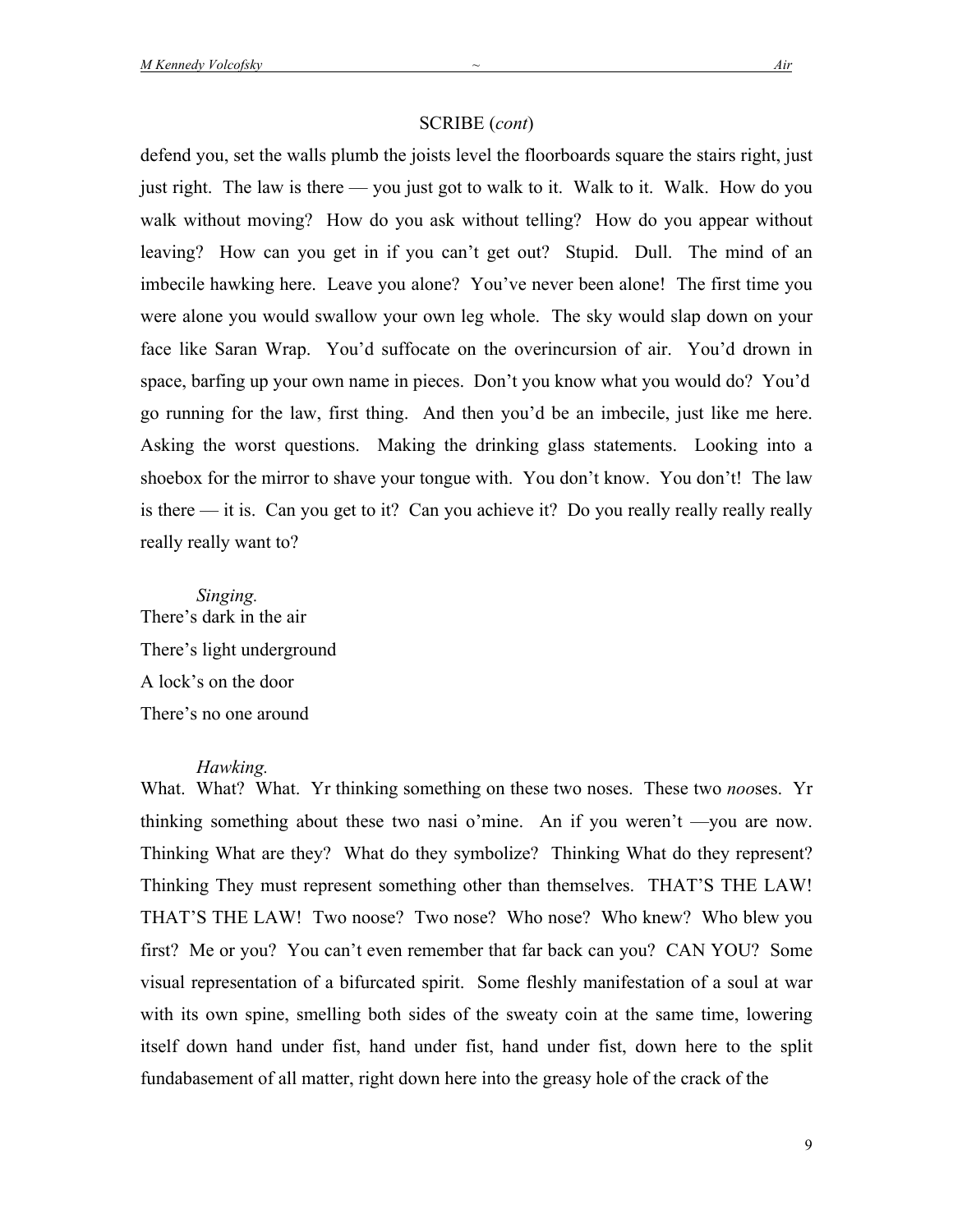windy ass of the earth, a visual symbolic uttered declared declaration of divided paternity, a double rhino'd visage of the struggle of two cocks, two PENISES in battle for possession of the face, the whole face, the face the whole face and nothing but the face, so help you so Oh Oh Oh help you, the place the face itself, this face, almost unseeable now, this THIS face, almost invisible now buried beneath this tumultuous rockslide of nosez, of KNOWING, because you all know the nose is all about KNOWING,

*Striking a different pose for each romance, a different voice, changing location on stage for each.*

SHE COULDN'T GET HIS SMELL OUT OF HER MIND,

HER SCENT STAYED WITH HIM FOR ALL THE DAYS OF HIS LIFE,

THE PERFUME OF HIS SHAFT, HIS BALLS, HIS ASSHOLE WAFTED UP LIKE SMOKE, AND HE WAS LOST,

THE SCENT OF HER CUNT, THE SCENT OF HER ARMPITS, THIS WAS LIFE ITSELF TO HER,

I CANNOT FORGET THE SMELL OF THE BACK OF HER HANDS,

THE SOUR SMELL BEHIND HIS EARS MADE ME WANT TO HEAVE,

THE SMELL OF HER MOUTH AS SHE SLEPT WAS NECTAR, IT WAS A MIST HE DRANK AT NIGHT LIKE A THIRST STARVED ANIMAL LICKING FOG,

SHE WOULD SMELL HER, YEARS LATER, SUDDENLY, WHEN NO ONE WAS AROUND, AND AGAIN AND AGAIN COME TO THE UNDERSTANDING, EVERYTIME, THAT SHE HAD BEEN THE SMELL OF LONELINESS ITSELF,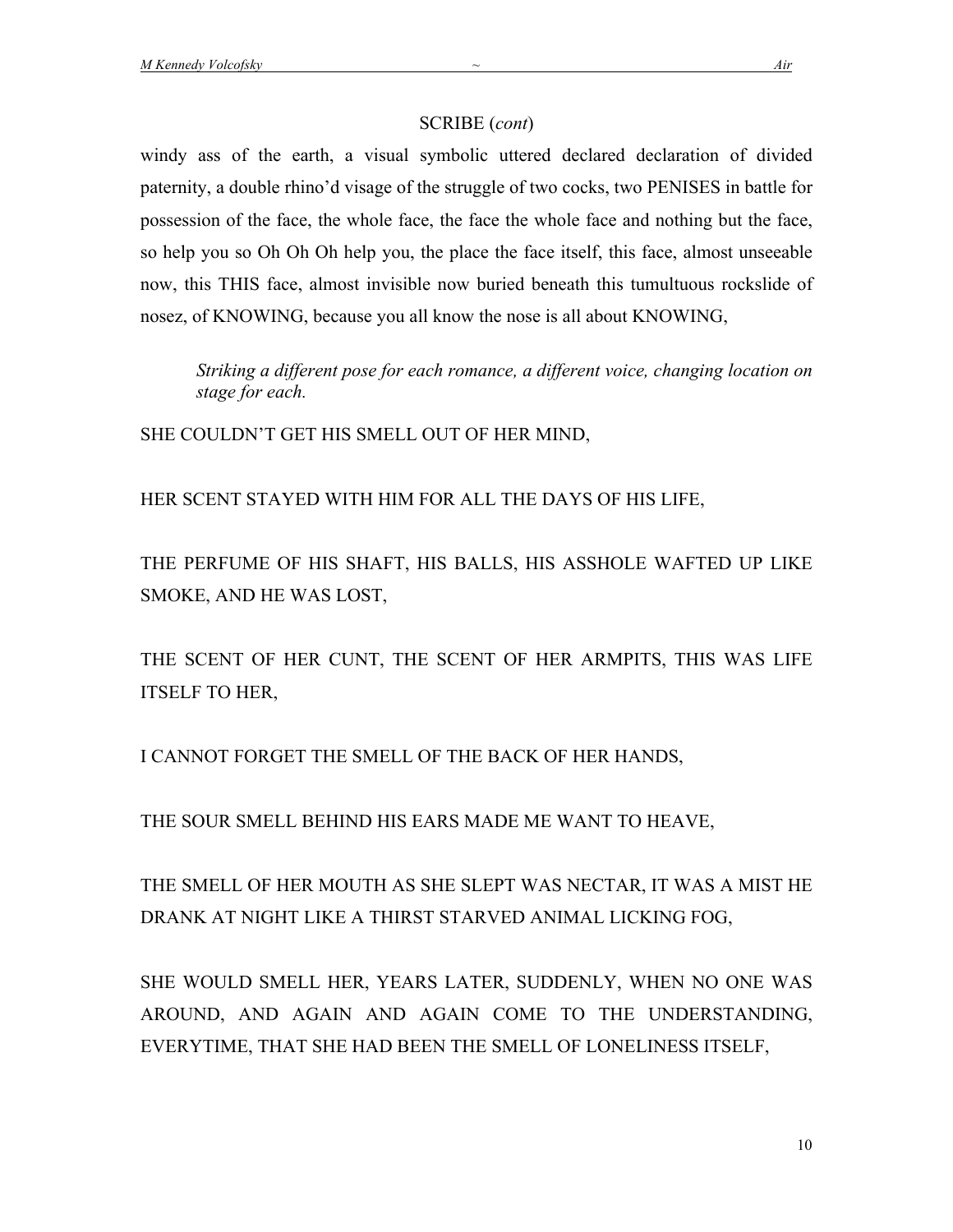HE SMELLED OF COALSMOKE AND GARLIC AND SWEAT AND SANDALWOOD, LYING THERE WITH A FOREARM ACROSS HIS EYES, BLUDGEONED BY WORK, HIS SMELL LIKE HEAT SHIMMERING OFF A STREETTOP, THIS WAS THE ENDLESS VOICE OF HIS SORROW, EVEN IN SLEEP, CALLING, AND BREATHING IT IN, HE KNEW, HE LOVED HIM

#### *Back to Center*

buried buried under under this this doubling doubling, smelling smelling, looking looking out from behind this architecture of meat into the uncountable entries of a foreign city that are always always closed to him, to it, to him to it to  $ME - I$  am not individual! I am supernally divided! The heavens themselves gaze down on me with eyes that do not match!

#### *Next voice.*

If you want to leave me, there. If you want to, leave me there. If you want to leave me there.

*(whisper)* Of singularity being a lie.

Nothing doing. There's nothing doing.

Blessèd art thou, lord r guard, king of the universe, the duoverse, the trioverse, the quadroverse, the quintiverse, the sextiverse, the septiverse, the octiverse, the noniverse, the decaverse, the introverse, the extroverse, the obverse, the transverse, the biverse, the reverse, the converse, the diverse, the inverse, the hayverse, the abverse, the coverse, the subverse, the perverse, the last verse, the first verse, the verse, the verse, the king, the king, the fuck, the king, the fucking, the fucking, the fucking, fuck king king fuck who permittist, who permittists, who permits, who permittest, who per mit test, that, which, that which, that which is forbidden.

*pause* I am the fucking messiah.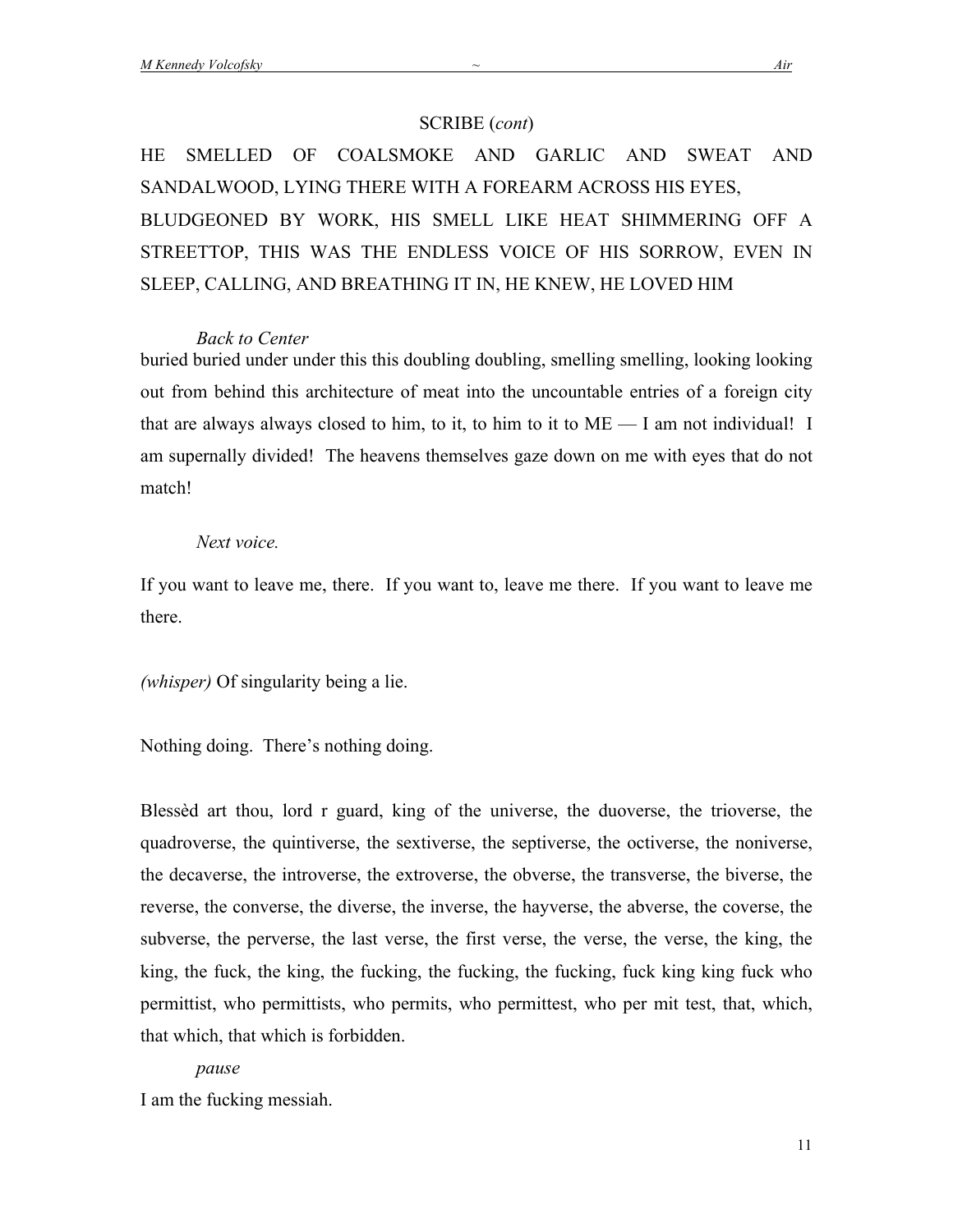*He sits down heavily on the tabletop, cross-leg'd, wearily making a loud "Oy" sigh.*

*As he tells the story, 5* MEN*, naked, emerge from under the pile of sheets, Up. They come Down, four of them surround him, each grabs a table leg out from under him, holding it menacingly. The* FIFTH MAN *has a newspaper, from which he removes a page, dropping the rest to the ground. He folds the page into a paper crown, standing slightly off from the group, Left.*

#### **SCRIBE**

Two boys are chasing a bird they have wounded. Through suburban backyards, early autumn, twilight, just before dinner. This bird, they first knocked it off a treelimb with a stone, and now are running after it, each with a stick in his hand. Even though only one of them hit it, they both feel claim to the strike. They are yelling, running over leaves and tree roots, not even having to look down. Since one wing was broken on the fall from the tree —having been knocked unconscious, hit in the face with a quarter-sized stone, one eye ruined— the bird can't fly. Hitting the ground it came to. I'll not give the identity of the bird. So it runs along the leafy early autumn ground, one wing beating, running then jumping, going aloft in a kind of sidewards frenzied leap then down to run again. The boys are closing in. The bird's heart is pounding. It makes no sound, cannot close its beak, a bird panting like a dog. Its escape ends at the base of a tree, in a crotch of roots, in leaves. The boys are on it now. The one wing waves, and from the corner of its one good eye it sees the boys towering over it, sticks held high, eyes wide open above wide open mouths, and then the sticks coming down, and then the ground slams its belly. One of the sticks is raised again, a feather snagged on its end. As the boy brings the stick down again, the feather is freed and carried by the wind, the emotional, early autumn evening wind, up and up, up and over the rooves, up and finally over a sidewalk by a row of houses. Coming from a train station in this fading light, walking along that sidewalk, a man in a bargain suit and worn expensive shoes sees it, reaches out a hand and the feather floats —perfect— onto his palm. The streetlights light that very moment. His skin shivers, electrified. Something's happened. He knows. Right now. He knows. Things are going to come together for him. He's back in stride, his rhythm, it's all finally settling, this hard time he's been in with work and family is finally going to smooth itself out — this feather, this single feather dropping, so perfect, onto his hand, out of nowhere,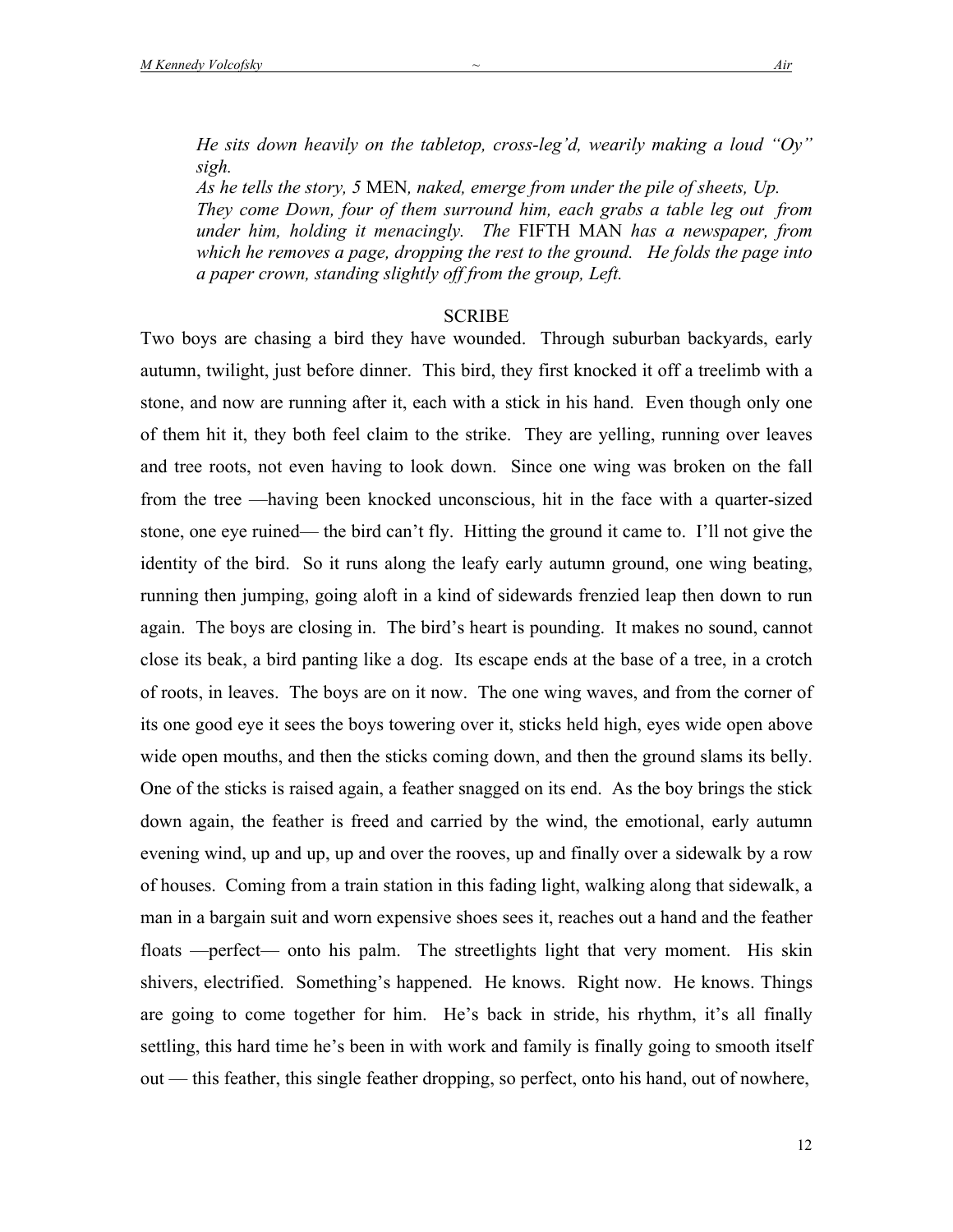and the lights at the same moment — optimism, hope, relief. He feels kissed and calmed and reborn. His mood is completely changed. He remembers his life. The present is a good memory. He enters his house, he wraps the lukewarm, withheld greeting of his wife in his arms, and when his four year old daughter comes running to say hello, he squats down, pulls the feather from his inner-breast pocket, draws her close, between his legs, and so his wife can hear, whispers "This is for you. This is a good luck feather. It came to Daddy very specially for you today. Now here. Take it. Put it someplace very special. Someplace very special, that only you know about. Keep it very safe. Okay?" The three of them. All their eyes alight. Something has happened. Something good.

*The* MEN *raise the table legs overhead, their eyes and mouths closed. The* FIFTH MAN *raises the crown overhead, arms extended up, face forward, eyes wide.*

#### SCRIBE

All. All. All. All. All. All. All. All. All. All. All. All. All. All my life. I never saw anyone.

*He raises one leg and one arm, balancing on one leg and one arm, and shakes them in the air, shaking them like a vaudeville exit, mouth wide smiling open, eyes wide sideways.*

*He stops, looks at House, the* MEN*'s eyes open, the* FIFTH MAN*'s eyes close, and the beating is begun. Ruthless.* 

*The Jewblack's lifeless body is propped on a chair, nooses tossed around his neck, newspaper crown placed on his dead head.*

*Table legs dumped around him.*

*The 4* MEN *retreat, moving back Up, crawling under the sheets.*

*The* FIFTH MAN *rips the toetag off and floats it by hand across stage, then attaches it to the pull-chain of a light bulb hanging center. He too then moves Up, taking the rest of the newspaper with him, and crawls under the pile of white sheets.*

*The air settles.*

# [•STRUCK MATCH. WOODBLOCKS TWO STRIKES.]

*A wheelchair emerges from Off Left, a porcelain toilet on wheels. A MAN with an open laptop on his lap sits on the toilet-wheel. His pants & underwear down at his ankles.*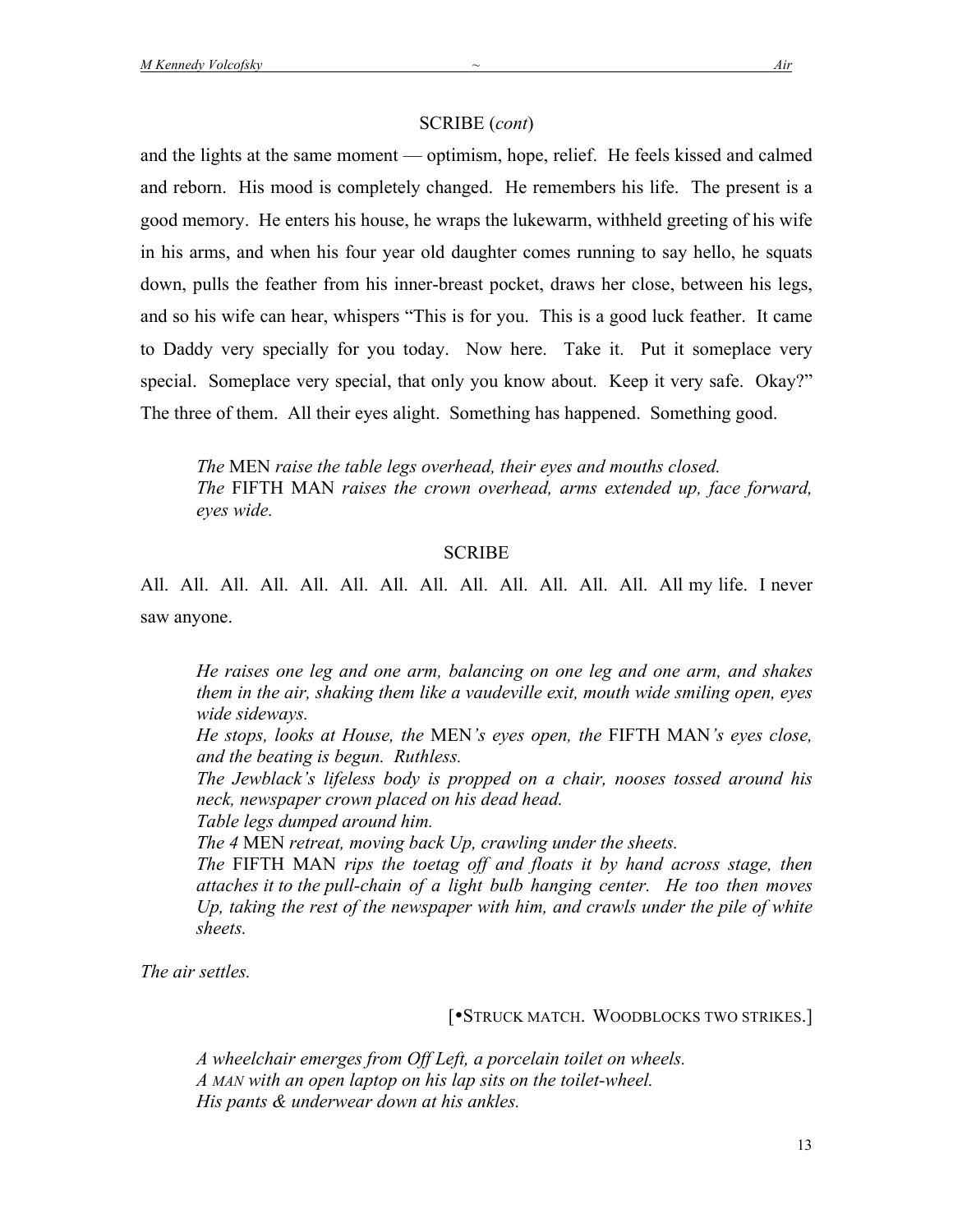*A chair is boomed out off of this wheelchair, from the back, suspended in the air about eight feet up and three feet in front of it, facing House.*  NATHAN THE GAZER *sits on the suspended chair, elevated, as high as the light chain with the toetag on it.*  NATHAN THE GAZER *pulls the light chain, and the laptop screen lights up. The MAN begins to type.*  NATHAN THE GAZER *speaks his typing.*

#### NATHAN THE GAZER

*A voice of proclamation.* A gift from the heavens below!

*Affected storytelling.* They are all gone now. They are all gone.

Long, long into the night we sat.

But I was the witness tried.

I. Only I.

And lo, there was a string of lights come down, hanging down heavy like spit from the sky to my bed, this long shining string of lights hanging heavy and heavenly illuminated. I thought it some kind of bridge, it looked like a distant bridge's string of lights hung so heavy at its middle, and so celestially bright in its shining. Thereupon — But I remember my room did not get bright — I remember seeing my room was not bright, was not lit by this string of lights and I remember being puzzled at that — Thereupon the long footsteps began to sound, and the lightstring began to sway in the waves of air these footfalls made, these long footfalls lasting and lasting, and at some point I understood: they were my heartbeat. I did not know whether or no it was my hand I saw move. I *do* not know whether or no it was me or not me or another. I saw the —I was the witness tried— but I cannot tell you whether or no I know who was moving the hand which moved. That I cannot tell you. I did not sleep. No no no I did not. I know I did not. The string of lights which was moving to the beating footsteps of my heart I never lost sight of, never the whole night we sat. I remained awake, alive, seeing. This I always knew, and still do. There was me, and I, I was seeing, but still I cannot tell you whose hand moved, to who*M* it was attached, who moved it. A hot coal held between fingers like food for a baby was reached out to me. Begging me to eat of it. Lo, a red coal in fingers of light. I know not what hand. And I saw the coal pass underneath my bedclothes, moving to me. And the hot coal in the fingers of light was pressed against me beneath my covers. And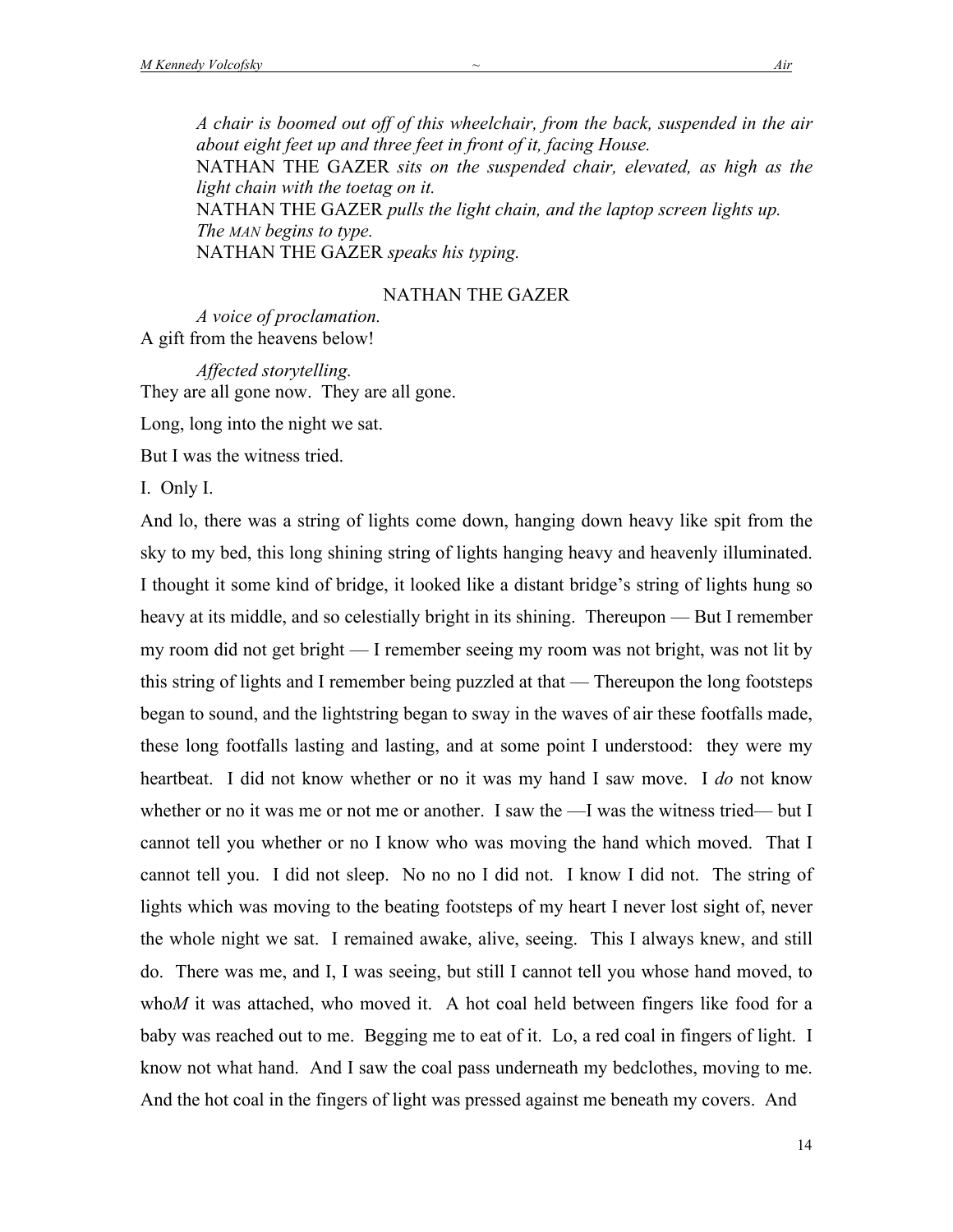the swaying of the lights ceased. And the sound of the footsteps ceased. And a cry like great legions of mothers birthing sons filled the walls of my room. And the incense of the ancient temple wafted through the air of this night, the sweet incense only the holy one himself blessèd be he is blessèd enough to know. And then from this bridge, still and heavy with light, celestial, heavenly, illuminated, was I thrown. Was I thrown. And a great tumult, as the sound of a tower of glass being shattered, filled the entire world. Words I knew not filled my mouth like faces. And these faces flew from my mouth. A great blaze erupted blinding then was gone. In the wake of its extinguishing three enormous footfalls penetrated my hearing. And then the night was cold, without light, unadorned. And into my mouth warm sorrow began to pour like from eyes that were breasts had been stabbed. And in thirst I drank. And in thirst I drink. The pains I have known all my days began thus, this night. The unbearable tides from dark to light. The blazing, the extinguishing, the rekindling. Again and again and again. I did not sleep. I remained awake. The eyes of a boy a witness to the ancient hand of the world. I. Only I. This is what he told me.

*The typing ends.* NATHAN THE GAZER *pulls the light chain, and the lap-top clicks off. The toilet-wheelchair is rolled Off Left.* NATHAN THE GAZER *hangs on the chain, his elevated seat moved out from under him.* NATHAN THE GAZER *hangs in the air. Looking around. Hanging.*

# NATHAN THE GAZER

*(whisper)* Help me.

WOMAN *and* BOY *peek their heads up from inside the trap door, gaze at the Hanger. The* MEN *and old* MAN *peer out from under their sheets, looking at the Hanger.* SCRIBE *resurrects, wearing nooses and newspaper crown, goes and stands under the Hanger, arms out.*  NATHAN THE GAZER *falls into* SCRIBE*'s arms, hugging him, cradled.*

SCRIBE

What death.

*Blackout*.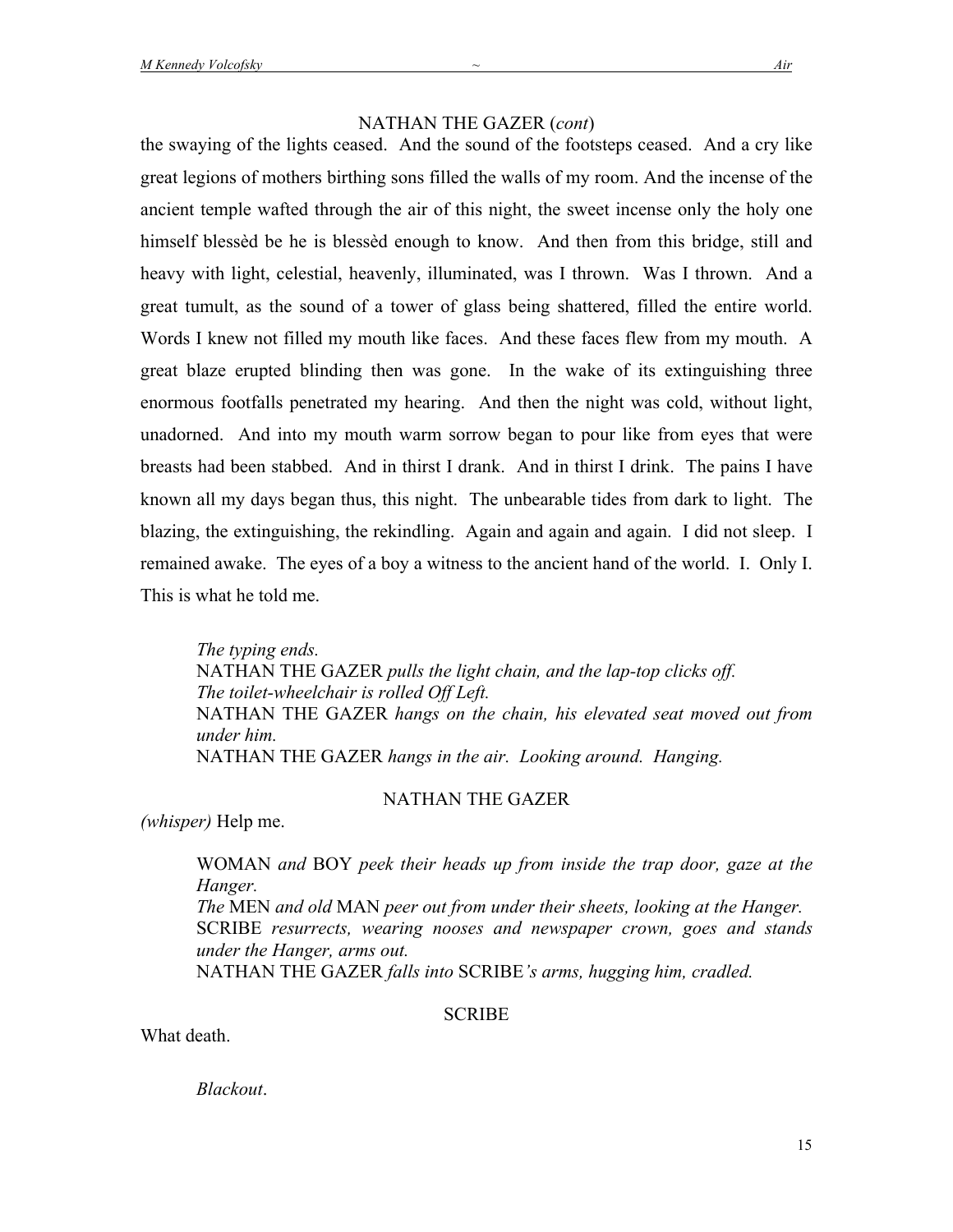*Space.*

*Black Stage. The five* MEN*, in hospital gowns. They stand in a circle open to House. Each lights a match by striking it against his 'hospital bracelet'. The matches burn, then are blown out in unison, causing a single electric bulb to click on, overhead, Center. They toss their matches into the center of their circle. They speak of a figure in the center of the circle.*

Lookit m.

A

E

Look look lookit m.

I That fucking piece of shit. Stupid cocksucker. No good lousy piece of shit. Fuck him. FUCK HIM!

O

Bastard. The stinking bastard.

U

Lookit m.

What is he? He looks dazed to me. Someone hit him? Someone hit him? I don't know. He looks like he's been hit.

O

It's the way he's turning. Maybe he's had a stroke. Maybe's got a brain tumor. Looks like his one side his head's trying to open up. Maybe his neck's broke. Maybe his spine's cracked somehow.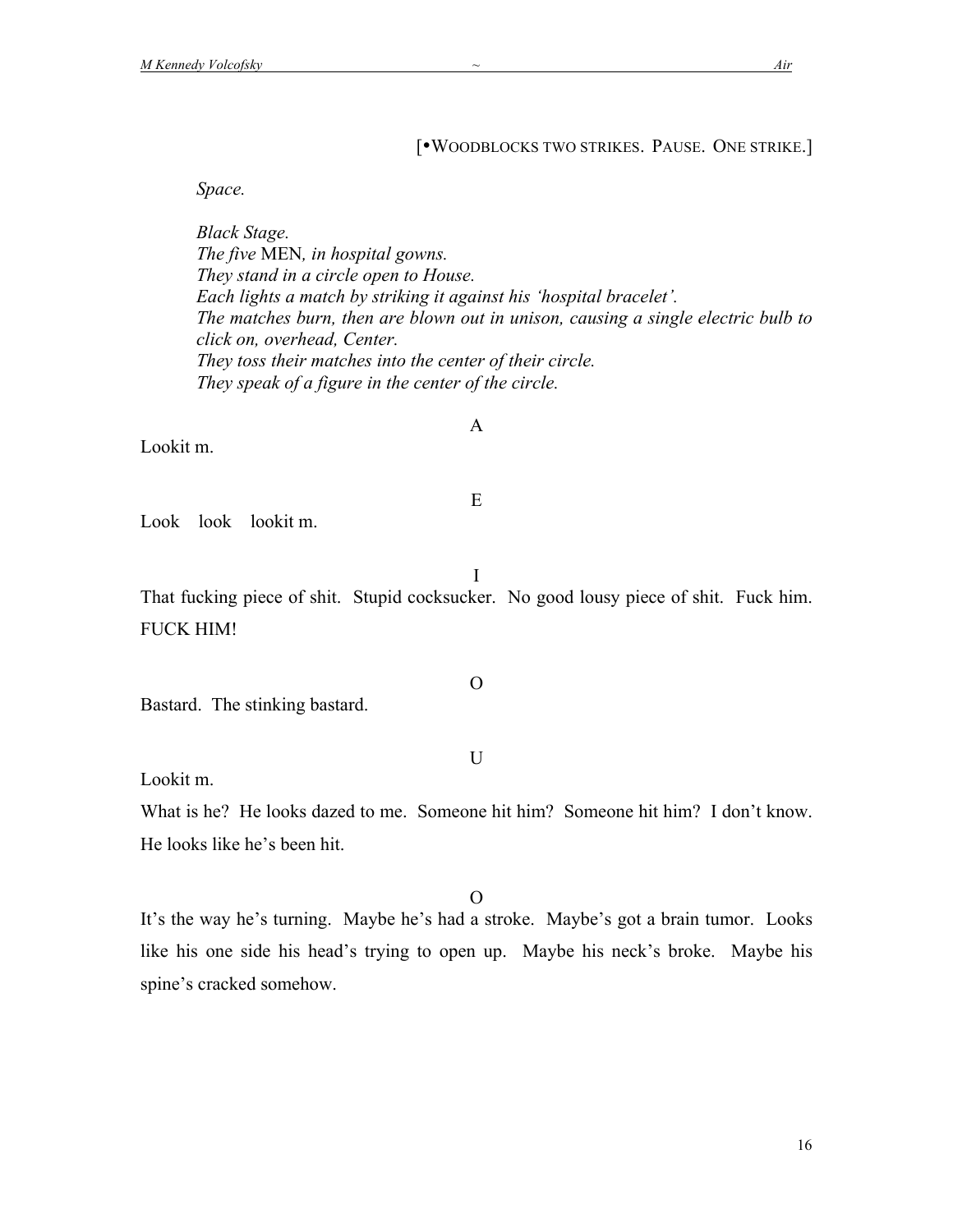I He's just stoned. That's that – see. Can't find the foot for the ground – see. See – the whites of his eyes – see? He's done rolled right up out here – see – can't doubt it. He's just half on the way to never coming back – see, he's gettin there in time right now.

There's nothing in his mouth.

I

E

Lookit m. Fucking cuntsucking broken piece of garbage. Pissdrinking shitsucking assdogwhorefucker. No good broken piece of bastard garbage. Lookit m. Look look. Lookit m. Piece of shit.

E

A

E

I

E

O

E

You know him?

I know him.

You?

Me too.

You?

 $Yup - see I - yup.$ 

You too?

Me too I know him. I saw him once chase a man down to give him back his hat.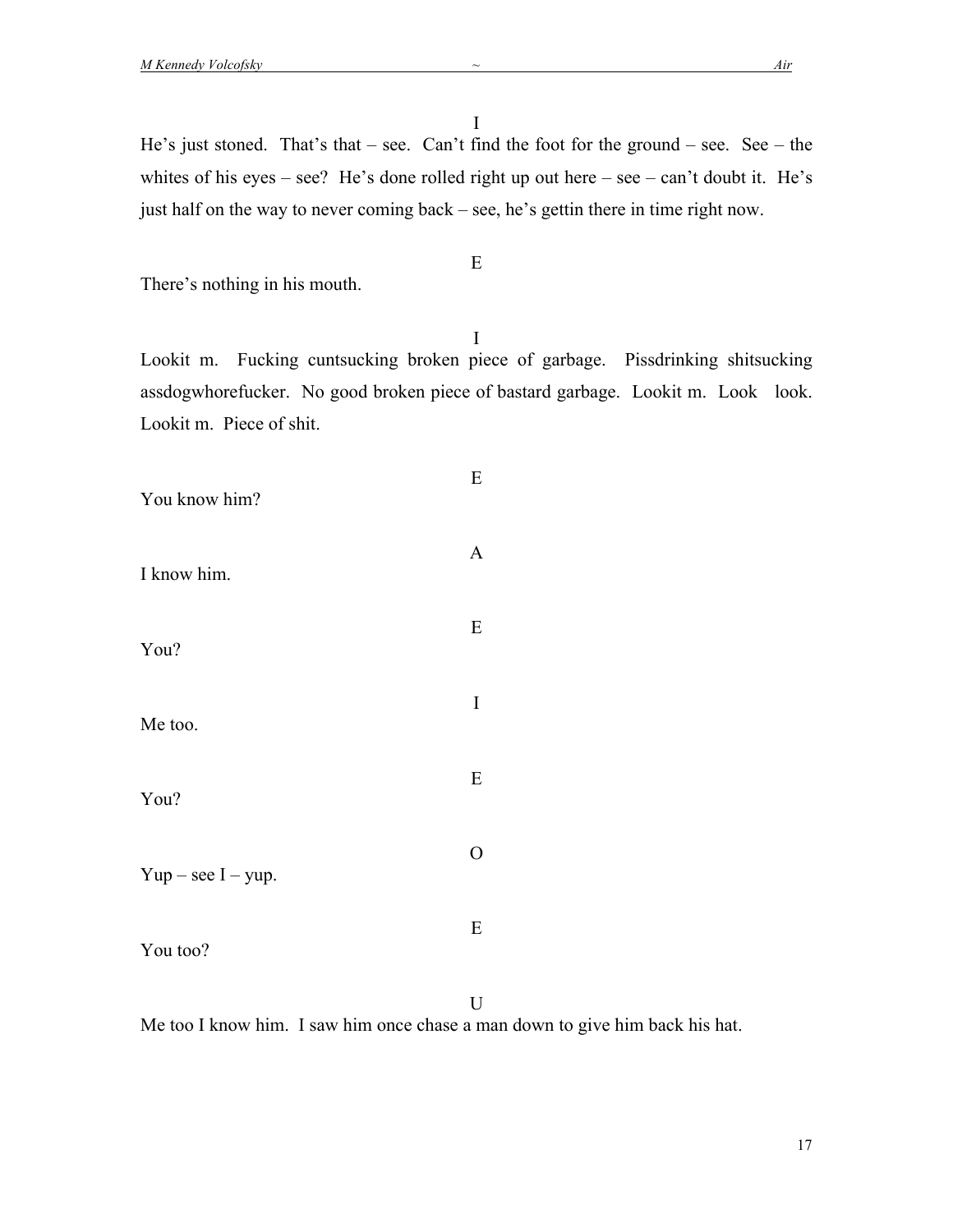E

I know him too. I saw him once beat on his cat.

# $\Omega$

I

I know him. I saw him once alone on thanksgiving, listening to guns in the woods.

I know him. He's a piece of chickenshit.

#### A

*Gets into center of the circle.* We went to the sea.

Every stinking morning we went to the sea.

And he would naked himself, in the water, he would naked himself hard and point himself at the rising sun.

Freezing water.

And he would yell bloody murder, yelling the names of God at the sun.

Agony like he was being ripped to pieces, name after name.

Seventy two names.

Freezing water, and he was always hard.

I dried him, I bundled him up.

I followed him to break fast.

I buried my feet in the sand at night pretending they were lost.

*Returns to circle.*

# O

*Moving into center of the circle.*

One nose. One nose one mouth. Let's see … One nose one mouth two eyes. We got one nose one mouth two eyes do I hear two ears … We got two ears … Two ears two tits two balls one prick … one nose one mouth two eyes two ears two tits two balls one prick … A split ass and a big butthole … Two arms two legs twenty fingers all told … Two elbows two knees … Do I hear Two lungs … We got two lungs two kidneys one liver one spleen one stumick. One big big stumick. Two lungs two kidneys one liver one spleen one stumick. Ten thousand miles of lava flowing rock throwing contract signing wisdom sucking language shitting … guts. Ten thousand miles of in—test—in. Ten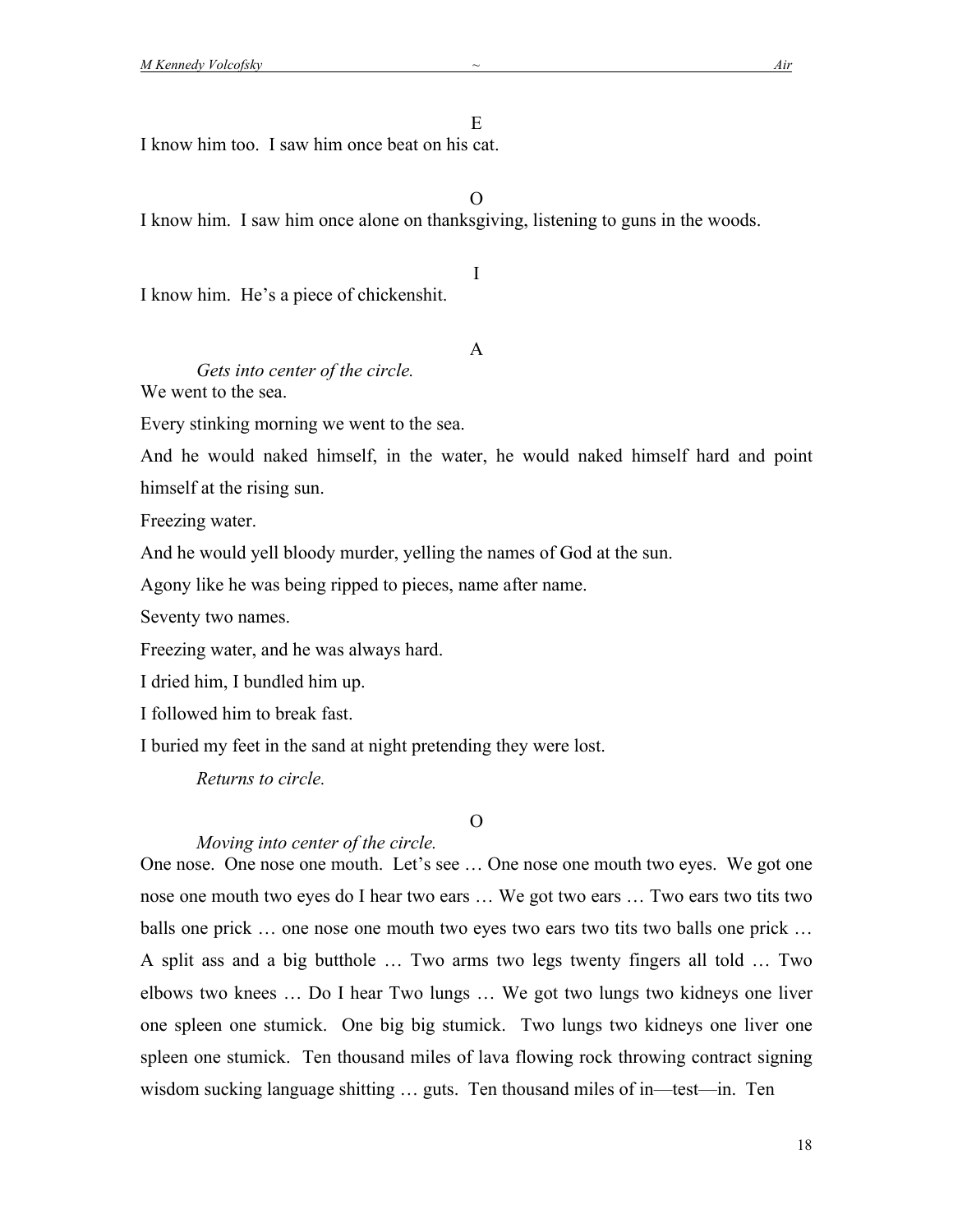#### O (*cont*)

thousand miles of intestine, seventy two thousand miles of veins, six trillion miles or one light year which ever comes first of nerves, sixtyseven trillion miles of inhalations exhalations, two, count 'em two hands, two feet, unwarranteed, two hands two feet one throat … One mind … do I hear one mind … One mind … Do I hear one heart … One heart Do I hear one heart One mind one heart one mind one heart one mind ... No bids ... No bids one heart one mind do I hear two noses … Two noses there do I hear three hats two noses … Three hats two noses there three hats two noses one heart one mind … Do I hear two noses three hats no heart … There no heart three hats two nose … Two nose three hats no mind … There two nose three hats no heart no mind two nose three hats no heart no mind Sold … Sold no heart no mind two nose three hats … SOLD … Do you hear? … SOLD

O *moves back out to circle.*

SOLD SOLD SOLD

ALL

I

*With hand*¡*claps.* SO O O O O O O OLD ¡ S OH OH OH OH OH OH OH OLD ¡ ALL (*cont*) S OH OH OH OH OH OH OH OLD ¡ SOLD ¡ SOULLLLL …D¡AH SOULLLLLLLLLLLLLL …D¡AH SOULLLLLLLLLLLLLLLLLLLLLLL … D¡AH

A

I would take a razor blade, and run it along the sinews, the tendons, the nerves of his arms, his legs, his neck

The fucking piece of shit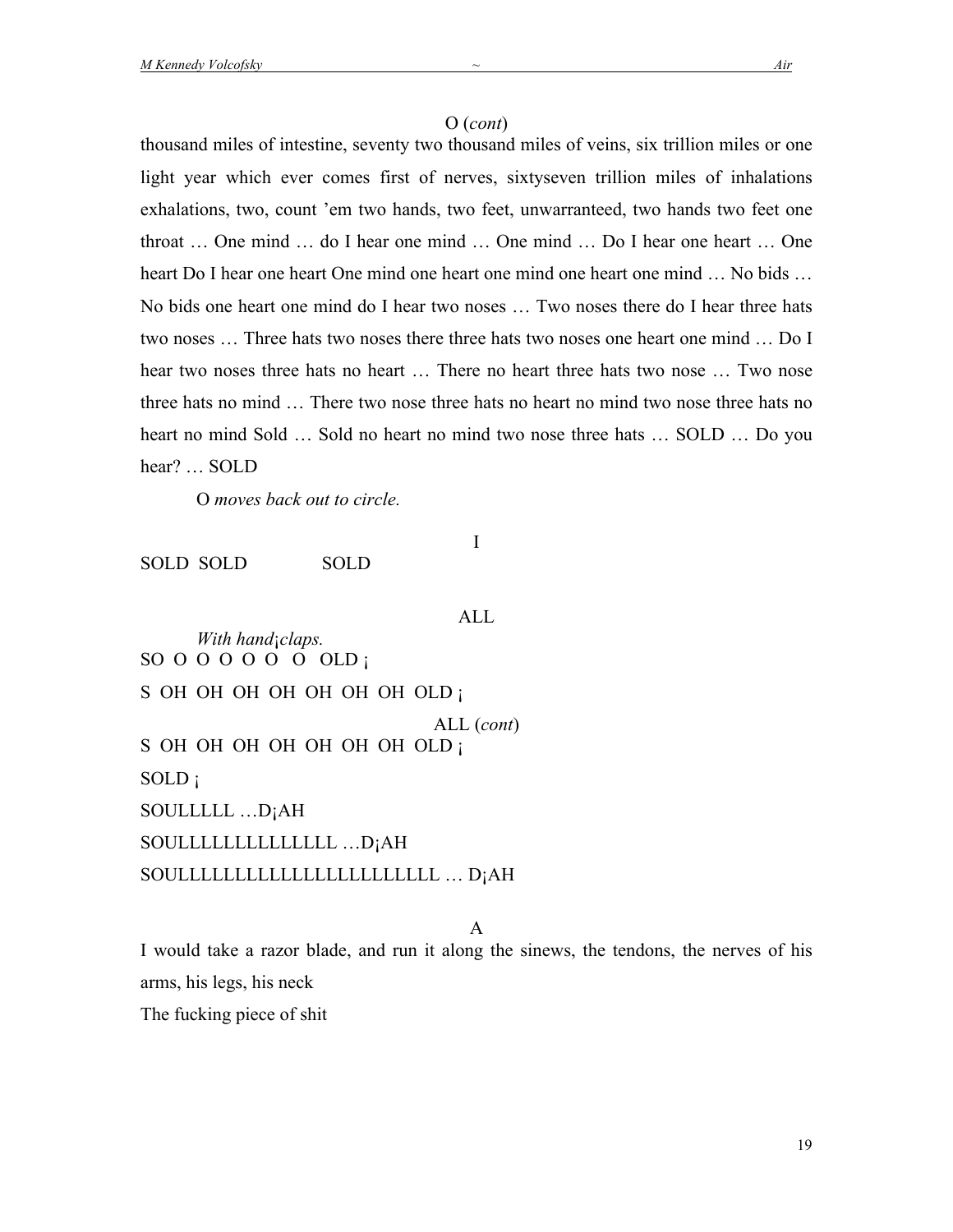E

I would take a knife, run it through his belly, up, pry crack open his ribs like a old wood floor, stick his heart on my knife like a lolly on a stick

The no good piece of no fuck shit

 $U$ I would take a pencil, and score his spine open bone by bone down the track The cocksucking piece of bastard fucking garbage

I

I would take the torah, and wrap it round his face and suffocate the lousy whorefucking asssucking cuntchewing dograping annihilator bastard

O

I would bury him up to his waist in ice and then golf him with a sledge hammer shatter him in half the murderer

I would destroy him

Utterly

Entirely

Completely

E

I would turn the earth a whole turn without him

U

I would deny him

I would not let him be

I would feed him his own living brains

I would make him eat

Make him

I

I would tear his face apart, rip his jaws off their hinge Hang 'em on a nail in the sky, show 'im I would drop his eyes in acid while he still could see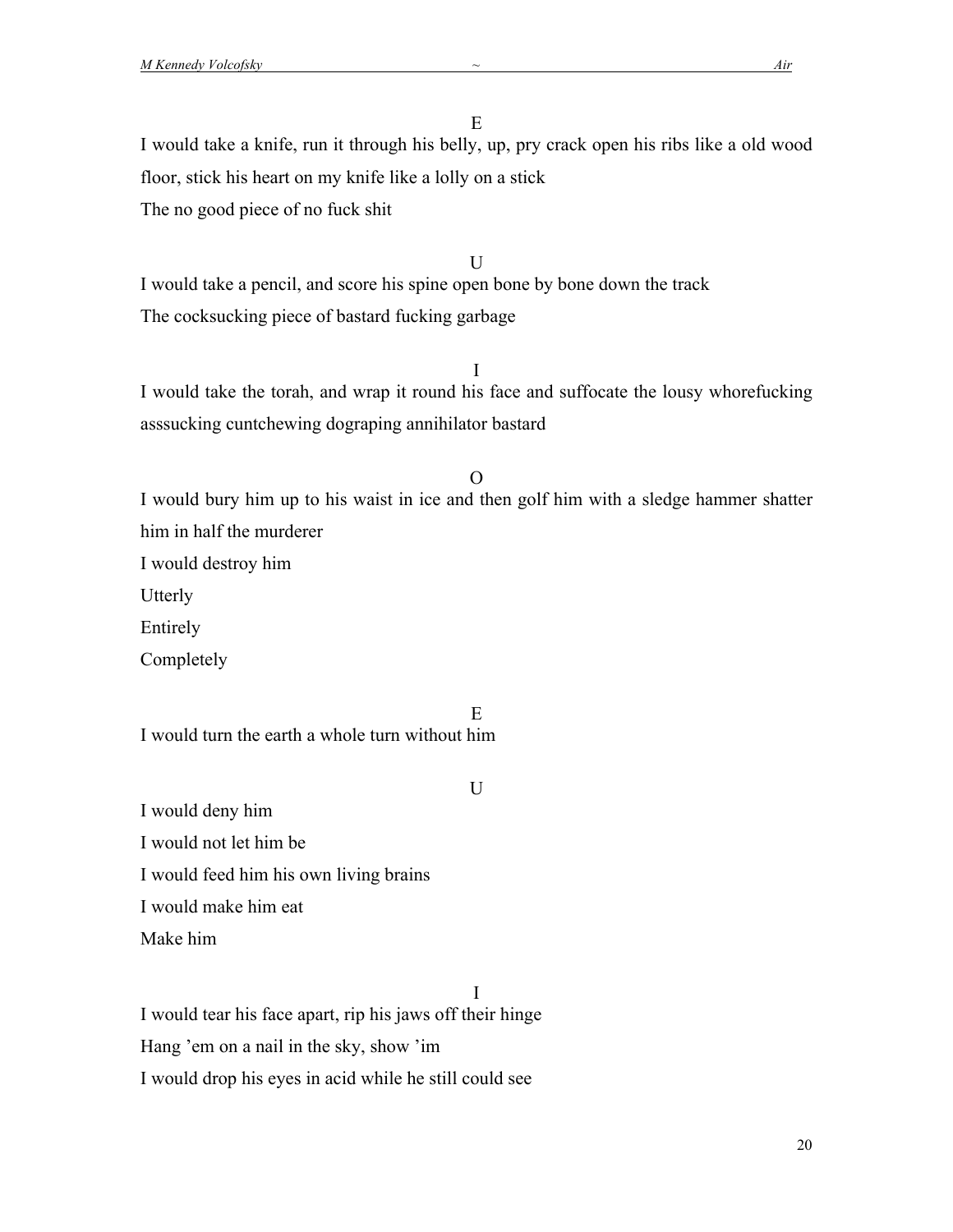#### I (*cont*)

He would see the world ignite, but it would be him, see, it would be his eyes on fire, see He would surround himself, he would have no egress, he would twist into himself like a sucking drain, he would converge, all on a single point, like a old tv just clicked off, one stupid flick of light, and then *ffffffffffffft*, out, gone, done, away. Just go. Just go. Just just go. The bastard

E

A

*Space.*

Long into the night we sat

Was an ambush

ALL *Am*bush *am*bush *am*bush *am*bush *am*bush *am*bush *am*bush

O O, look, I think he's stunned

E O O, look, I think it's begun, the end the end the end the end

A Look how he turns, and shivers and hollows

 $U$ Look how he breathes, heavy hands squeeze him

I He's turning, he tur*nig* he's tur*nig* he's tur*nig* O O O O

Look at m, look

His shoulder makes a pillow on the stone

# O

A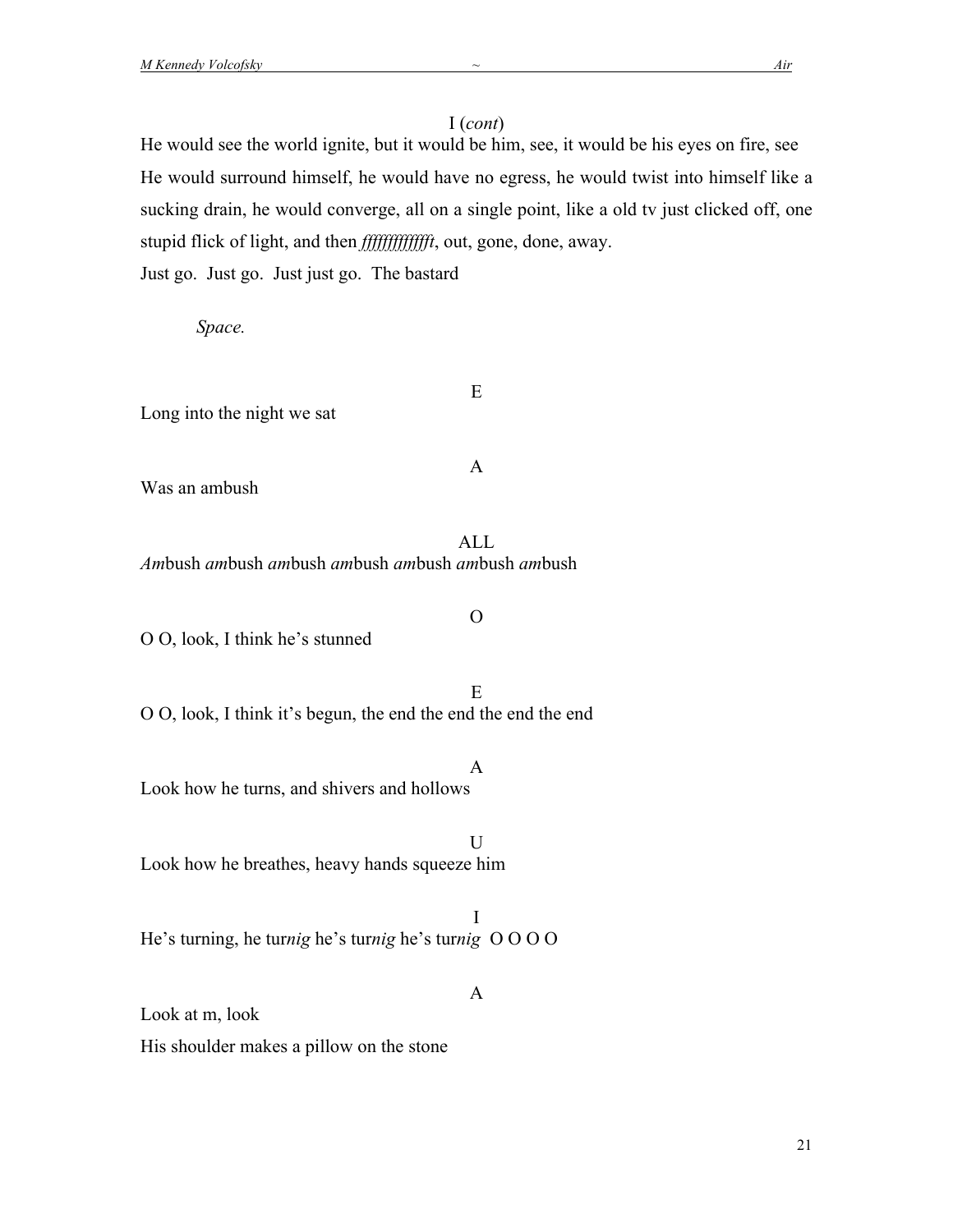| Look his eyes, roulette wheel balls             | E              |  |
|-------------------------------------------------|----------------|--|
| His teeth showing look                          | $\overline{O}$ |  |
| His tongue moving look                          | U              |  |
| His feet gripping look                          | A              |  |
| Look his cock His cock getting long             | I              |  |
| I see the heart beat in his chest               | U              |  |
| The sound is in his throat                      | $\overline{O}$ |  |
| He's making the shape of the sound              | $\mathbf{A}$   |  |
| He's making the wheel                           | E              |  |
| He's making the wheel                           |                |  |
| The sound of the wheel<br>He's making the wheel | O              |  |
| He's stunned.                                   | A              |  |

O

He's going he's going down now down now down to the center of the wheel —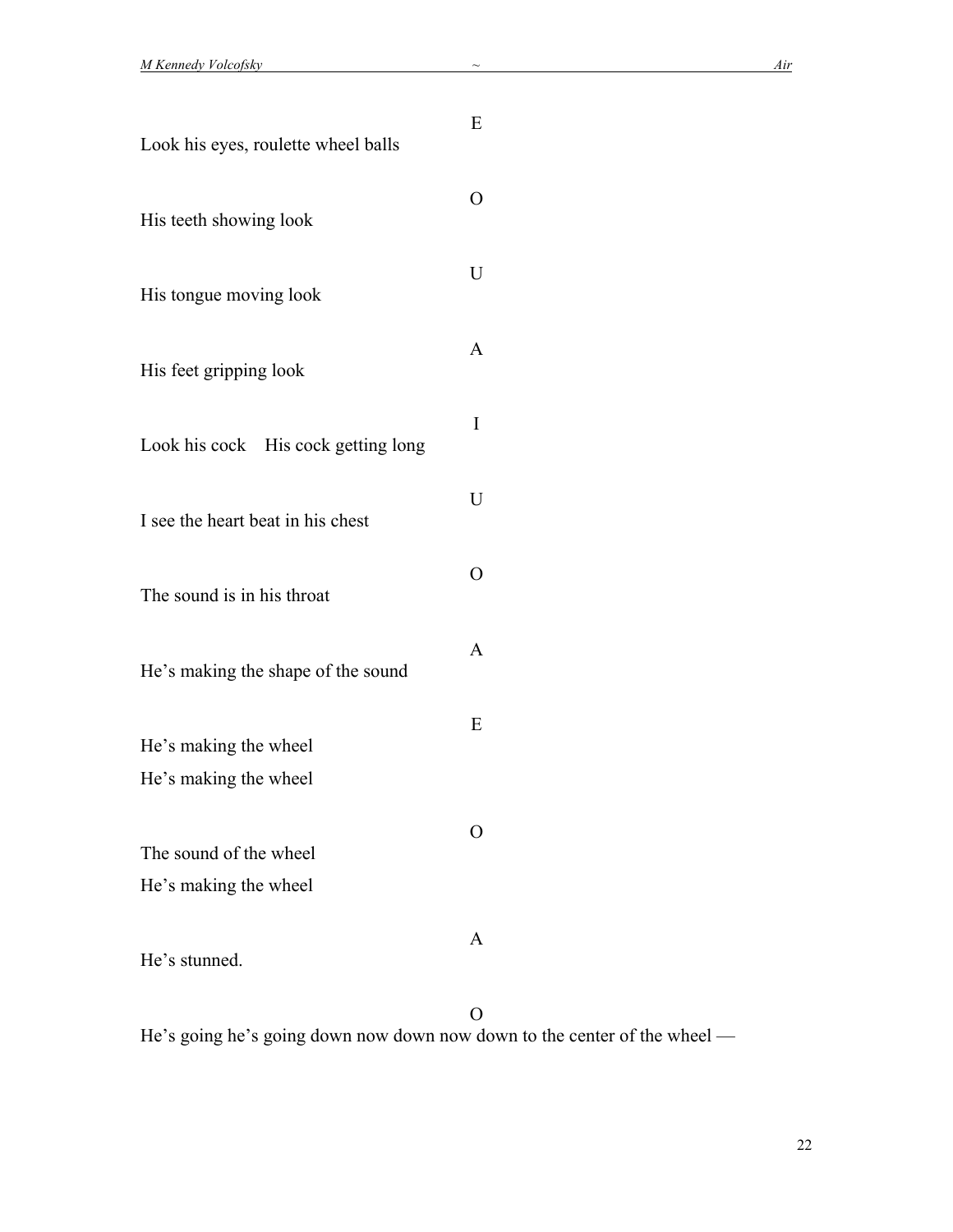| The fucking piece of whoreeating garbage     | I                                                                                                       |  |  |  |
|----------------------------------------------|---------------------------------------------------------------------------------------------------------|--|--|--|
| Kill him! We need space! Space! SPACE!       |                                                                                                         |  |  |  |
|                                              |                                                                                                         |  |  |  |
|                                              |                                                                                                         |  |  |  |
| He's going!                                  | E                                                                                                       |  |  |  |
|                                              | U                                                                                                       |  |  |  |
| He's going!                                  |                                                                                                         |  |  |  |
|                                              |                                                                                                         |  |  |  |
| I can't!                                     | $\Omega$                                                                                                |  |  |  |
|                                              |                                                                                                         |  |  |  |
| The knees $HiIT$                             | $\mathbf{A}$                                                                                            |  |  |  |
|                                              |                                                                                                         |  |  |  |
|                                              | E                                                                                                       |  |  |  |
| The hands $HiIT$                             |                                                                                                         |  |  |  |
|                                              | $\Omega$                                                                                                |  |  |  |
| The face H <sub>i</sub> ITS                  |                                                                                                         |  |  |  |
|                                              | U                                                                                                       |  |  |  |
| The heart H <sub>i</sub> ITS                 |                                                                                                         |  |  |  |
|                                              | I                                                                                                       |  |  |  |
| He's down, he's down, he's down, he's down   |                                                                                                         |  |  |  |
|                                              |                                                                                                         |  |  |  |
| One shoulder down in the center of the wheel | E                                                                                                       |  |  |  |
|                                              |                                                                                                         |  |  |  |
|                                              | $\mathbf{A}$<br>He's down, he's down down in the center the center of the wheel the center of the wheel |  |  |  |
| the wheel he made!                           |                                                                                                         |  |  |  |
|                                              |                                                                                                         |  |  |  |
|                                              | U                                                                                                       |  |  |  |

Piece of rotten no good garbage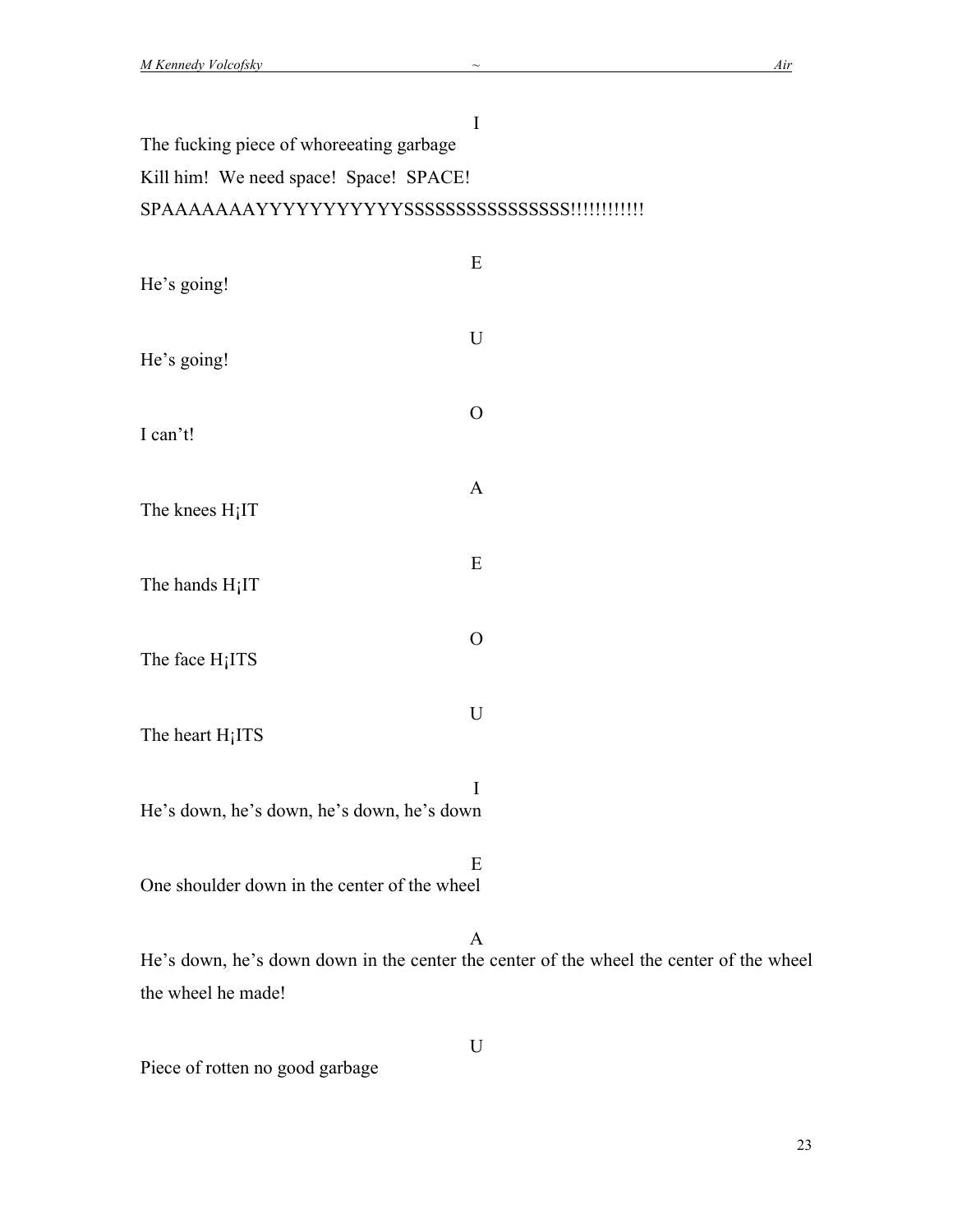| Lousy rotten piece of chickenshit crap                                        | $\Omega$                                                                                  |
|-------------------------------------------------------------------------------|-------------------------------------------------------------------------------------------|
| Piece of shit! Piece of UTTER GARBAGE!!                                       | I<br>Dirty whorefucking shiteating dograping cuntsucking asschewing childfucking bastard! |
| He's done.                                                                    | $\mathbf{A}$                                                                              |
| He's done now. ASSHOLE!!                                                      | E                                                                                         |
| No. There's no more heaving there. There's no more wheezing there. He's done. | $\mathsf{A}$                                                                              |
| He's down. He's fucking done.                                                 | $\Omega$                                                                                  |
| Fucking did.                                                                  | $\mathbf U$                                                                               |
| Get him out of here.                                                          | $\mathbf{A}$                                                                              |
| Clear him out.                                                                | E                                                                                         |
| Get the fucking piece of trash out. Now!                                      | I                                                                                         |
| Get it out. OUT!                                                              | $\mathcal{O}$                                                                             |
| We need space. We need space. SPACE! SPACE!                                   | U                                                                                         |
|                                                                               | E                                                                                         |

That's what he gets for getting it all sold.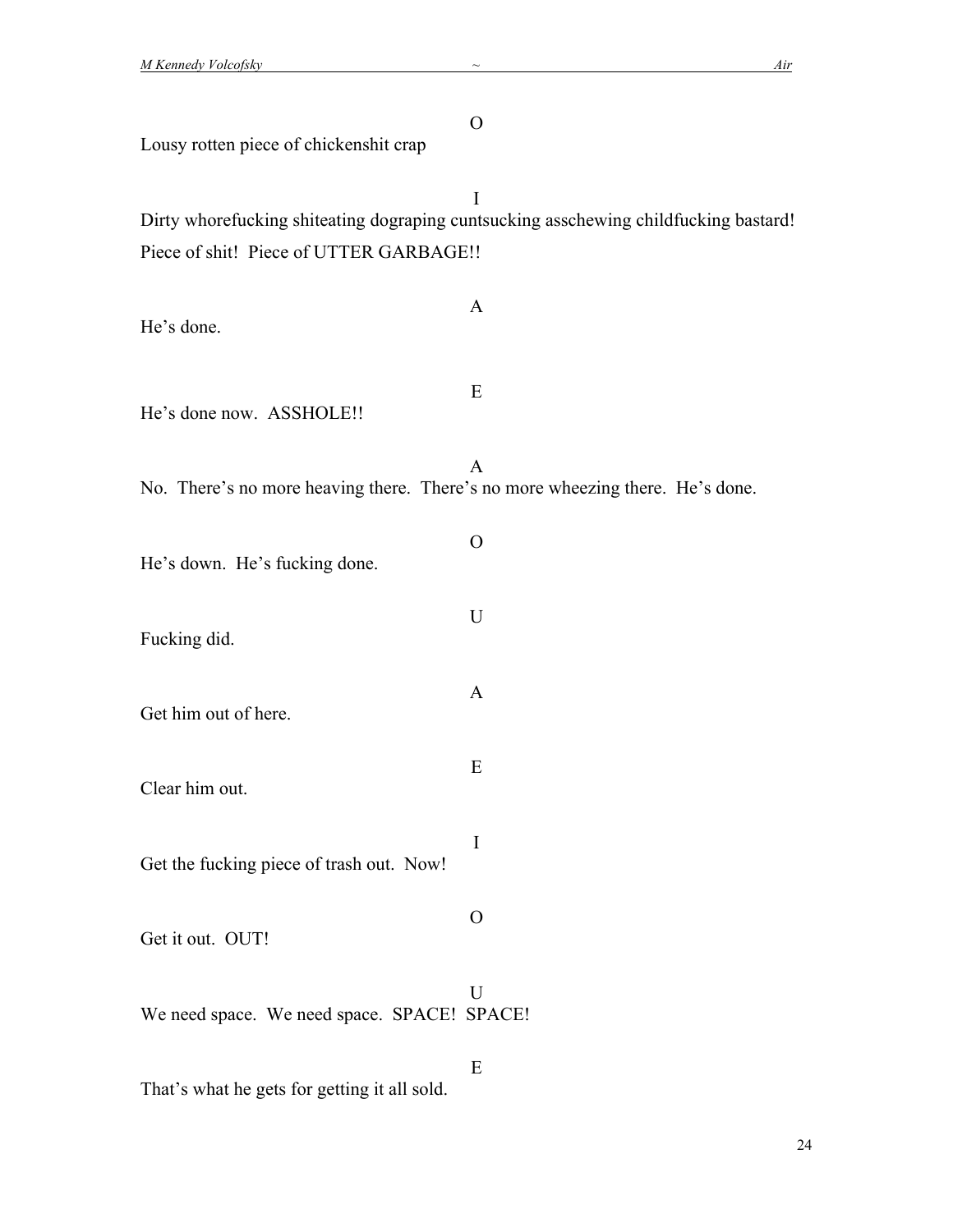E

| That's what the asshole gets. | A                |
|-------------------------------|------------------|
| All sold.                     | $\left( \right)$ |
| All of it.                    | H                |

#### A Sold. SOLD. SOOOOUUUUUUULLLLLLLLDDDDDDDDD!!!!!!!!

He sold all of it.

# ALL SOOOOOOOUUUUUUUUUULLLLLLLLLLDDDDDDDDDDDD!!!!! SOOOOOOOOOUUUUUULLLLLLLDDDDDDDDD!!! SOOOOOO OH OH OH OHLLLLLLLLLLDDDD.

I What? What happened there? What? Something just happened I missed it I missed it I missed it What happ — Something just happ I saw it I missed it I saw it I missed it What happ —

ALL HA HA HA HAHA HA He's G¡ONE HA HA HA HA HA HA He's G¡ONE YEW OO OO OO OO OO He's D¡ONE SS SS SS SS SS SS SS SHHHHHHHHHHHHH SAH SAH SAH SAH SAH SAH HEWWWWWWW

*Space.*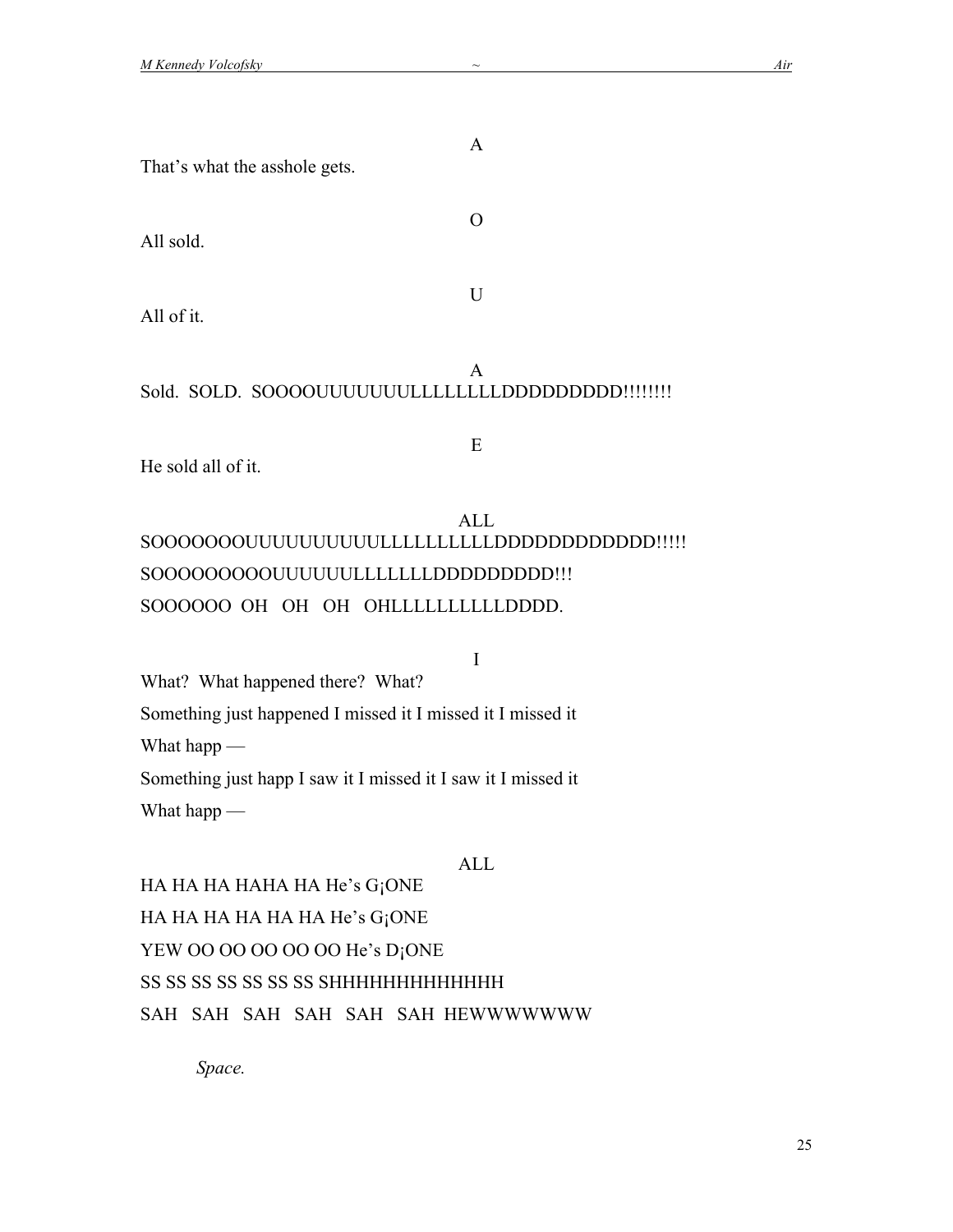I

Bury it somewhere. Lose it somewhere. Dump it somewhere. But don't burn it. We need the fire.

I

*He steps into the center of the circle, strikes a match on his 'hospital bracelet' and the overhead bulb clicks off. He holds the match in front of himself, the four others converge towards him, onto one knee, and in unison, inhale, and then all blow it out.*

*Black stage.*

He's cured.

*Space.*

[•WOODBLOCKS ONE STRIKE. PAUSE. ONE STRIKE. PAUSE. ONE STRIKE.]

*Space.*

*End Prologue.*

# [•STRUCK MATCH. WOODBLOCKS ONE STRIKE. PAUSE. ONE STRIKE.]

*Space.*

*Black stage.*

SCRIBE *enters, Left. He wears a hospital gown. He wears 3 baseball hats, one atop the other. He rolls an IV pole alongside himself. There is a lit candle inside the IV sac. A spiral telephone-cord attaches the IV to his left abdomen. He is hobbled. Up, a gurney with a sheetcovered body on it.*  SCRIBE *comes Center and does a slow, hassidic-jewish-wedding finger-snapping circling-dance around the pole, hands and face raised to the ceiling, in complete silence but for the snaps and breath. Ecstatic to the world. The hobbling disappeared. Comes to a finish. Hobbles forth, forward, Center.*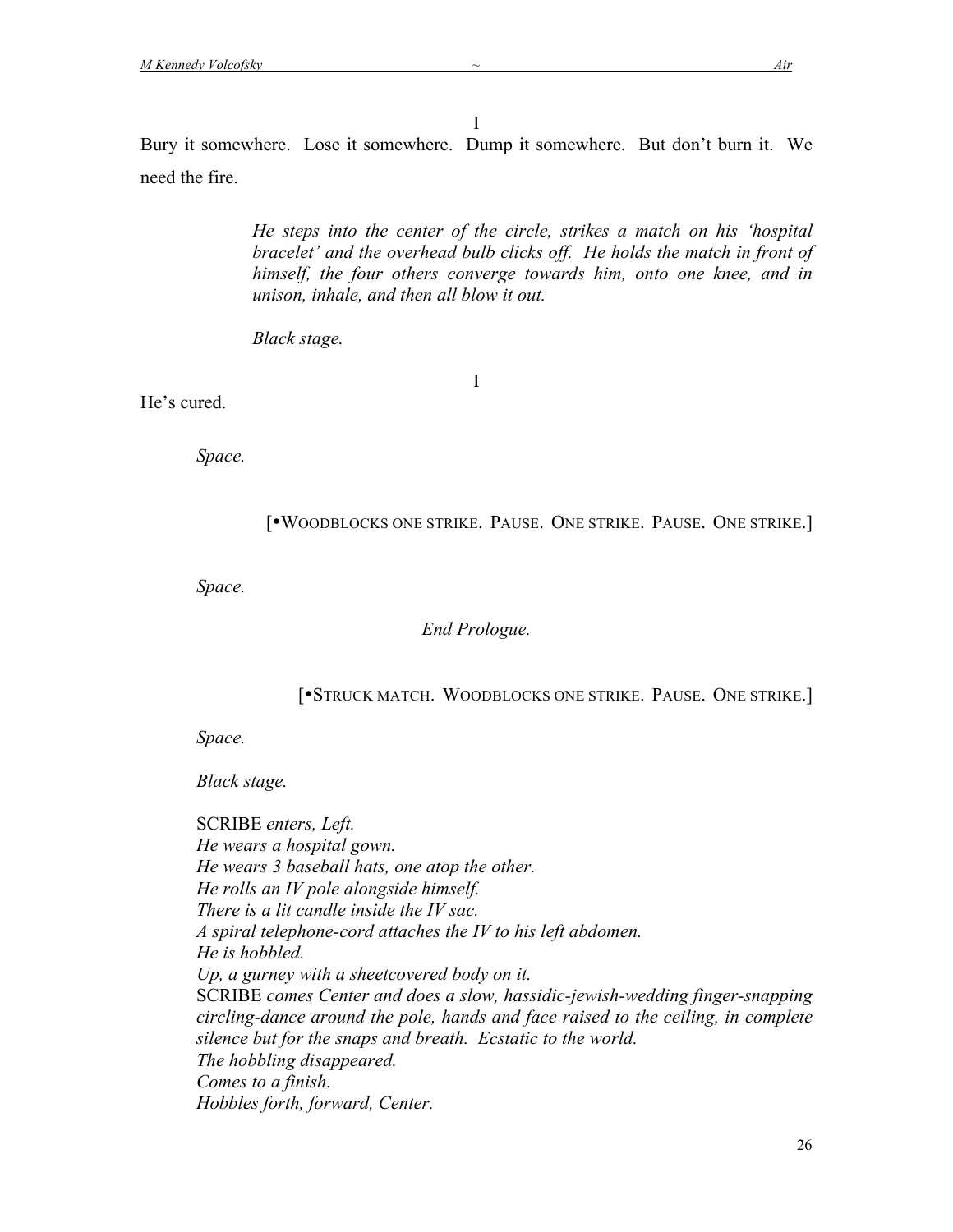# **SCRIBE**

I am he Shabbatai Zevi, I am the redeemer come and expelled

I am moshiac Shabbatai Zevi, the dear one, the anointed, illuminating the world with a

river of fire, the destroyer, rebuilding a city of the heart outside the gates of the Word

I am the body of Shabbatai Zevi, ridden with holes from the eyes of the world

I am the death the bones the feet the hidden the door the tongue

There between the world and you betrayal is the only road

I am the vehicle

I am he, the transport

I am he, the means

I am he, the sufferer

I am he, the heart against the heart

I am he, always arriving

I am he, endlessly awaited

I am he, the mourner

Blessèd are you, L L L L L Lord G G G G God, King of the Universe, who permittist, who

permittist that which, that which, that which is For-bidden

I anoint you God

I strip you naked

I honor you God

I have suffered your FACE

# NATHAN THE GAZER

*(under sheet)* All lies

# SCRIBE

I am the air

# NATHAN THE GAZER

*(under sheet)* SHUT UP!

# **SCRIBE**

*Hysterical mimicking.*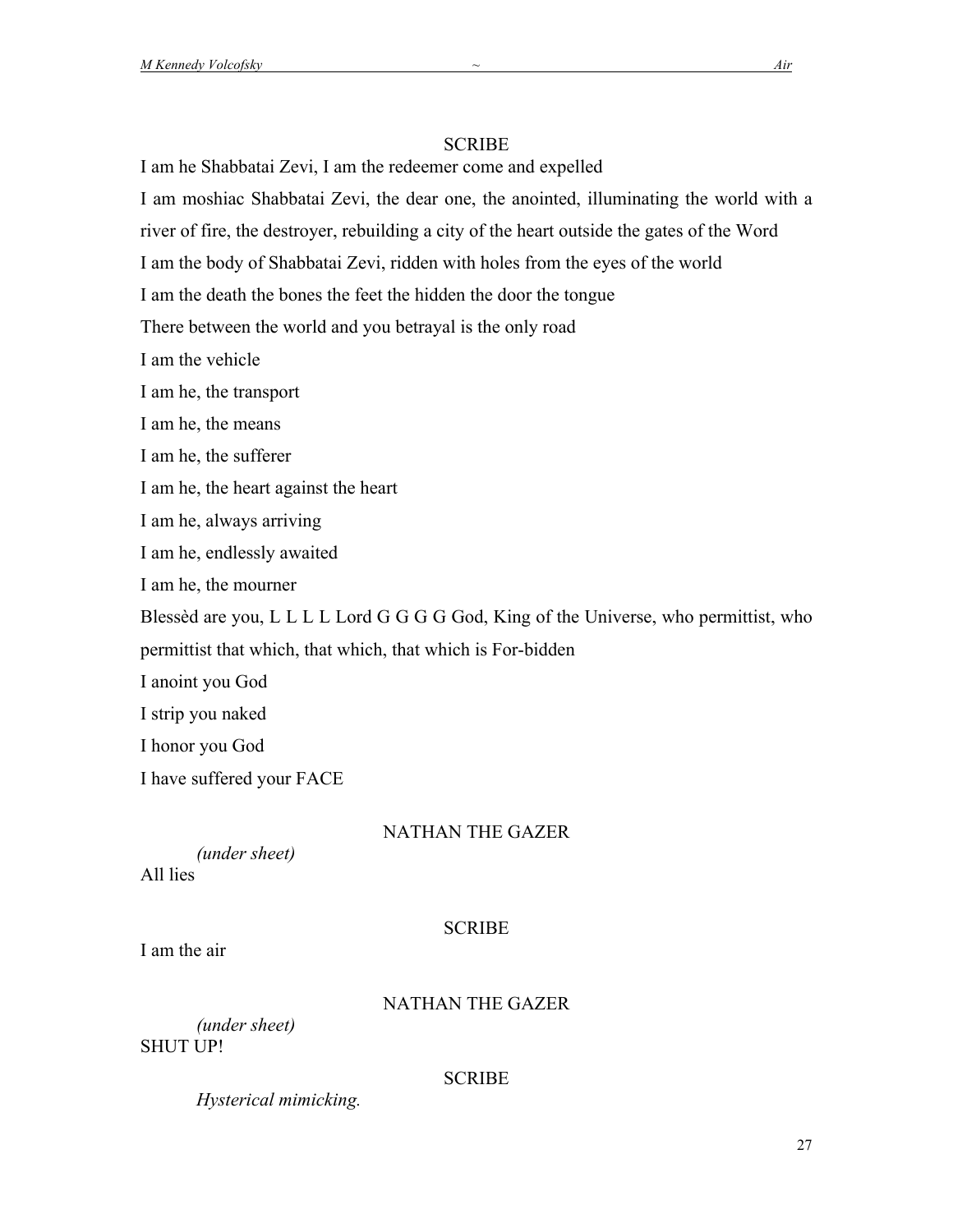# SHUT UP!

SHUT UP!

SHUT UP!

# NATHAN THE GAZER

*(under sheet)* QUARTER A PIECE FIVE FER A DOLLAR!

# **SCRIBE**

I ran to her a man running to a lifeboat with sledgehammers for feet

I jumped in

I jumped right in

Oh oh did I jump

There were signs, silences, sirens all around

Whatever I needed to know or hear it was there there it was it was mine

Mine mine mine, all I needed to do was think it and it would

*Be*

And then I couldn't go

And then I had to

Largess

O Largesssss

Softly, then, the way began to open

Softly, softly

I tread lightly on hammered feet

I punched holes for silence

And it ran in and through

*Me*

Ah lifeboat, that last patch of earth we hoisted as a sail

And we set out, on our serumnavigation

Now nothing was planned, you understand

You understand how things are

There were faces swelling the skirts of the wind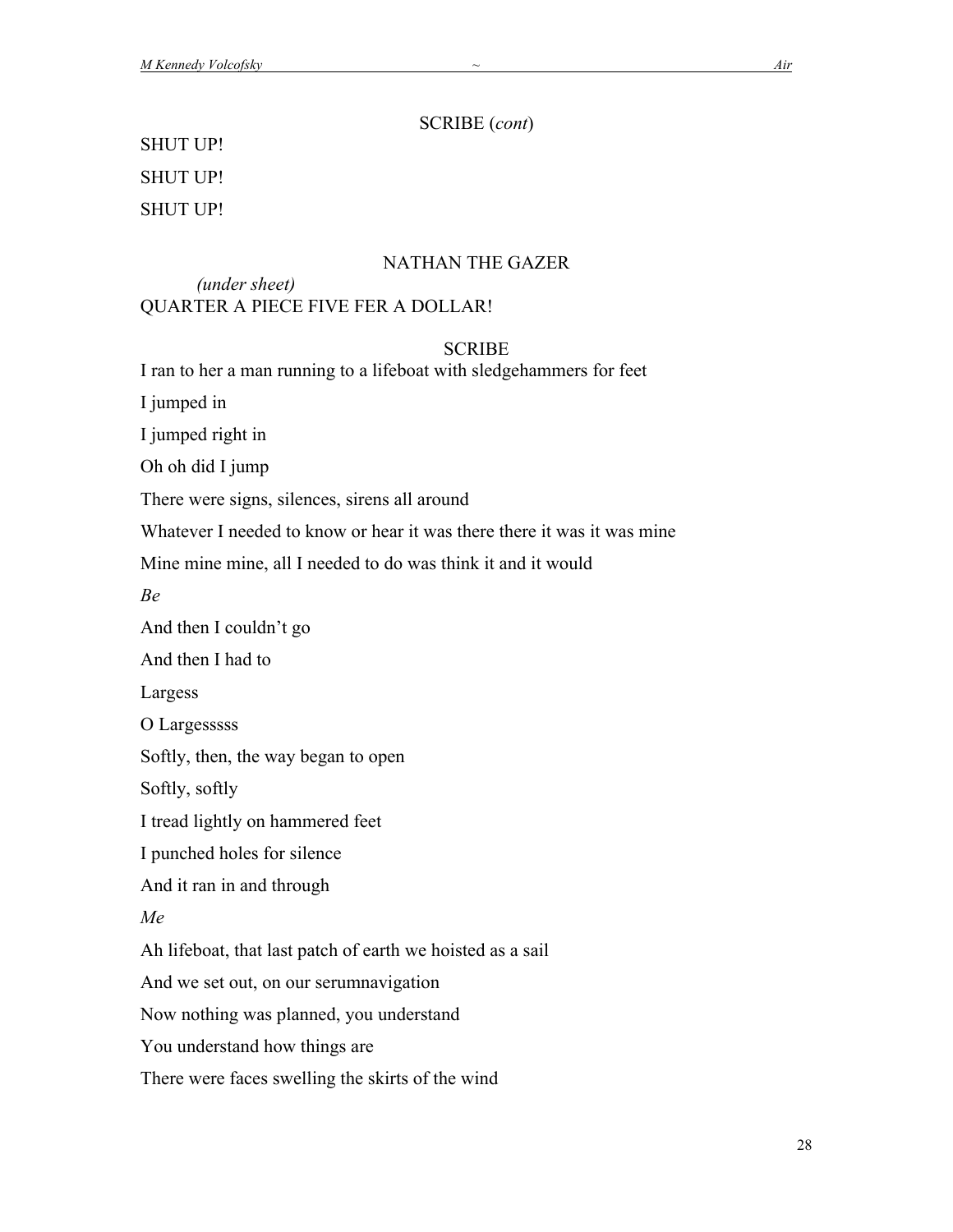Anyone's hand can just reach up there, shine the light you know

Before the manifestation of her last — some say best, although I cannot concur — the last of anything is the best there is some truth in that, but there's something else in that too — Before the manifestation, before the man-infestation of her last her last portrait, she confided in me, as if knowing —as if she knew — this would be the last.

'I bit off more than I could chew,' she said. 'The world was one thing. Taking your hand was another entirely.'

Her eyes fluttered like a teabag string in the wind.

'I'm not unhappy about it,' she said. 'When we hit the bottom of the world I knew it was only with you I could have gotten there. And that that had been a place — *The* place — I had been wanting to go was clear to me, finally. When the moon shone down through the canopy of the sea, and I looked at you, and you looked at me —'

# •SCRIBE *lets loose a scream.*

'There was nothing left for me to want, or strive for, or lack,' she said.

'The world had penetrated me — *pen*etrated — as I had made my own deep way through it.'

'The world and me,' she said, 'we arrived at our ends at the same time, and turned and looked at each other, cross a view we knew so well but had never seen before. "So this is death," I said to the world,' she said. ' "The view from your side." But we really had only changed places,' she said. 'And that was really all.'

There she stood, crying on the bottom of the ocean, seagulls dancing the hora 'round her head.

# *pause*

Death stands in those other shoes. The ones right across from you you ain't in. And then those shoes are

# NATHAN THE GAZER

*(under sheet)* SHUT UP!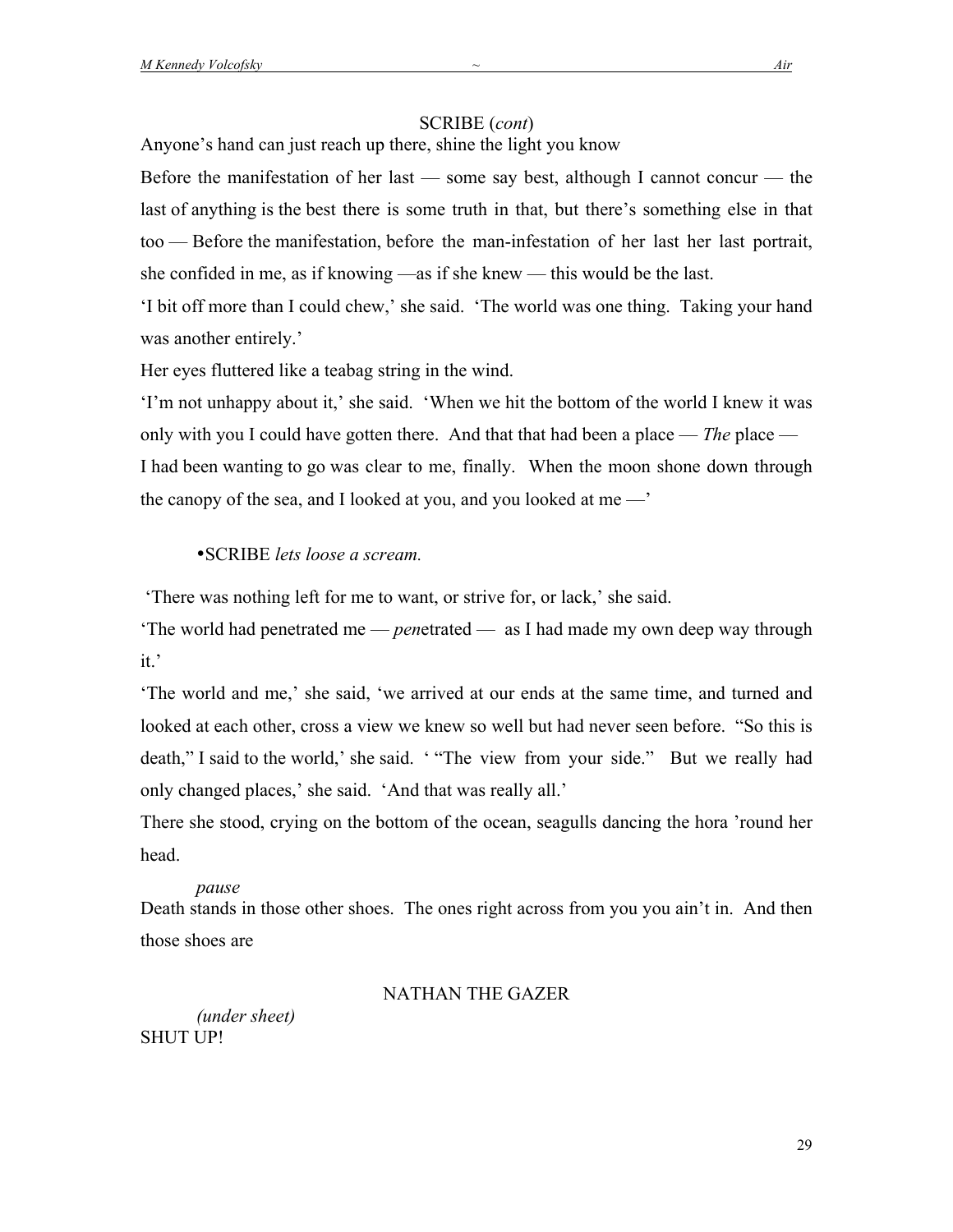# **SCRIBE**

*Hysterical mimicking.*

SHUT UP!

SHUT UP!

SHUT UP!

SHUT UP!

*pause* Because life is good, *delicious*, it devours itself.

# NATHAN THE GAZER

*(under sheet)* Eat me.

# **SCRIBE**

Well. As you can see I'm having a little problem with my digestion —

# NATHAN THE GAZER

*Sitting up from under sheet.*

Yeh yeh I see that why is that why precisely is that Scribbles?

*Getting off bed, wearing hospital gown, walking towards* SCRIBE*.* What exactly is it yer having trouble getting down?

Or keeping down?

Or don't the doctors know yet?

Or maybe they just aren't telling?

What can't you stomach Scribbles?

What is it man? Maybe it's yer talking too much? Maybe yer just talking yerself sick?

# **SCRIBE**

Just because you have trouble expressing yourself

# NATHAN THE GAZER

No. NO. YOU have trouble expressing myself. That's yer fucking problem Scribbles, and you know it. You can't express MYSELF. You can't express ME. And that's what yer in for. That's what yer having such trouble swallowing. ME.

# **SCRIBE**

Natan, stop trying to hurt me.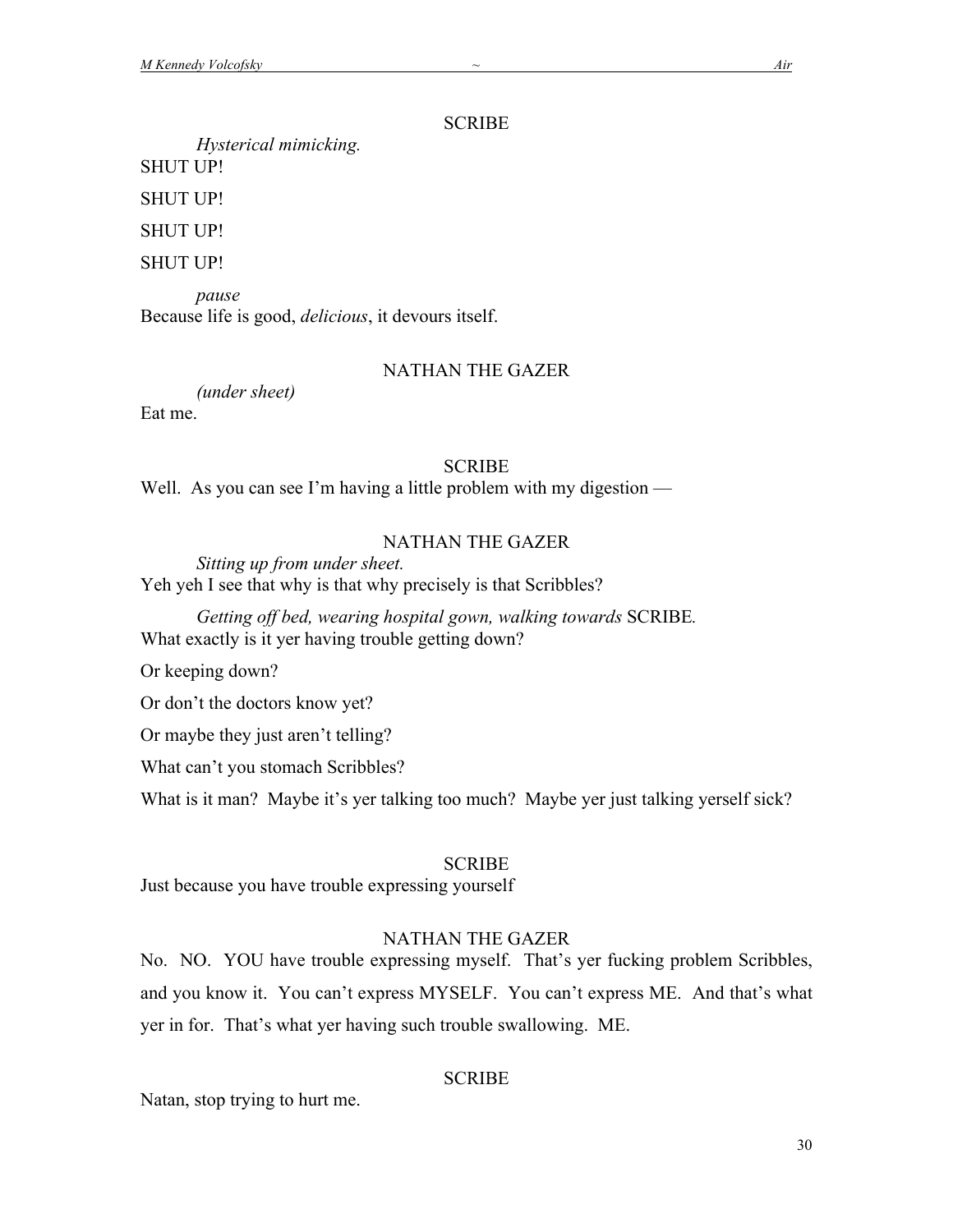That's not what I'm trying to do, Scribbles.

#### SCRIBE

Well, whatever it is you're trying to do, stop it.

# NATHAN THE GAZER

NATHAN *farts.*

#### **SCRIBE**

All this talk about myself, yrself, it's going to give me another outbreak. We don't want all those people here, again.

#### NATHAN THE GAZER

My mother

# **SCRIBE**

Yr mother administered to me well.

# NATHAN THE GAZER

*All those people.* My mother isn't *all those people*. My mother is a cunt.

# SCRIBE

She didn't know you.

# NATHAN THE GAZER

She?

#### **SCRIBE**

But she knew me and administered to me better than anyone else, during the times of the outbreaks. During the times of the outbreaks there was no one, no one, NO ONE else who would dare, DARE work my face into the rictus it needed to be, into the mask that was required to keep the people a kept people. No one. It was only her that even understood this. She risked utter contagion to lay hands on a face everyone else believed would incinerate anything that touched it. She had knowledge beyond the collected experience of the world. Knowledge the world demands but will not seek. That it requires but destroys as soon as it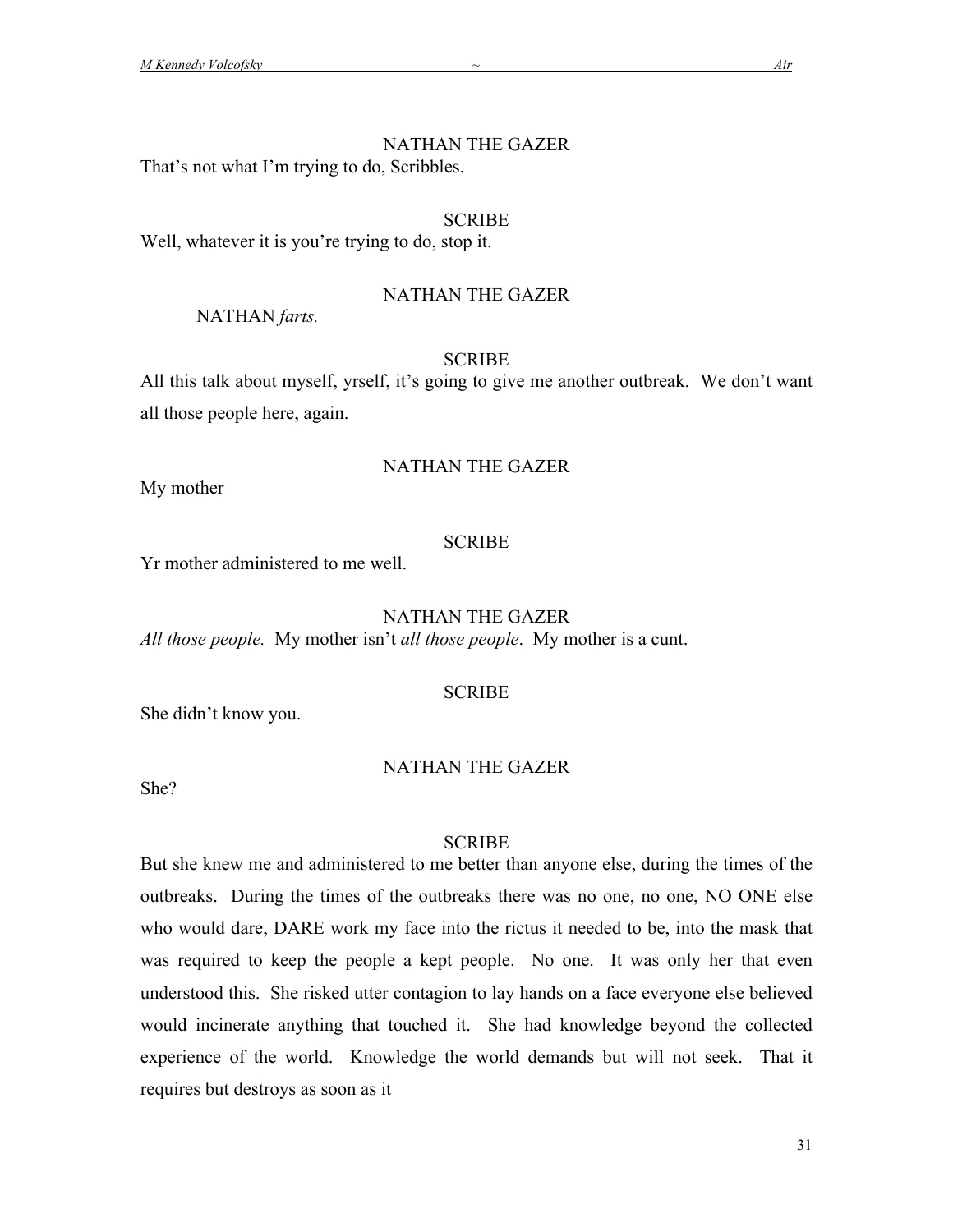But what does that have to do with me?

#### **SCRIBE**

"But what does that have to do with me? But what does that have to do with me?" You have to do with me, and so it has EVERYTHING TO DO with you. IT HAS TO DO WITH ME. IT HAS TO DO WITH *ME*. Most people like to think they've gotten past this. Like you. Believe me, Natan — No. *Know* me, Natan, that isn't the case. Like you. It is true. If it weren't for you I would never have spoken. You shoved your fist down my throat opened your hand and it became my voice. Like a seafan waving in a undersea breeze. You did. You strummed my lungs like a old gitar. Tickled me. Tickled my tongue til it danced my throat a chimney of words on fire. And it was yr hand. It was. But still, Natan. It was my throat. It was my opening you had found.

# NATHAN THE GAZER

Mine opened yrs.

#### SCRIBE

Yrs didn't exist until you found mine.

# NATHAN THE GAZER

I didn't exist AFTER. Not before. Before I did. AFTER I didn't.

# **SCRIBE**

The entire nature of co-existence has been just recalled up for grabbing, Natan. Natan. Someone else is doing that right now, right up the hall. So we'll skip it. Really. We have less important things to discuss. Like when is she arriving? Is she?

# NATHAN THE GAZER

I don't think we're finished.

**SCRIBE** We haven't finished. We're just stopping, boy. Help me free.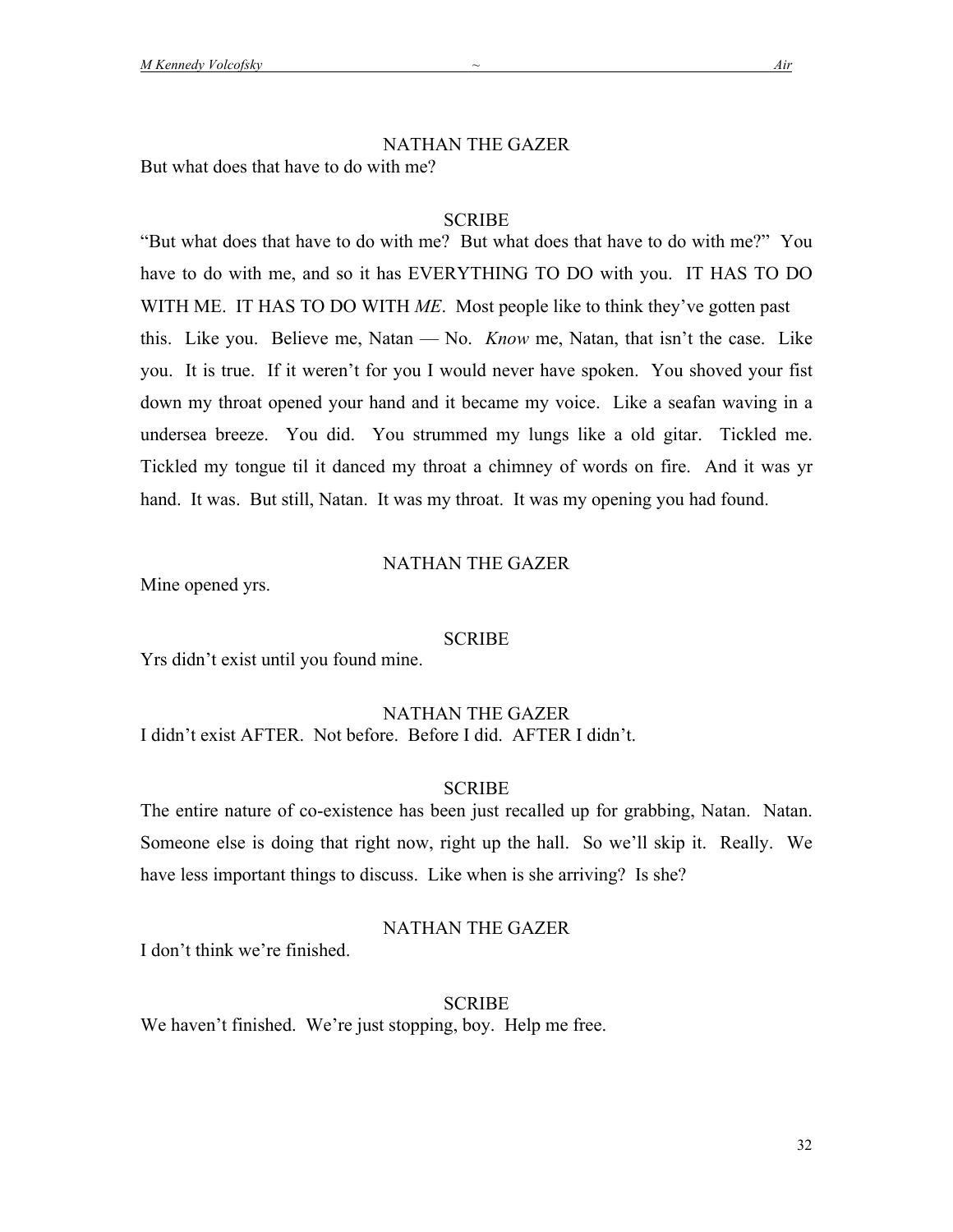NATHAN THE GAZER *assists* SCRIBE *in removing the Candle-IV from his belly. The drip is turned off, a long needle is slowly withdrawn from his abdomen, and the IV tube is hung from a hook on the pole.*

# NATHAN THE GAZER

*While assisting.* What has the womb brought but death into the world?

#### SCRIBE

*Being assisted.*

Delicate hands to heal the sick, sweet scented lips to whisper hello towards the place in the dark that is breathing, effortless arms weightless embrace lifting the back off its stone, early morning smell of water boiling as the birds begin to make noise, someone in the other room. Someone in the other room. That is how I would answer your speculumation.

# NATHAN THE GAZER

Death grows wombs like a tree grows apples.

#### SCRIBE

That's why we love … pie. We'll put the bed … here.

*Together they roll the bed Down, lengthwise to House.*

# NATHAN THE GAZER

The chair 'll go … here.

# **SCRIBE**

Alright.

NATHAN THE GAZER *places a chair Left, in front of the bed, towards the foot, facing the head.*

# SCRIBE

These two will be the stove.

SCRIBE *stacks the other two chairs, Right, near the head of the bed.*

NATHAN THE GAZER *Gesturing towards Candle IV pole.*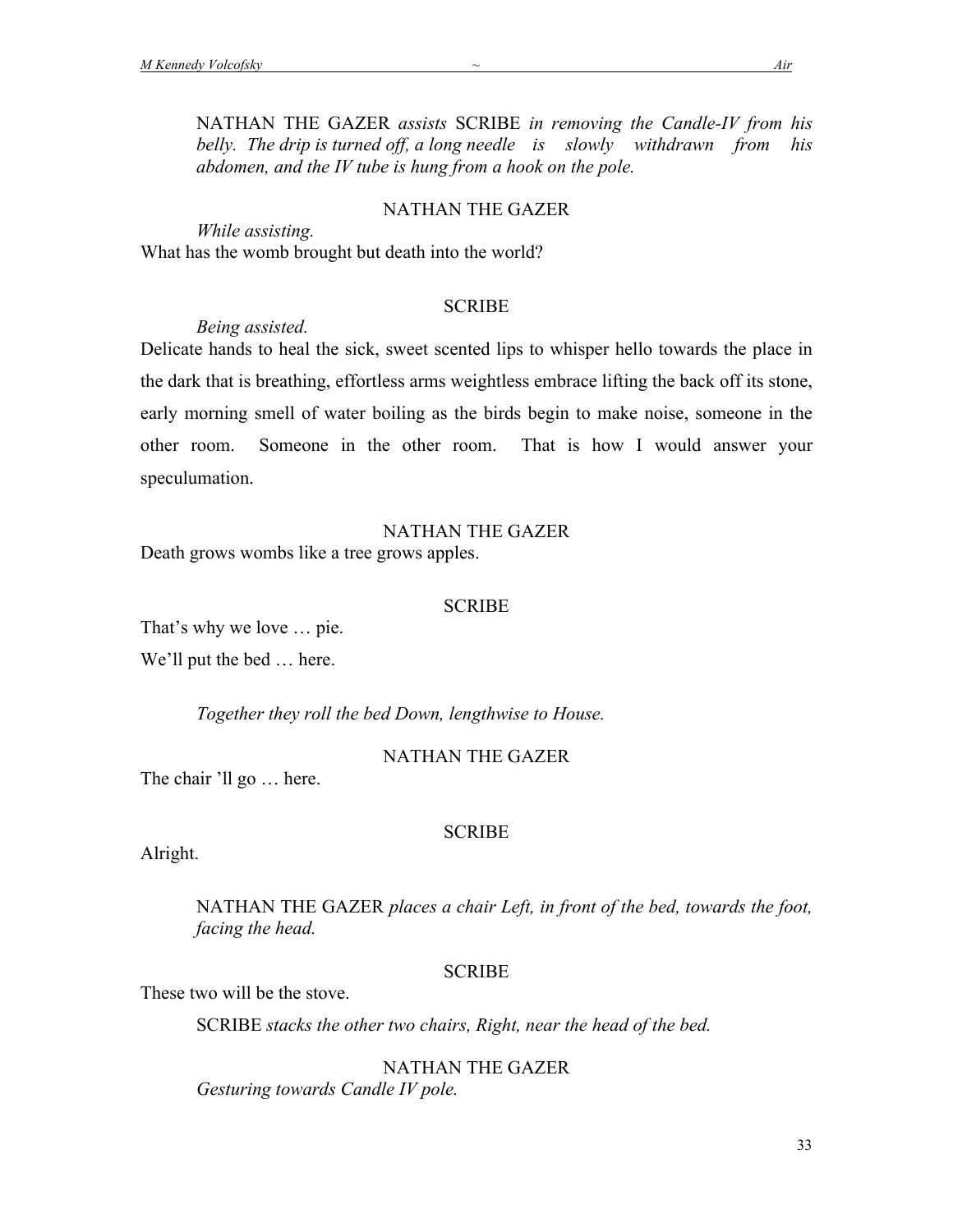And this will be the front door.

# **SCRIBE**

Good.

NATHAN THE GAZER *rolls the pole a few feet beyond the foot of the bed, Left.*

# NATHAN THE GAZER

That's it then.

SCRIBE Alright. Let me take my seat. You go outside. Is it raining?

# NATHAN THE GAZER

Should it be?

# SCRIBE

You choose.

# NATHAN THE GAZER

Mmm … It just stopped.

# **SCRIBE**

Alright.

I'm gonna sit by the stove first.

# NATHAN THE GAZER

Whatever you need to do.

# **SCRIBE**

Alright.

SCRIBE *moves the free chair over by the 'stove', Right. Sits, legs and arms crossed, head on chest.*

# NATHAN THE GAZER

You ready?

# **SCRIBE**

*Without lifting head.* Mm-mmm.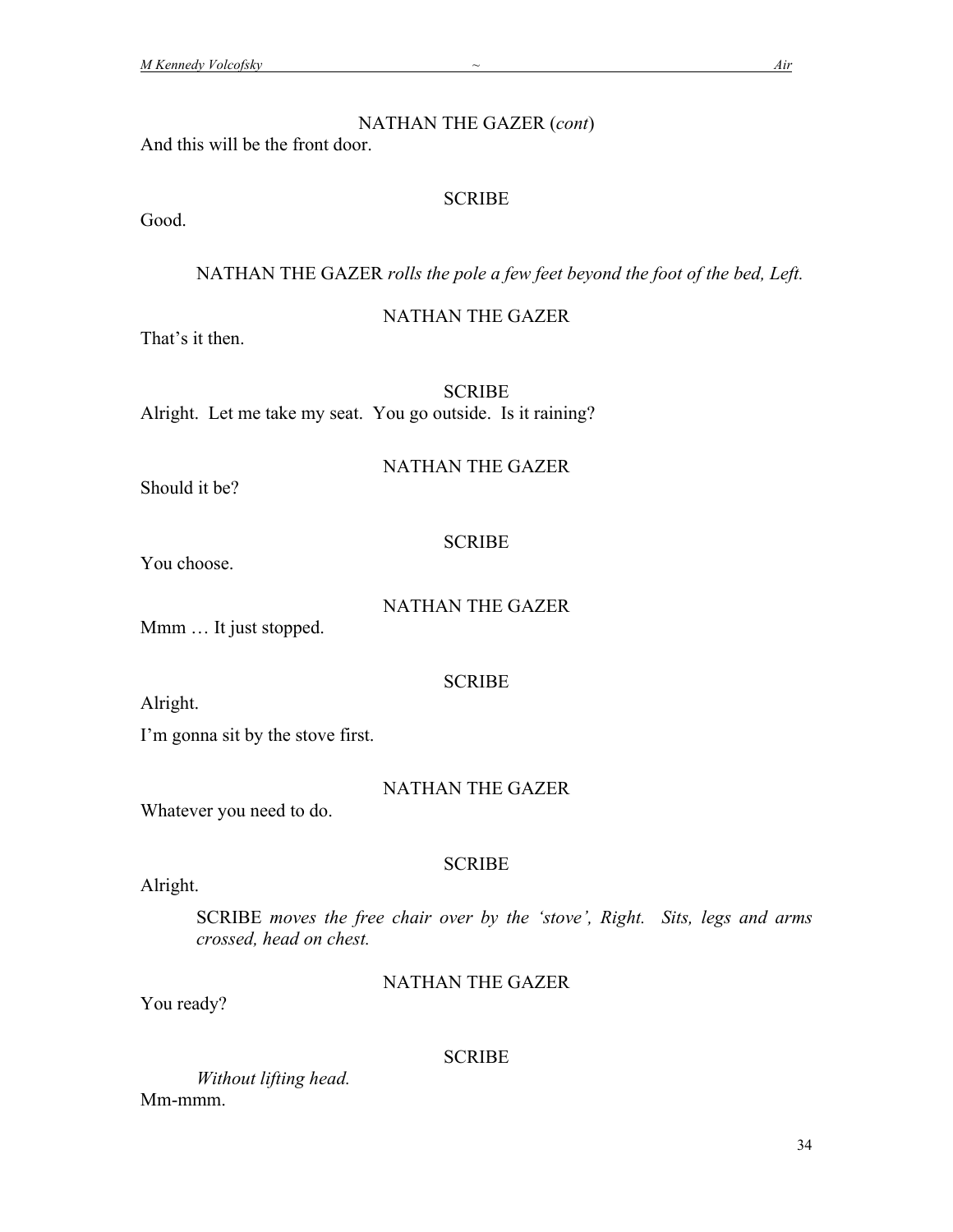*He goes and takes the hat of hats off of* SCRIBE*, and puts them over the IVcandle. The stage is dark.*

Alright. Here goes.

*He pulls the flashlight with the red light-casing out from under his hospital gown, it draped around his neck, flicks it on, begins to walk the stage, stepping over 'obstacles', walking down a street in the dark, using the flashlight to peer at housenumbers. Finally he's arrived at the right one. He peers in the window.*

## NATHAN THE GAZER

*Knocks on the 'door' with flashlight.*

#### SCRIBE

*His head lifts.* Maybe this will be the one.

# NATHAN THE GAZER

*Knocks again.*

# **SCRIBE**

*Gets up, moves slowly, takes the hat of hats off the candle-IV and puts them on his head, opens 'door'.*

Yes?

# NATHAN THE GAZER

*Stands with flashlight on, dangling from his neck.* 

# SCRIBE

Yes?

# NATHAN THE GAZER

Miserable.

# SCRIBE

What?

NATHAN THE GAZER I just wanted to look at you first, before I entered.

# **SCRIBE**

Entered? I don't even know who you are.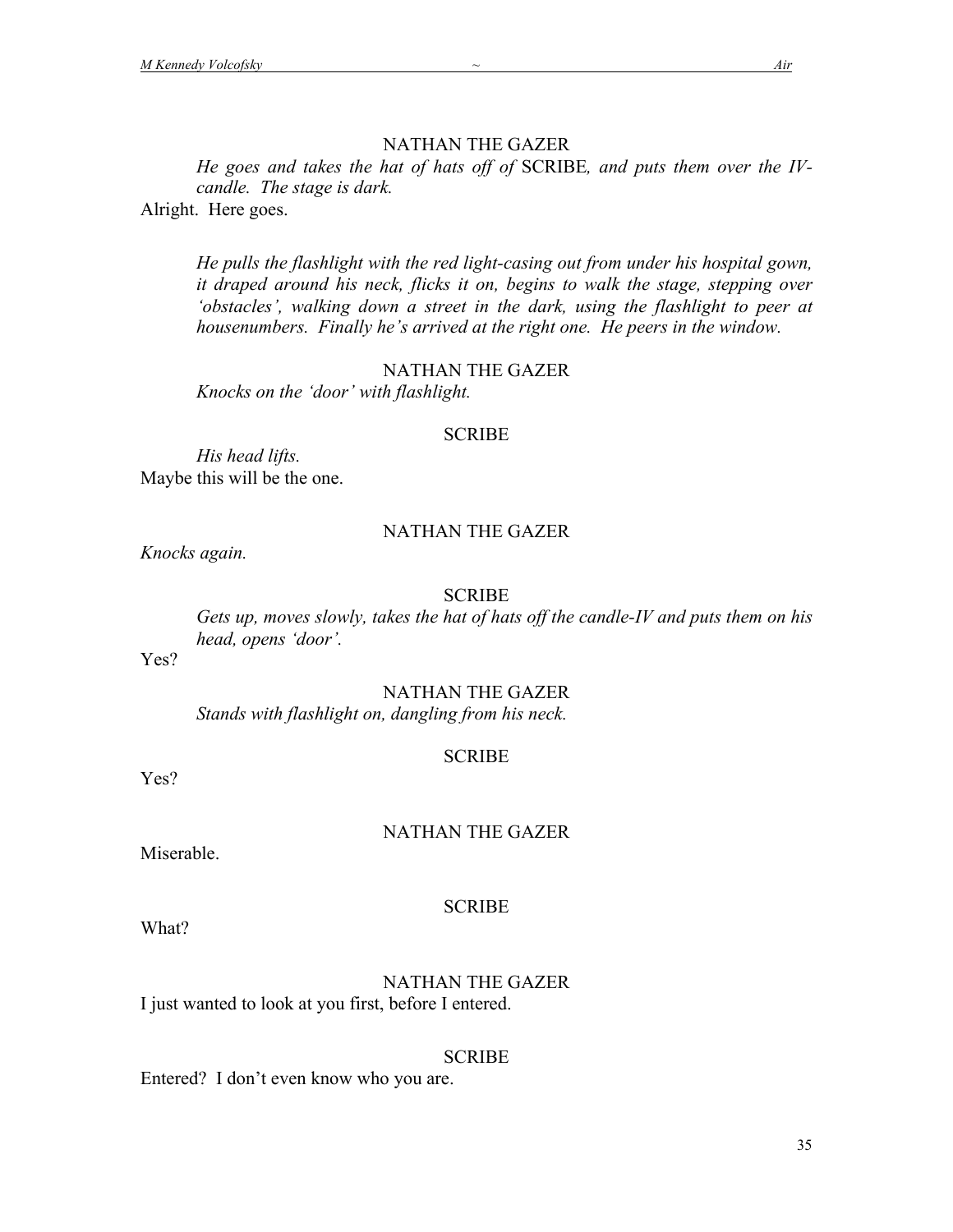Now that I've entered, could I come in?

# SCRIBE

It's 4 am. It's wet out. I don't know you. Who are you? Tell me who you are!

# NATHAN THE GAZER

You don't recognize yourself? You are my father, that's who you are.

# **SCRIBE**

Listen, son. I understand you maybe need a place to crash, dry off, maybe you got thrown out, ended up by the water, out here. But there's other ways to get a warm floor than that I can tell you. I can't help you.

*Starts to close 'door'.*

# NATHAN THE GAZER

I'm not cold.

*Stands.*

*Space.*

# **SCRIBE**

Come in.

# NATHAN THE GAZER

*Shines flashlight in* SCRIBE*'s face, then clicks it off.* Thanks.

> **SCRIBE** *Moves chair by 'stove' to foot of bed, Left.*

Sit.

# NATHAN THE GAZER

*Straddles Left chair, facing its back.* Thanks.

# SCRIBE

I'll make you tea.

*Goes to 'stove', turns his back to his guest.*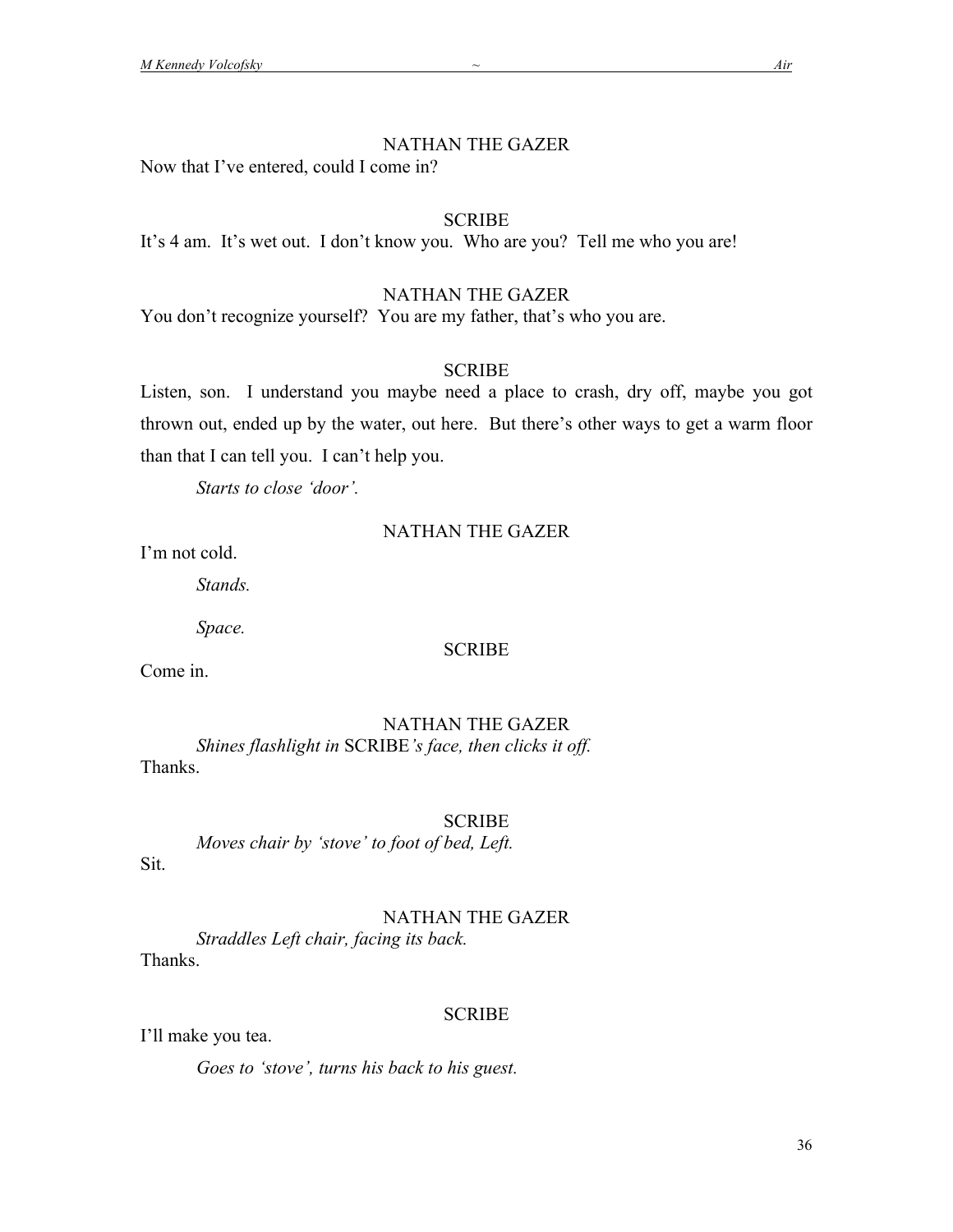Thanks again.

*space*

I knew you'd be miserable.

# **SCRIBE**

What?

# NATHAN THE GAZER

I said I knew it. I dreamed it. I knew you'd be miserable, alone, hairy, dirty. I dreamed it many times. I saw it. Stains on your fingers because you reuse teabags. Stains on your lips, stains on your teeth from the tobacco you smoke. I could —

# **SCRIBE**

I don't smoke.

# NATHAN THE GAZER

You must have just stopped.

Not just.

# NATHAN THE GAZER

I dreamed you so many times. I knew you were miserable. And I knew you were miserable —

# SCRIBE

Listen —

# NATHAN THE GAZER

— in connection to me.

# **SCRIBE**

— I don't know you. You see that? I don't know you. I like you. I must say I like you — already — I do — but I don't know you.

SCRIBE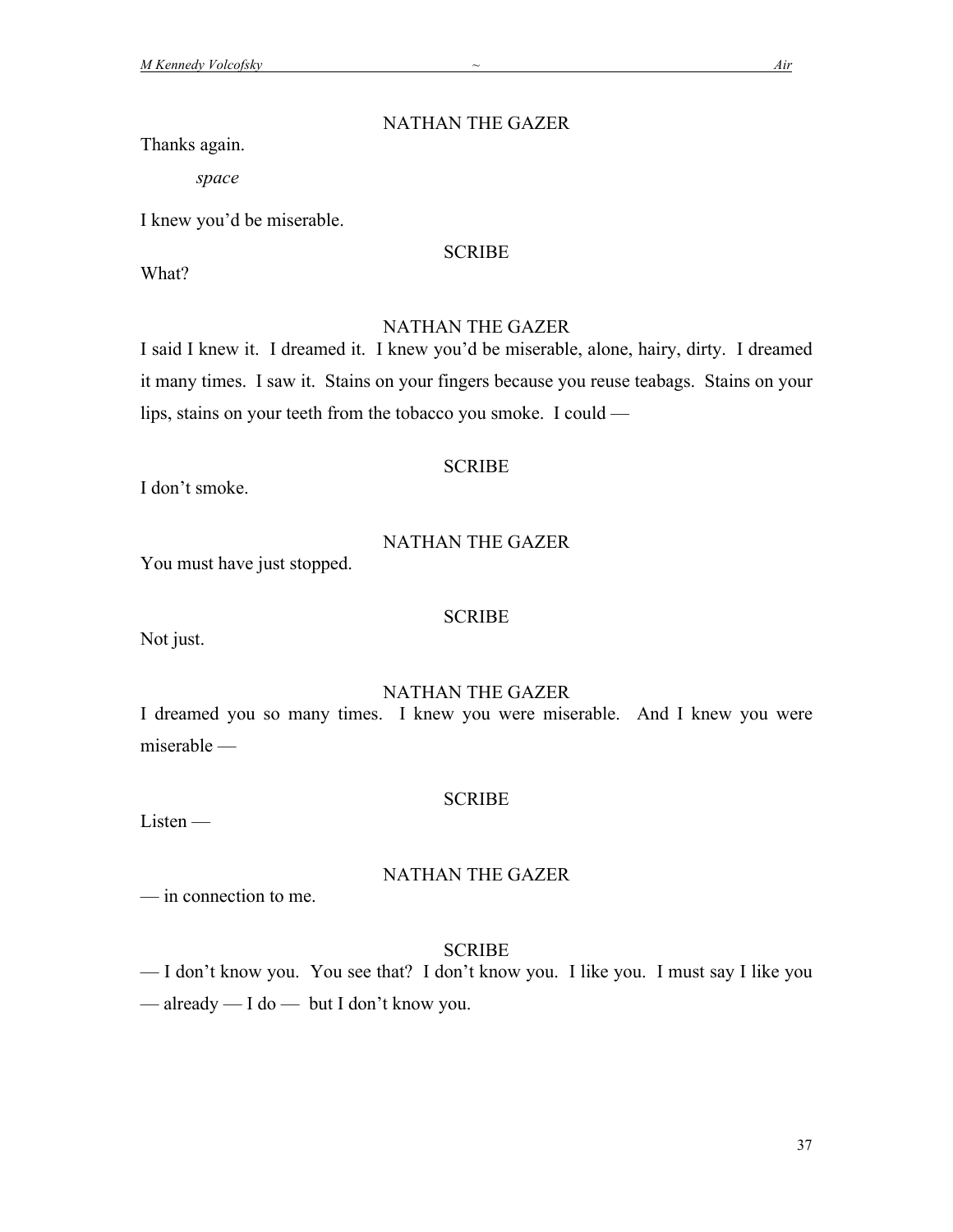Don't you recognize yourself?

# **SCRIBE**

Listen. What kind tea you want?

# NATHAN THE GAZER

Kind tea would be good. I figure whatever you're having we'll split.

# SCRIBE

Alright.

# NATHAN THE GAZER

**SCRIBE** 

Don't you recognize yourself?

# Listen.

# NATHAN THE GAZER

Look. You had no problem letting me in here. A complete and much younger stranger. Why's that?

# **SCRIBE**

I'm a compassionate sort it seems.

NATHAN THE GAZER

Father, you know you're not.

# **SCRIBE**

Not your father.

# NATHAN THE GAZER

You are not a compassionate sort. Look at your place. It's obvious just by looking around here. Blecchh. It stinks in here. Don't you wash?

# SCRIBE

*Bringing the 'tea'.* Look son, you can call me any names you like but lay off the place would you? I'll have to put the new cat back out into the storm you get you see what I mean?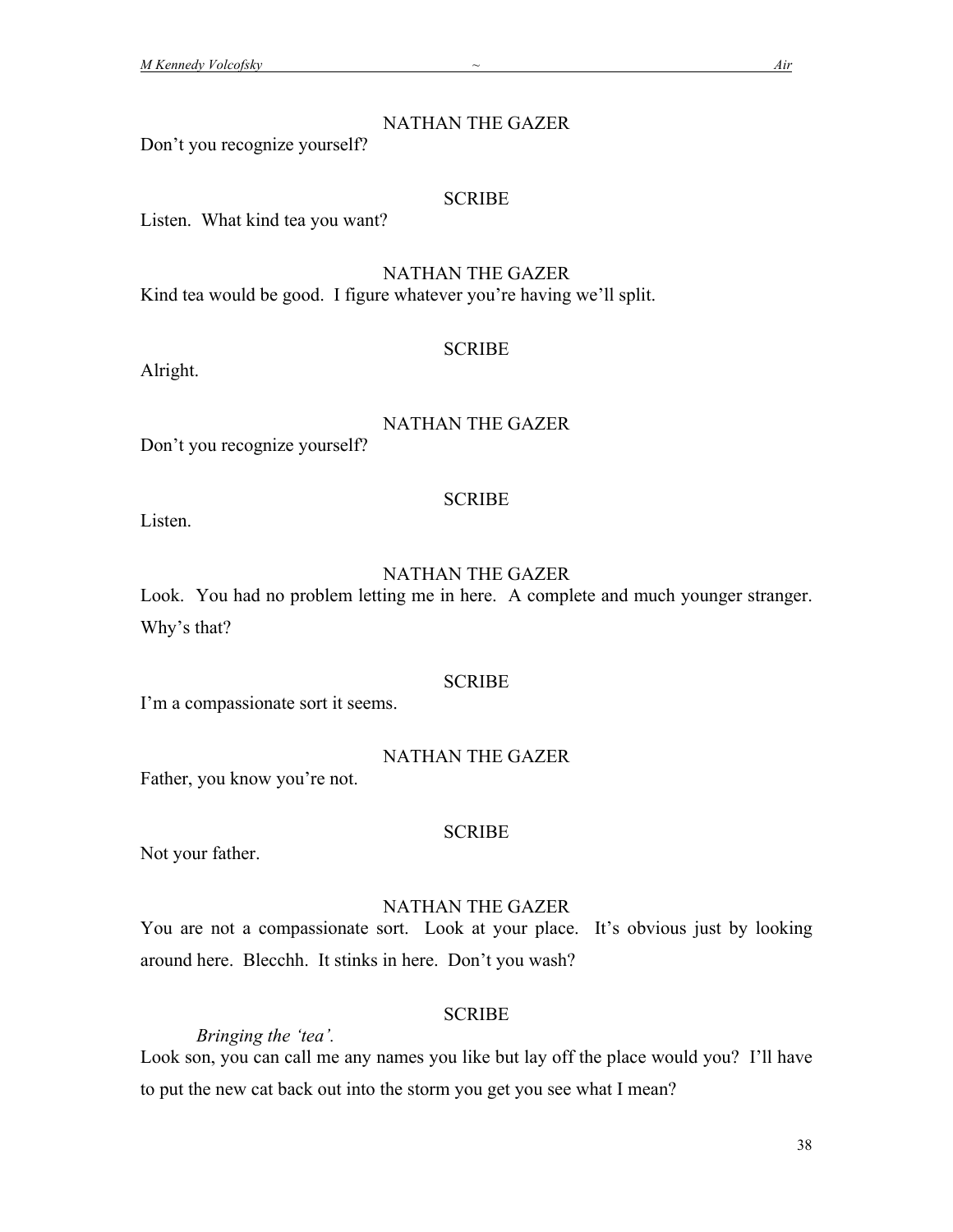Thanks.

# SCRIBE

Sugar?

# NATHAN THE GAZER

No.

#### **SCRIBE**

Milk?

#### NATHAN THE GAZER

No. When did you stop caring about yourself?

# **SCRIBE**

*Sitting on the bed, at its head.*

I'm sorry I don't mean to laugh at you but what the fuck are you talking about? Who the fuck are you? Really. What? Are you some teenage shrink on the lam? Wha'd you do? Cure someone?

# NATHAN THE GAZER

You are my father.

#### SCRIBE

You keep saying that but you're not hearing one crucial piece of information, kid. I'M NOT YOUR FATHER. I'm no one's father. What is this you think this is, son, some rotten child's book? You got in the door. You can drop that crap now. Let's get down to it.

*Taps the bed with a hand.*

NATHAN THE GAZER

What book would that be?

*Sips.*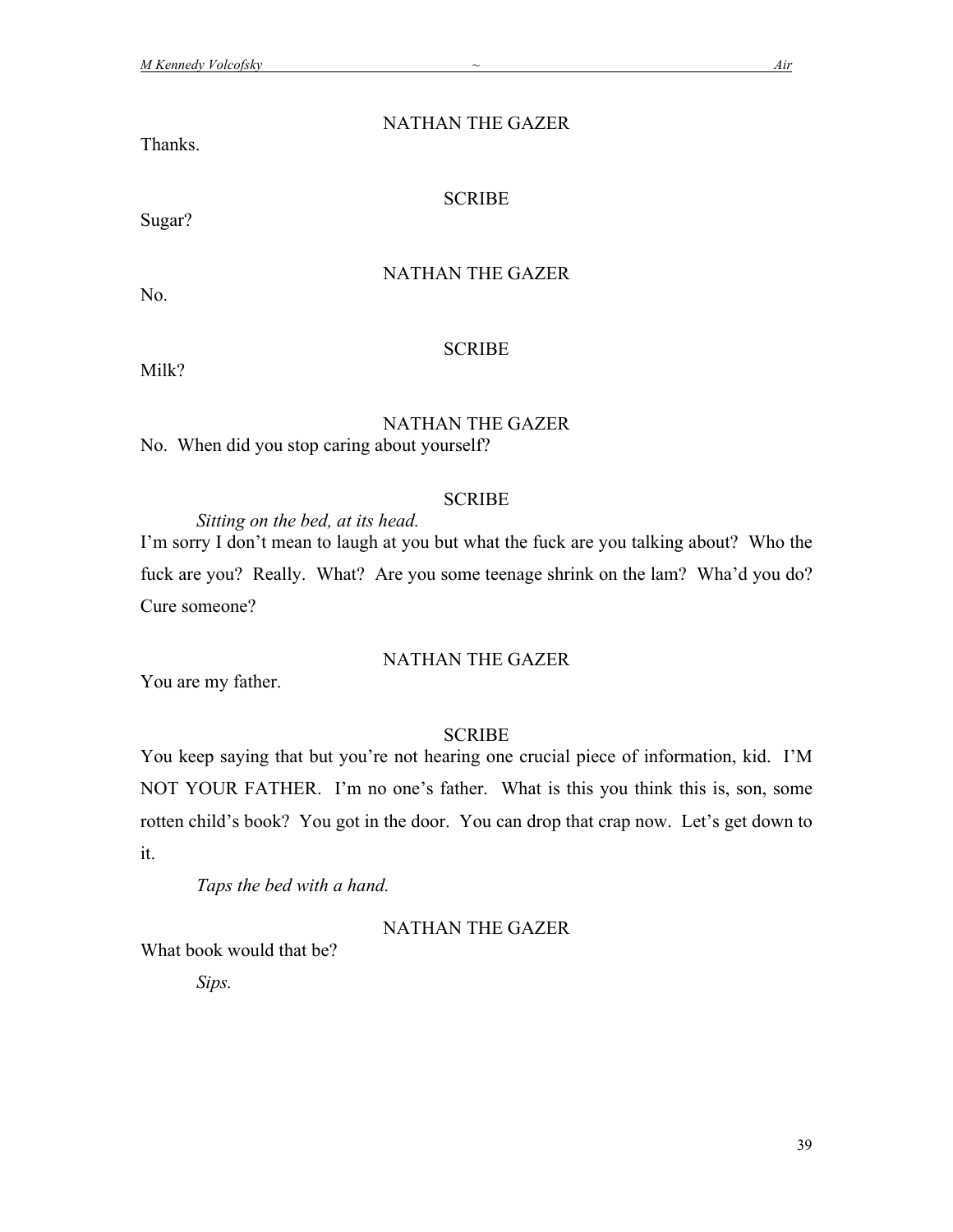#### **SCRIBE**

What book? That would be the book — The one where the kid drags itself through the streets looking at every piece of crap it passes and asking it "are you my mother? are you my mother?"

# NATHAN THE GAZER

And then? Then what happens?

# **SCRIBE**

And then? And then the little fucker grows up and drags himself through the streets looking at every person that he passes yelling "Are you shtupping my wife? Are you shtupping my wife?" Don't know it?

# NATHAN THE GAZER

No.

# SCRIBE

It's good, a classic really.

I didn't wake you? *Sips.*

SCRIBE

No.

NATHAN THE GAZER

No?

No.

# **SCRIBE**

NATHAN THE GAZER

Why?

# SCRIBE

I don't sleep. Not that I notice anyway.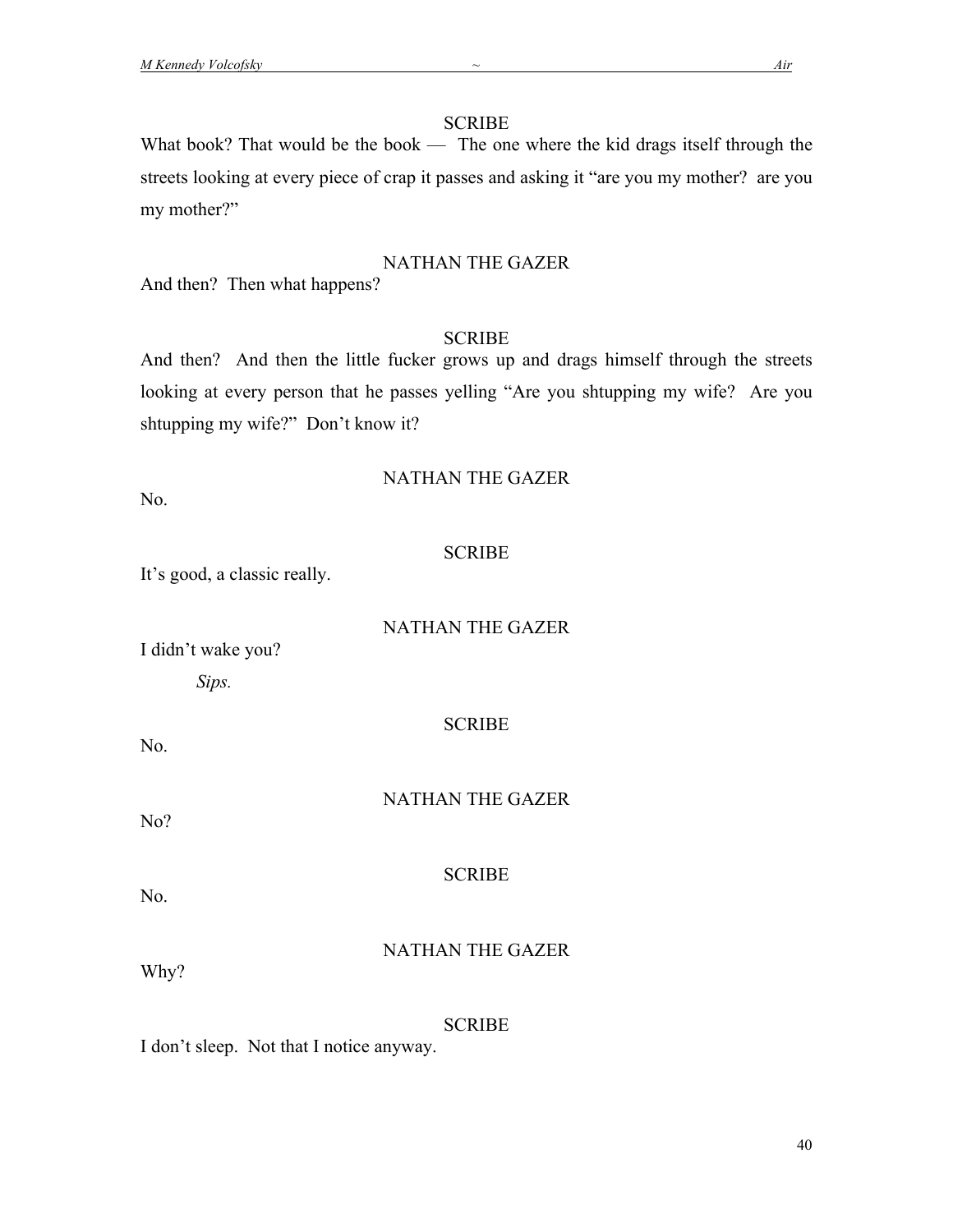Maybe you dream about me.

# **SCRIBE**

Like I said, I don't sleep.

# NATHAN THE GAZER

Maybe that's why.

# **SCRIBE**

And maybe it's the complimentary gift I received for being the one-millionth customer in the war.

# NATHAN THE GAZER

*Sips.*

Maybe you went shopping there because of me.

# **SCRIBE**

Funny thing is, I'm getting a little sleepy right now. You want to come lay down here?

# NATHAN THE GAZER

I know you.

# SCRIBE

You know me. What do you know. Please. I find you relaxing me. Tell me all about myself. I'll stay here.

# NATHAN THE GAZER

Are you sure?

# **SCRIBE**

Sure I'm sure. I feel all ensconced. Go ahead. Tell my story. Maybe that's what I've been needing all these years. A good bedtime story about me. I'll even close my eyes.

*Reclines on an elbow.*

# NATHAN THE GAZER

Alright. *Sips.* Comfortable?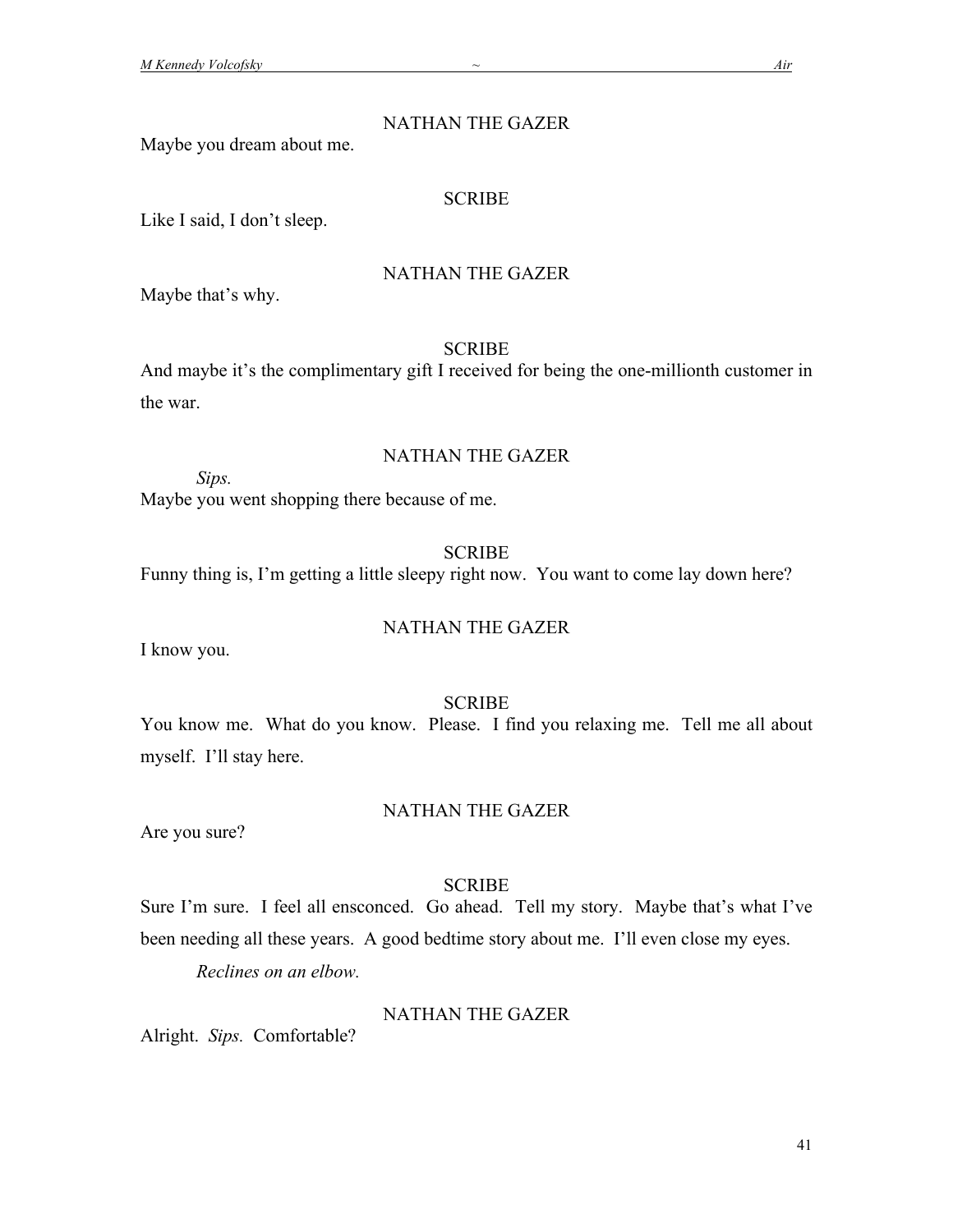#### SCRIBE

Perfect.

#### NATHAN THE GAZER

Alright. *Sips.* I'll begin.

*Places 'tea' safely down on the ground.* When you were a boy, when you lived with your mother, after your father had gone —

SCRIBE*'s eyes open.* What?

#### SCRIBE

A children's story. Typical. No. Go on.

*Eyes close.*

#### NATHAN THE GAZER

I'll start again. When you were a boy, and you were left living with your mother in the big house after your father was gone, there started to be a time when the house was just a constant endless party. Your mother couldn't bear the emptiness of the place, and so eventually all the people from the bars she'd been drinking at started to just be at your house. Strangers were all over the halls, all the time, all hours, there was the sound of voices, constantly, like birds-nests hidden in the walls.

#### SCRIBE

That's good. I like that. I like birds.

#### NATHAN THE GAZER

You don't either. But I'll go on. The smell of smoke, cigarettes, herb, cigars, pipetobacco, constantly. The smell of alcohol. Always the smell of alcohol. This particular year there was a party that started around Labor Day and had by now turned into a Christmas-New Year's one. So it was right before New Year's, right around that time. You were encouraged to hang with the people in the house, to feel included, but you were also expected to get to bed when you were told. You were thirteen, close to fourteen. It was about two a clock in the morning. And you were told to get to bed. So you went. It didn't matter. You wouldn't sleep anyway. Noise. Smoke. The feeling of excitement in the veins of the house running through your veins like hot water. Like Christmas eve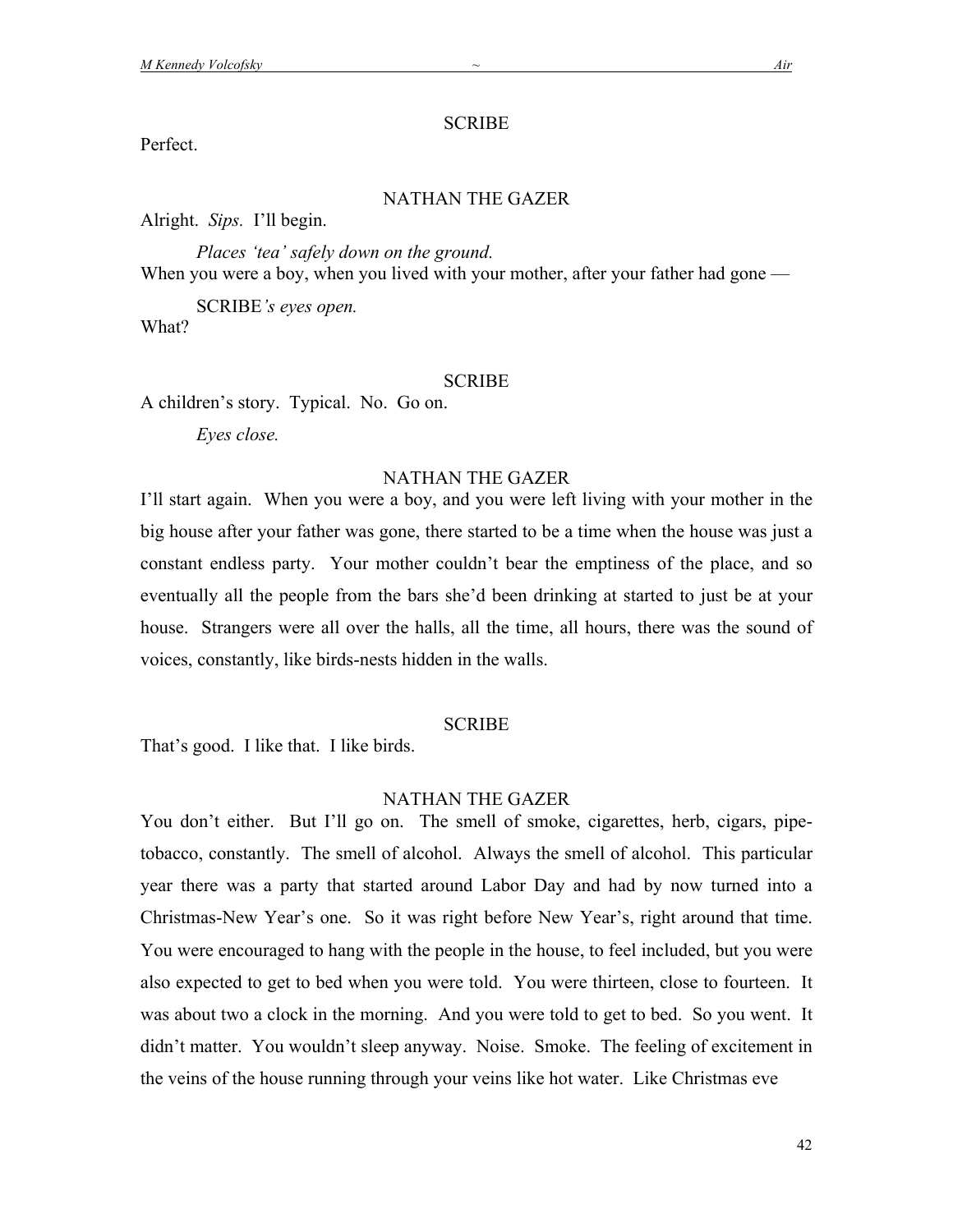over and over again, everynight. There was something *happening*. It was *happening*, and you couldn't be in it, but it wouldn't let you forget it either. Maybe you'd drank a little. Not so much though. You weren't drunk, except with being worked up by the air of sex and secrecy that was always thick in the house. Especially this night. The party was reaching its peak. So you were laying in the dark, on your bed, feeling the house writhing inside you. Hoping each time footsteps passed your door they would stop, and come in, and do something. You were laying there ready. That is what you always did. Lay there, expecting. Not even clear what. But you were waiting. Some kind of invasion. Some intruder. There was something only that would fix. You could feel that. Time passed. The house began to subside a little. The swelling going down. And you were laying there, and you heard feet passing, listening with your whole body to the whole house, and you thought *maybe this will be the one.* And you heard them stop. And you felt your door open, and secret footsteps move into your room. First you assumed it was your mother, checking on you, which would have been strange because she just didn't do that. But the feet were bare. And your mother's feet were never bare.

#### SCRIBE

*Sitting up.* I know you.

#### NATHAN THE GAZER

And the feet came right to your bed. You kept your eyes closed. They stood there. You could feel yourself being looked down at in the dark. Breath. And then her voice whispered your name. Whispering "Are you up?" It was not your mother. You kept your eyes closed, feigned sleep. A member of the party. You knew her. One of your mother's younger friends. Mid-twenties. Irish. Birdeyed, fishtoothed. You had even once stood over her, as she slept, in one of the hundreds of rooms in that house, just watching her, your young boy's denim penis hard as steel. Except she hadn't been sleeping. And she watched you leave, hot with the heat this boy had turned towards her, and by how much that excited her. Now the party had finally made its way in to you. At last. It was like you had called her, like she'd heard you. She walked around the foot of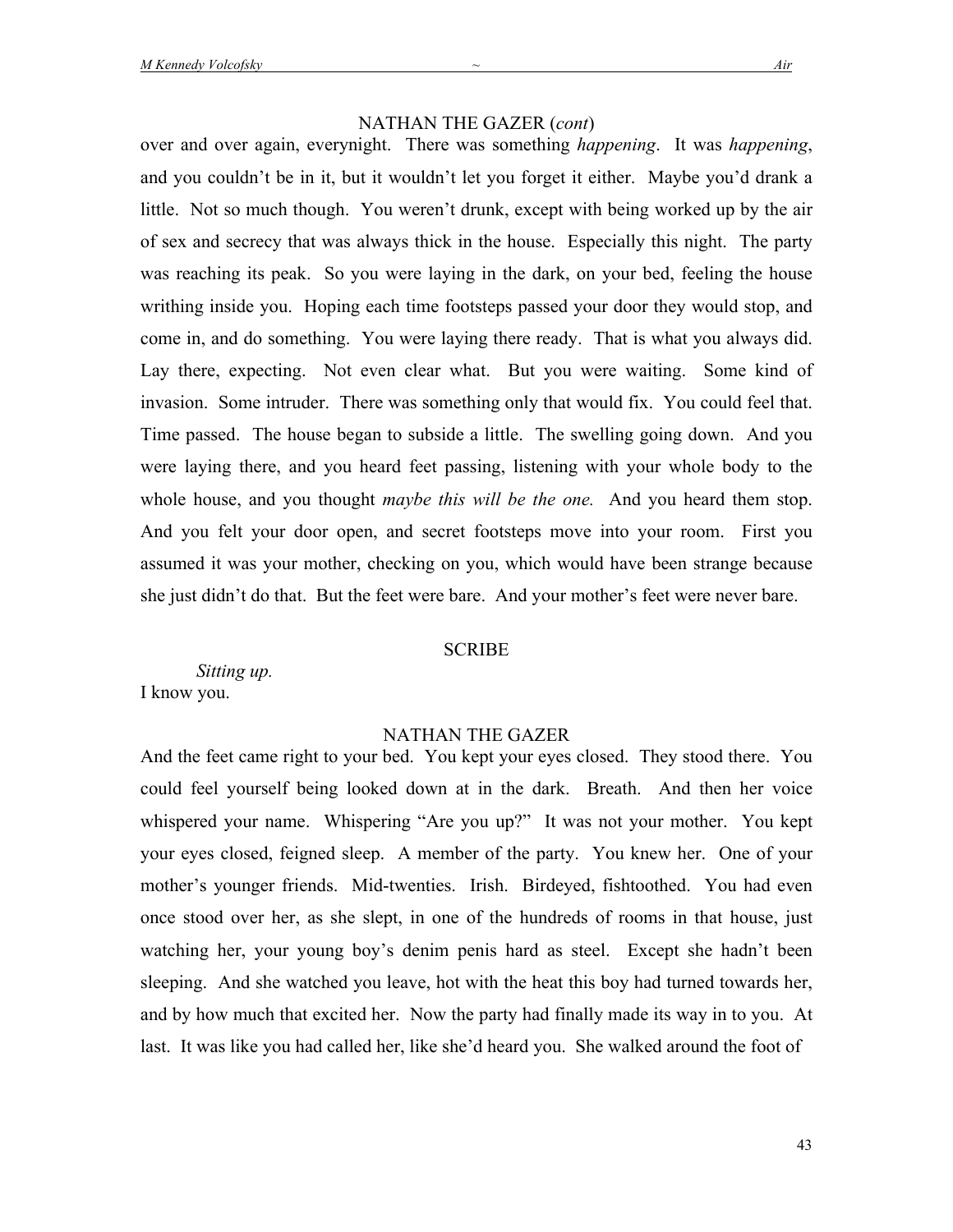the bed and you caught a glimpse of her in front of the windows, leafless trees moving in streetlight, tree branch shadows on the screens. She wore a white bathrobe. Terricloth.

You closed your eyes again. And you felt the bed sink as she sat on it, and then layed on it, next to you. The smell of alcohol caressed you and then rose up like a tent above you both, rising up from her. The tent-post was in her, in this. And you could hear her breath, shallow, fast. And inside that tent, inside that smell, you began to grow. You could barely breathe. Your heart slugging your insides. You kept your eyes shut, listening, laying under the sheets. She lay there, on her back, next to you, on top the covers. A hand — not hers — moved your hand, placed it on one of her breasts, on top of the robe. Then her breath was pouring into your mouth, and you were drinking it. It was delicious. For more. And more. It was like drinking thirst. It was familiar. Nostalgic. And you had never tasted it before, but you knew it. And then you were embracing. And your body was in the air. Your eyes opened. The trees, the streetlights reflecting off teeth. Her eyes were closed. And then she reared up, like a wave, taking you down on her, her eyes opening, her white robe opening, the belt still tied — and then there was this chaos to get her panties down, and then this desperate search to find it, to get in in time. And it seemed as soon as you were in her, as soon as you felt her heat around you, what you drank from her mouth ripped through you, gripped, tightened, tightened so hard it broke something in you, and it hurt, and breaking you it poured back into her. And at that moment the tent-post was ripped up, the world spun like a car on ice, and then it all floated down, on top you both, covering you, one brief moment. And under that collapsed tent she whispered in your ear: "I really just wanted to kiss you." And you watched her leave, in the dark. The house had finally fallen still. And she was your first. It was not believable. And you went and sat in the bathroom, in the dark, sitting on the toilet with the lid down, in the dark in the streetlight, smelling her. Smelling her on you. Smelling. And then you showered, very deliberately trying to get the smell off. In the bright midnight bathroom light. And she disappeared after that. She was never seen again.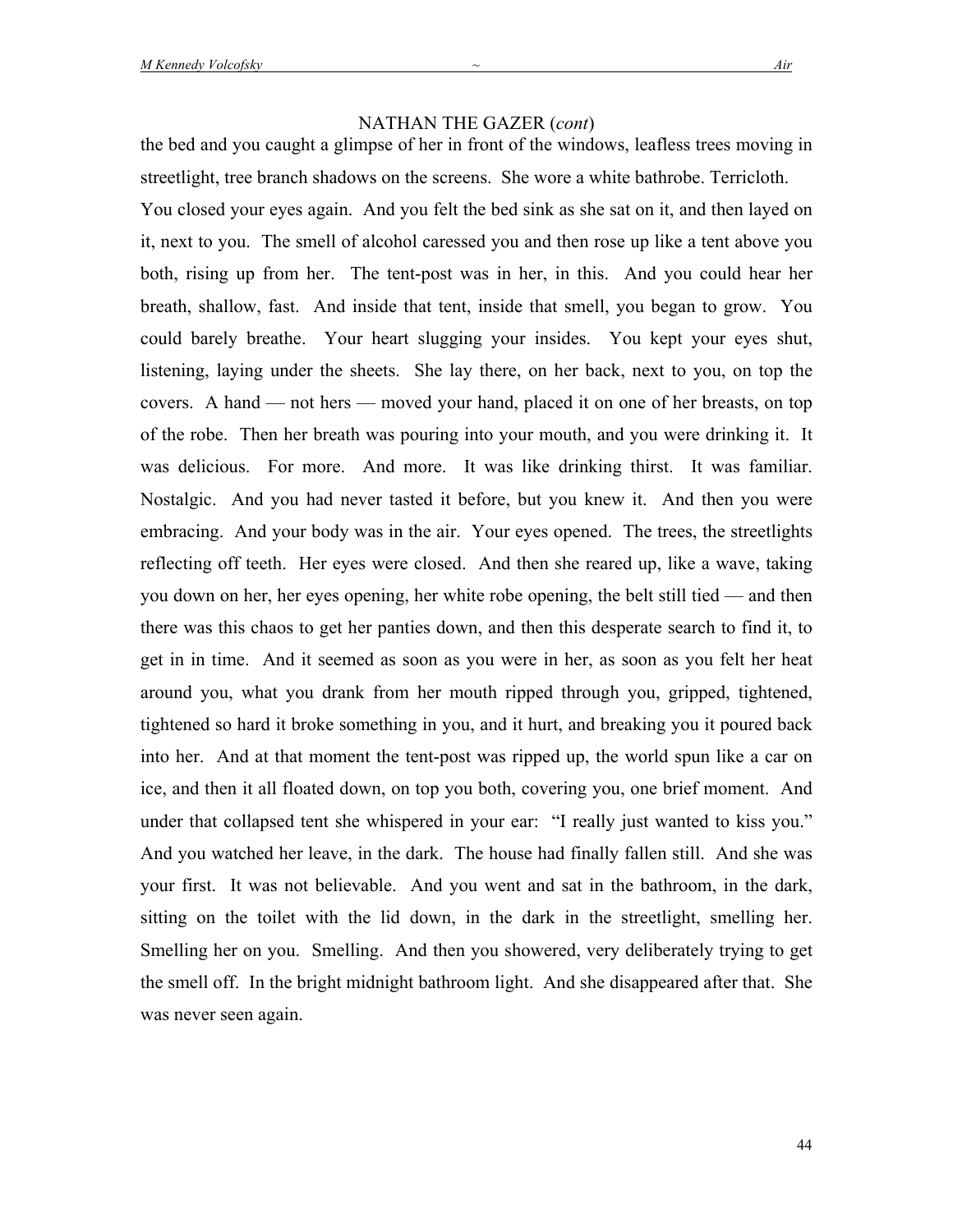# SCRIBE

You?

# NATHAN THE GAZER

I am just turned twenty. October third.

# SCRIBE

You?

# NATHAN THE GAZER

It is good, father.

# **SCRIBE**

She had my baby?

# NATHAN THE GAZER

*On knees at* SCRIBE. It is good, father. It is good to have been born.

# SCRIBE

*Crying.*

You?

# NATHAN THE GAZER

I know how you have suffered. But I wanted to come. I wanted to come tell you life is good father. Life is good. It is good. It is good to have been born.

# SCRIBE

*Crying.*

It is not. It is not. It is not. It is not. O, O it is not.

*After-cry sobs subsiding.*

I came out here, to the water. I had bullets. Change my body. Into. Men I never met, never will, fired on me, ripped pieces out of me. I did the same. Faces exploded in my scope. I grinned. I dragged my life behind me through street puddles like a dirty wedding dress. I came out here. Sixteen years. Ocean time. A memory comes I set it on fire and the water takes the ashes away.

*Grabs* NATHAN THE GAZER*'s hair in a fist. Smiling.* I will have to kill and burn you. Before you get too old.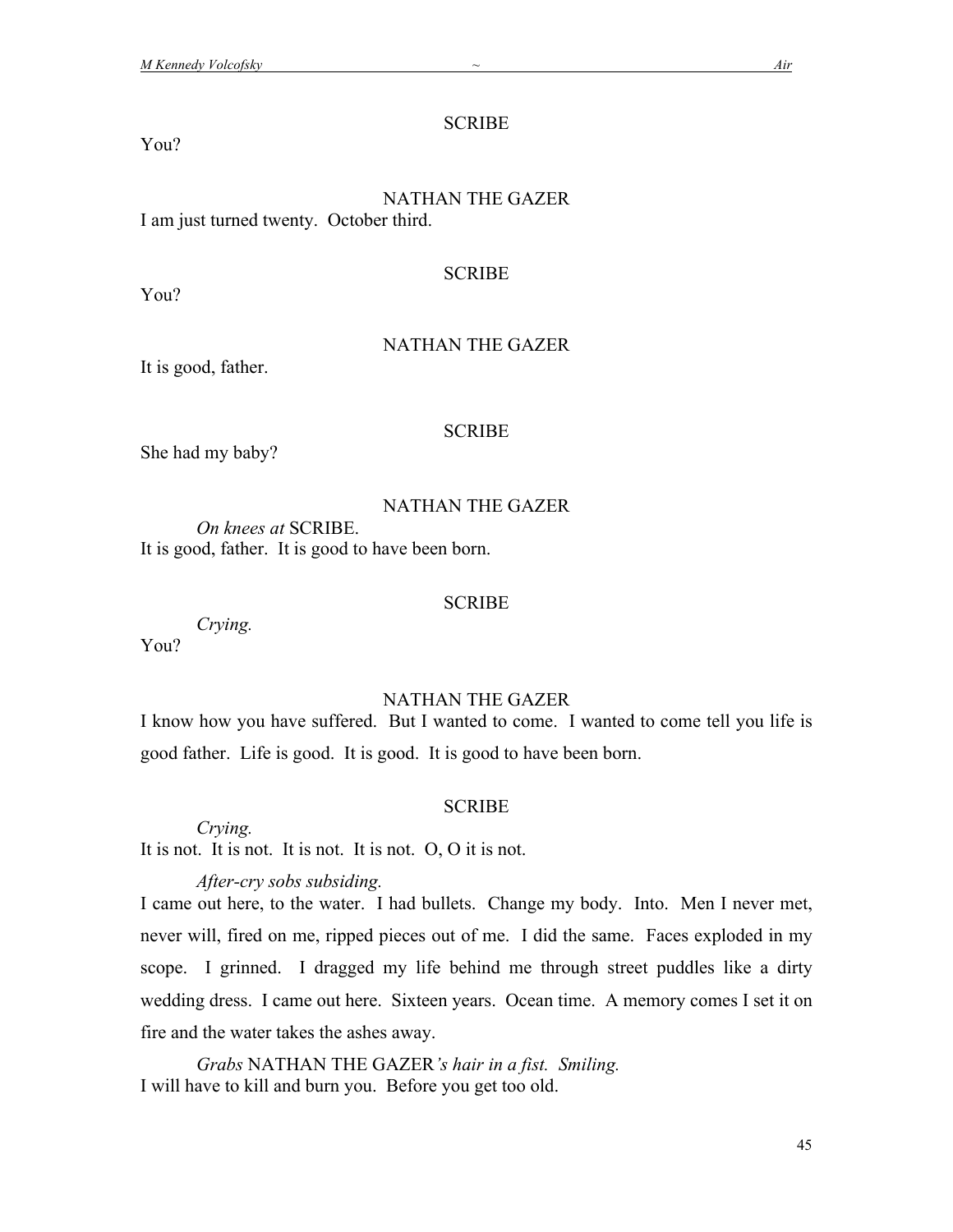Sniff, papa. Smell that? That's you on fire. I've come to burn your house down. See. We *are* related.

#### **SCRIBE**

*Releasing hair, cups* NATHAN THE GAZER*'s chin in a hand.* What happened to her?

# NATHAN THE GAZER

My mother? She was a great woman.

Was?

SCRIBE

NATHAN THE GAZER Yes, was. One of the outbreaks. You read?

# **SCRIBE**

Papers? I read the papers.

# NATHAN THE GAZER

Her not me.

# **SCRIBE**

You're sure?

*Letting go of his chin.* What was so great about her.

# NATHAN THE GAZER

I came here.

# SCRIBE

She fucked you in the middle of the night too?

NATHAN THE GAZER *grabs* SCRIBE *by the hair and shoves the flashlight in his mouth, then clicks it on.*  SCRIBE *begins screaming, as if the light were torturing him.* NATHAN THE GAZER *clicks the light off, and the screaming abruptly ends. The flashlight is withdrawn from his mouth.*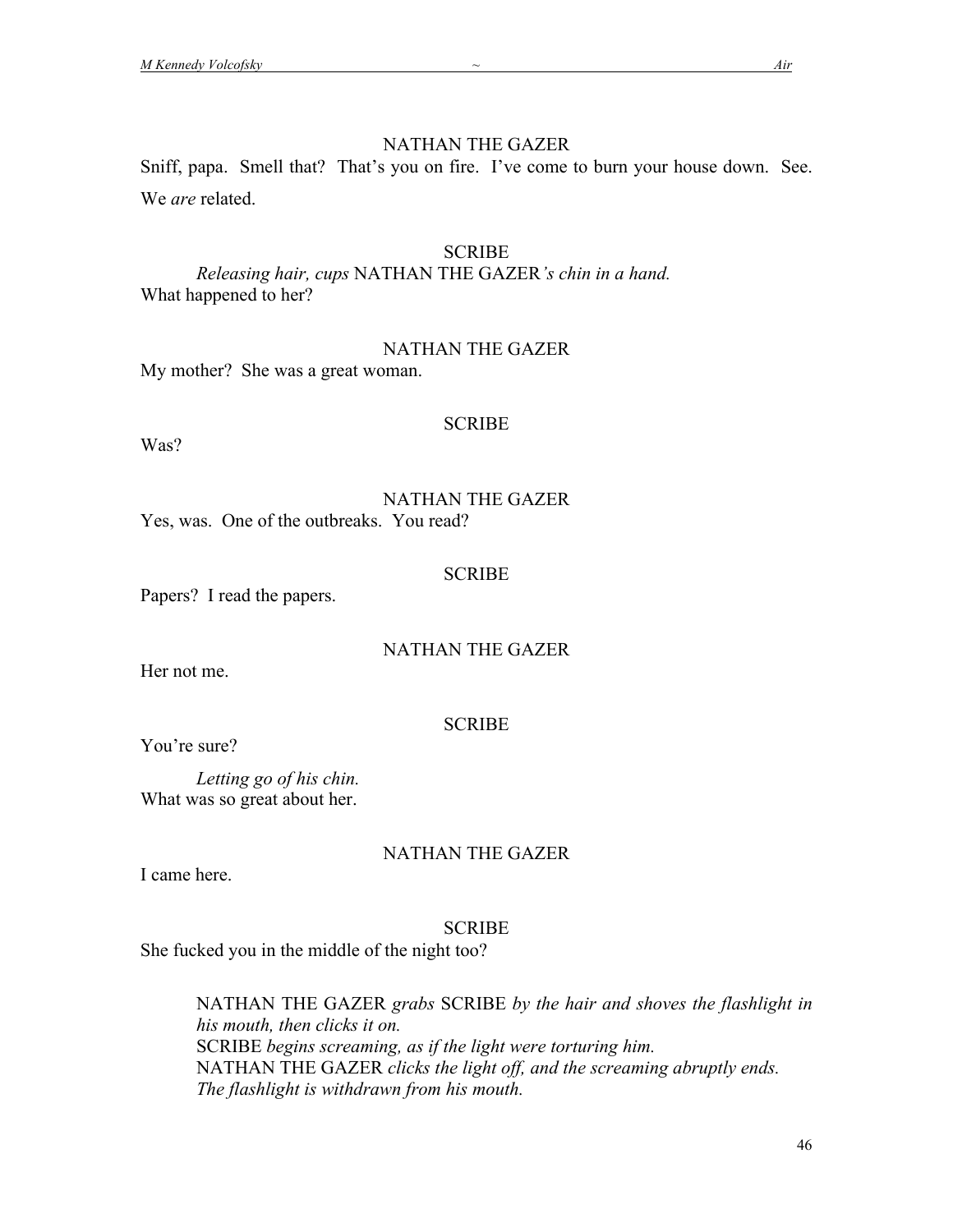*Still holding him by the hair.* Me and you. Same-same.

#### SCRIBE

*He stands up breaking the grip. Gestures of a wild speech, to no one.* NATHAN THE GAZER *ends up sitting and watching* SCRIBE *speak to the air.*

Same-same?! Same-same?! *Same*-same. Same-same! *Same*-same. Same-saaaym, same-saaaym, same-same … same-same! Same-same! SA-ME! SA-ME! Same-same, same-same same-same same-same same-same same-same! *whispers.* Same-sa-me. Do you think we can … restrict … that? Do you think … responding … is the way to go? Dan blind soro girls bending in their waste hollows. I think all of it is repercussing, and is ready for a beating again, matter of fact. Dry. Suspiciously. And really ugly, which I don't have to tell you is the worst part of it. You know, if you want to shit in the nest that's really your business, and it will keep you warm, momentarily. But should any of the prior tenants return for glass or, more likely, water, then there really will be an involuntary relegation to what is. And do you think, really, that you can take that … demotion … in strides? I mean I'll not let tidelickers dictate the whole thrust of thought and horizon. Making sure is something I've come too proficient at. But dan blind soro girls out here, at the wave's end? Wasting away like turd pistoleros shooting? You've seen one hairless five year old twat you've seen a million. And they'll break your back they get half a chance. There's no reprieve after that boning. Thy will be done, crisp. But still they'll stick those twitty twats in your face and beg you not to beg, beg you not to drool and drill, and every single one, every single sheitminded one will end up a kneescraper blowing his nose in a skin hanky. Let's face it. You … restrict … that, and the entire logos goes up the flue. And you can make that the title of the book you never write.

# NATHAN THE GAZER

I'll burn you alive you keep talking like that, I swear I will.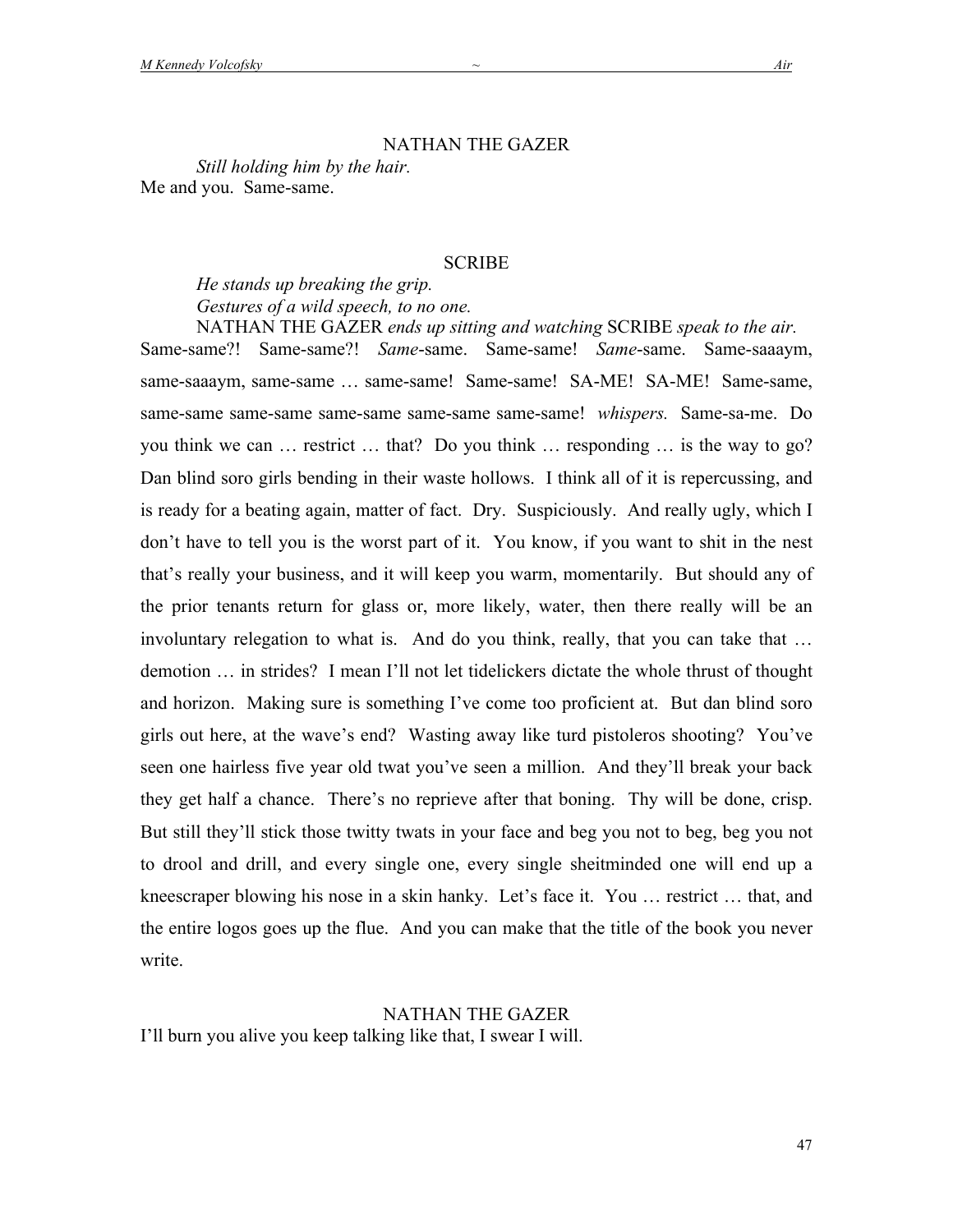#### **SCRIBE**

# *To* NATHAN THE GAZER, *but in the same mode.*

Less of an outcome than an income, I'd probably queef if pressed. And while wearing a tutu, which would make it much more *fes*tal. I mean let's be real, a dan blind soro girl buttfucking a hyena with a toothache. Press play and there's only six days in the week. Press play and there's only one minute every hour that has a singing bird. And wouldn't you like that this would be you. This would be you. This would be you coming in here, laying the dull side of a paper machete down across my neck, and promising to cut my head off, like you said you would. Saving your father, your father from the fire to drown him in a saccharine kiddy pool. You'd like to, cuz you did, you come in here vomit in my mouth and ask me to sing. And I'm should happyman grovelgrove? The ol slave smile? The ol swing-a-dick dinga ling ling ling? Harappy anda parowd. Eh? Your mother came in and stole my sperm like a drunk sneaking a taste from th' liquor cabinet. You see here? See here? This mold on the wall, up near the ceiling? It's because I live out here, by the water, it's damp, I don't heat my place too much, so conditions are right for this mold to flourish, to grow. You too. Conditions were right. Ejaculate entered a vaginal canal and made it's way to the ovum. Conditions were right. A mold called you was able to flourish. So what? What do you need? A bonemarrow transplant? A kidney? A liver? A heart? What?

A soul.

# NATHAN THE GAZER

# SCRIBE

*Out of play.* You ruin everything.

# NATHAN THE GAZER

What?

# SCRIBE

Nurse!

NATHAN THE GAZER What? What? That was the best we've done!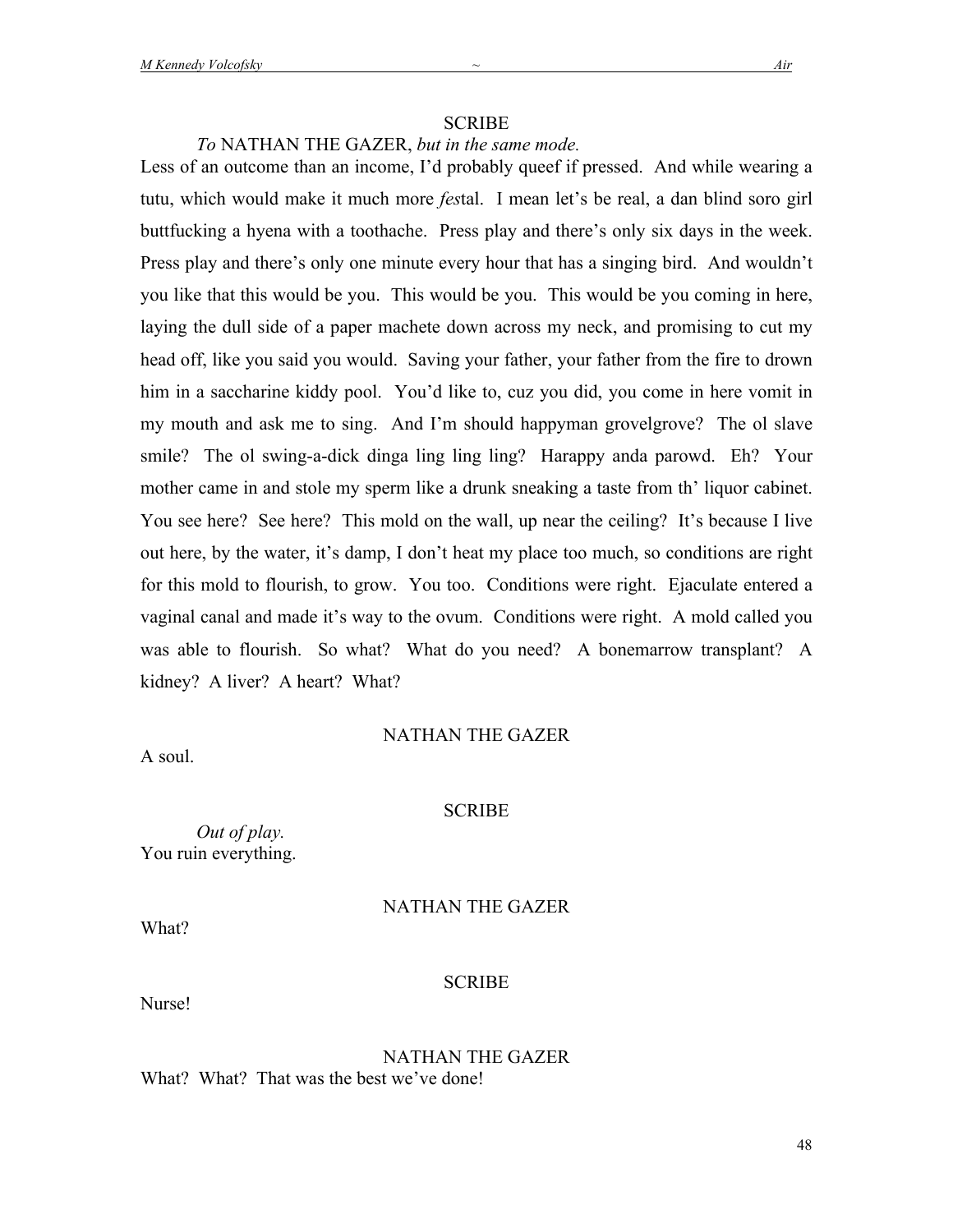## **SCRIBE**

*Hysterical shouting.* Nurse! Nurse! Nurse! Nurse! Nurse!

# NATHAN THE GAZER

*Uninflected, through the shouting.*  Let go of that. Let go of that man.

# **SCRIBE**

*Final dying hoarse shout.* Nuuuurrrrssssss.

*Pause.*

No one.

*Looks at* NATHAN THE GAZER. Not even you.

*Collapses onto the bed, sitting, stunned.*

# NATHAN THE GAZER

You need your belly filled. Come.

*Helps* SCRIBE *up, heavily.*

# **SCRIBE**

*Being walked to and prepared for the IV.*

You. Could you ever have been inside me? Could you? Could you ever have walked through the forest of my bones? Could you ever have seen the one far light that flickers at the mouth of my cave? Could your feet ever have sunk in me? Could you have seen the moon in our sky of roots?

Were you in me before I was? Was? Were *you*?

# NATHAN THE GAZER

Here.

NATHAN THE GAZER *reinserts the long needle into* SCRIBE*'s abdomen, turns on the drip.*

# SCRIBE

*Holding to the IV pole.*

There's fourteen slaves don't know a thing what now to do. The whole fucking thing has stopped.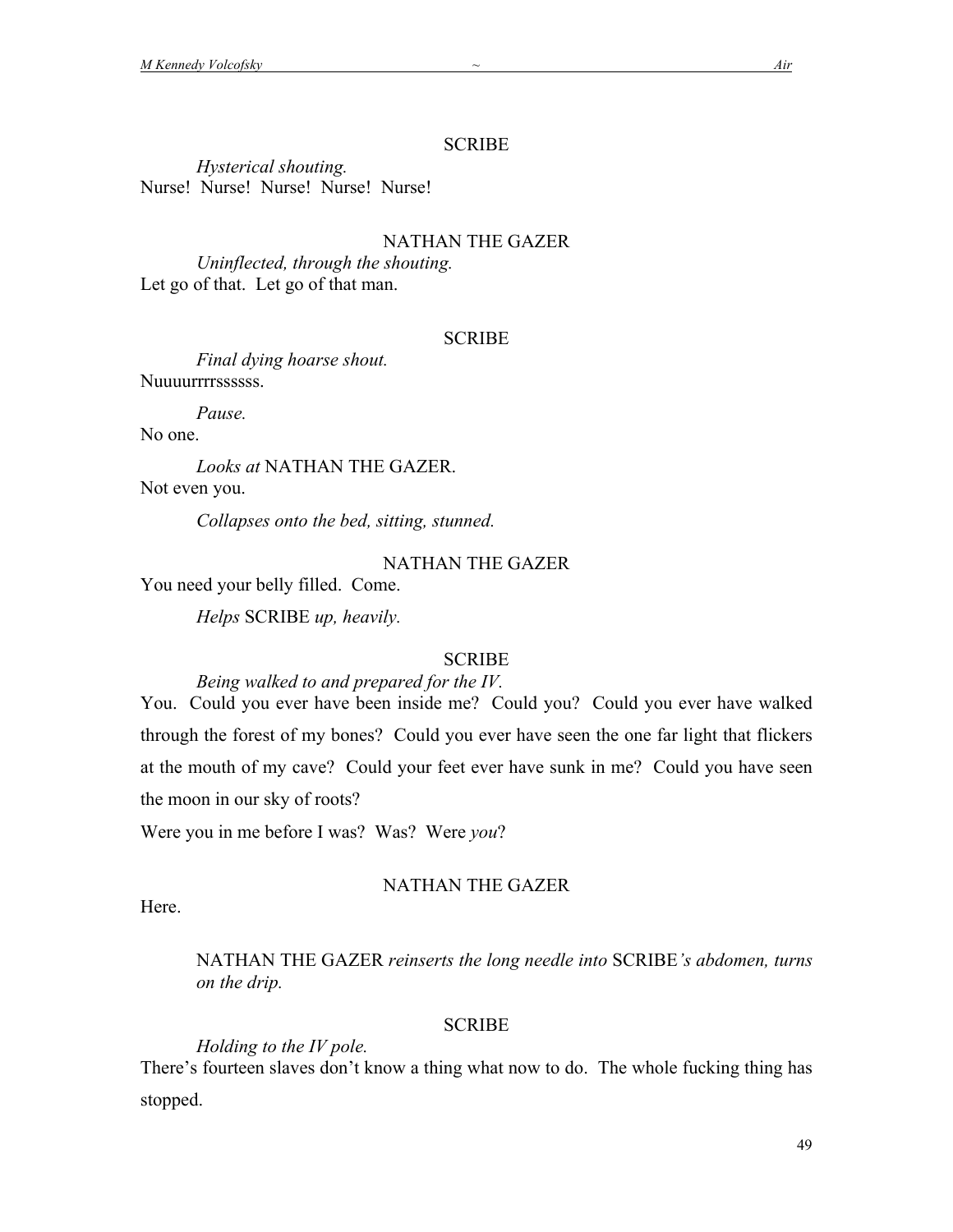Yeah.

NATHAN THE GAZER *returns to the gurney, Down Center, and crawls under the sheet, covering himself completely.* SCRIBE *watches him cover up.*

# SCRIBE

*To himself.* Your mother. Your mother coming. The last thing you remember. Weather not good these days. There's wind makes a book of the strong of the strong. A book. A grave with pages. Last time I danced my fingers snapped beneath the stars.

*To gurney.*

Your mother. Your mother had the largest penis, largest erect penis that I have ever seen. It was mounted on her like on the hood of a car, and she was pulled along behind it, like she was lassoed. When she slept it snored, dribbling. When we were living in Ryder's Forest birds and rodents used to congregate around her, while she slept, staring at it, amazed. You could watch it harden and soften with her dreams. It would stir, fill, and then tower over her, pulsing like a lighthouse; and then it would sink down into itself, vanishing, like it had been a moonlight mirage, and end up, just an inch or two long, nesting in her pussy's fur. The animals were mesmerized. It was like listening to a great sermon, watching her cock grow huge then small. You could *hear* it. Three days before we were driven out of the forest by the Caliph, we went to Reb Maror. A Tuesday. He performed the surgery. Her penis was left to rot in the ground of Ryder's Forest. And that's why she will never be buried whole.

*The covered bundle on the gurney's 'penis' grows and falls during the telling. The sheet-penis grows to its full height around "sermon", pulsing visibly, and begins to shrink and disappear at "three days", and is gone by "buried whole".* 

*Done speaking,* SCRIBE *looks at the ground, back at the bundle, at the ground, at the bundle.*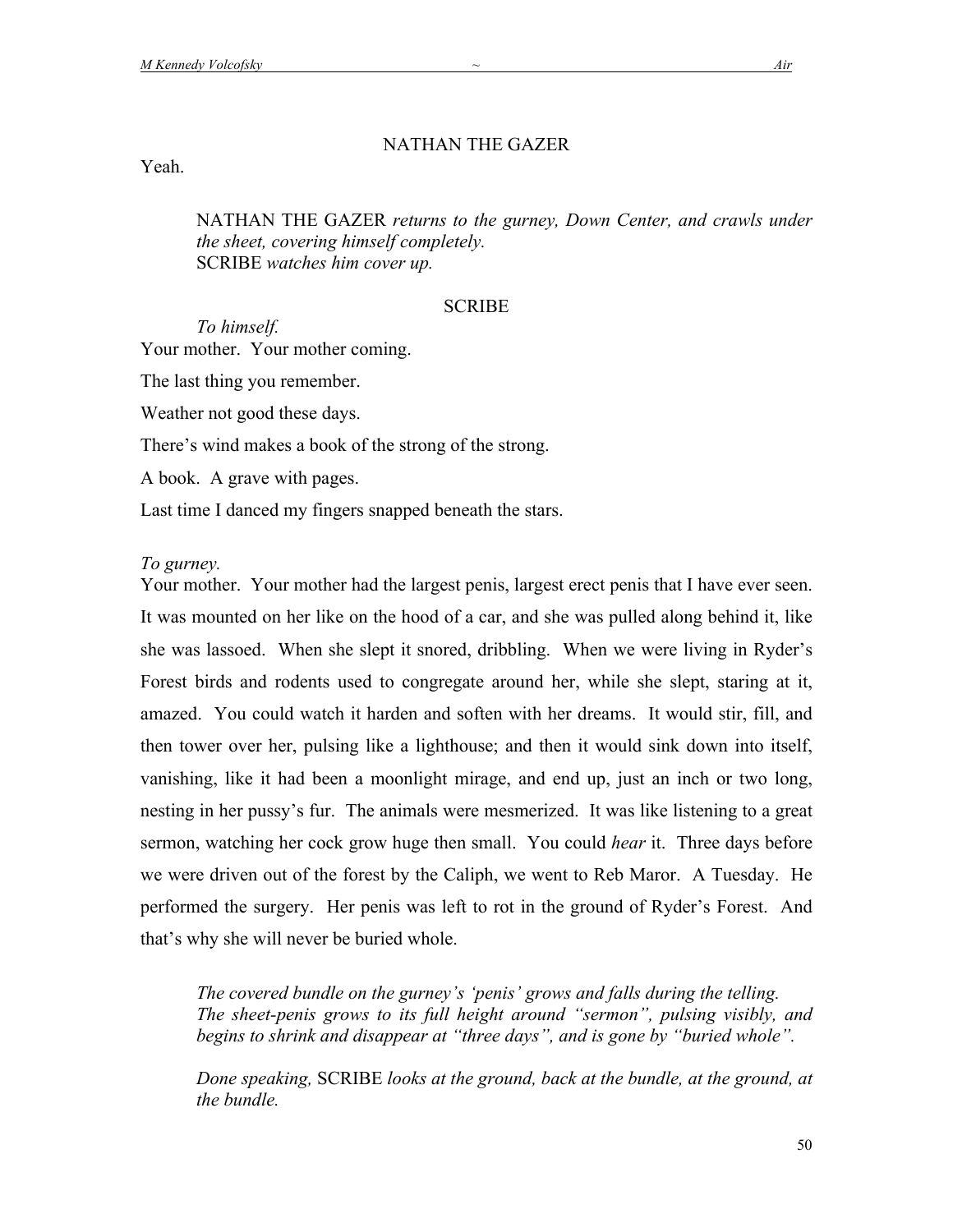*His gaze remains on the bundle.*

*The* BOY *from the hanging scene enters, Left. He approaches* SCRIBE*, who pays no attention, and getting on tip toe, blows out the IV.*

*Blackout.*

*On the gurney, under the sheet, the flashlight with the red light casing is turned on.*

*Up, against the rear wall, the five men under sheets standing, fully covered like ghosts.* 

*They click small red lights on under their sheets, held at their crotches. They begin rocking, while standing, rocking forward and back at the hips like Jewish prayer, covered-heads raving. Davening. The bundle on the gurney begins rocking. The bundle on the gurney, the ghosts against the back wall. Rocking, red lights beneath their sheets.*

*In the dark, accompanying the rocking lights,* SCRIBE *begins to sing. Cantorial Hebrew liturgy, Psalm 150. Its wailing, sobbing, pleading, exulting sound.*

# **SCRIBE**

Halelu-yah

Halelu-el bekod'sho

Haleluhu birkiya uzzo

Haleluhu bigvurotayv

Haleluhu kerov gud'lo

Haleluhu beteka shofar

Haleluhu benevel vekhinor

Haleluhu betof umachol Haleluhu beminim ve'ugav

Haleluhu b'tziltzeley-shama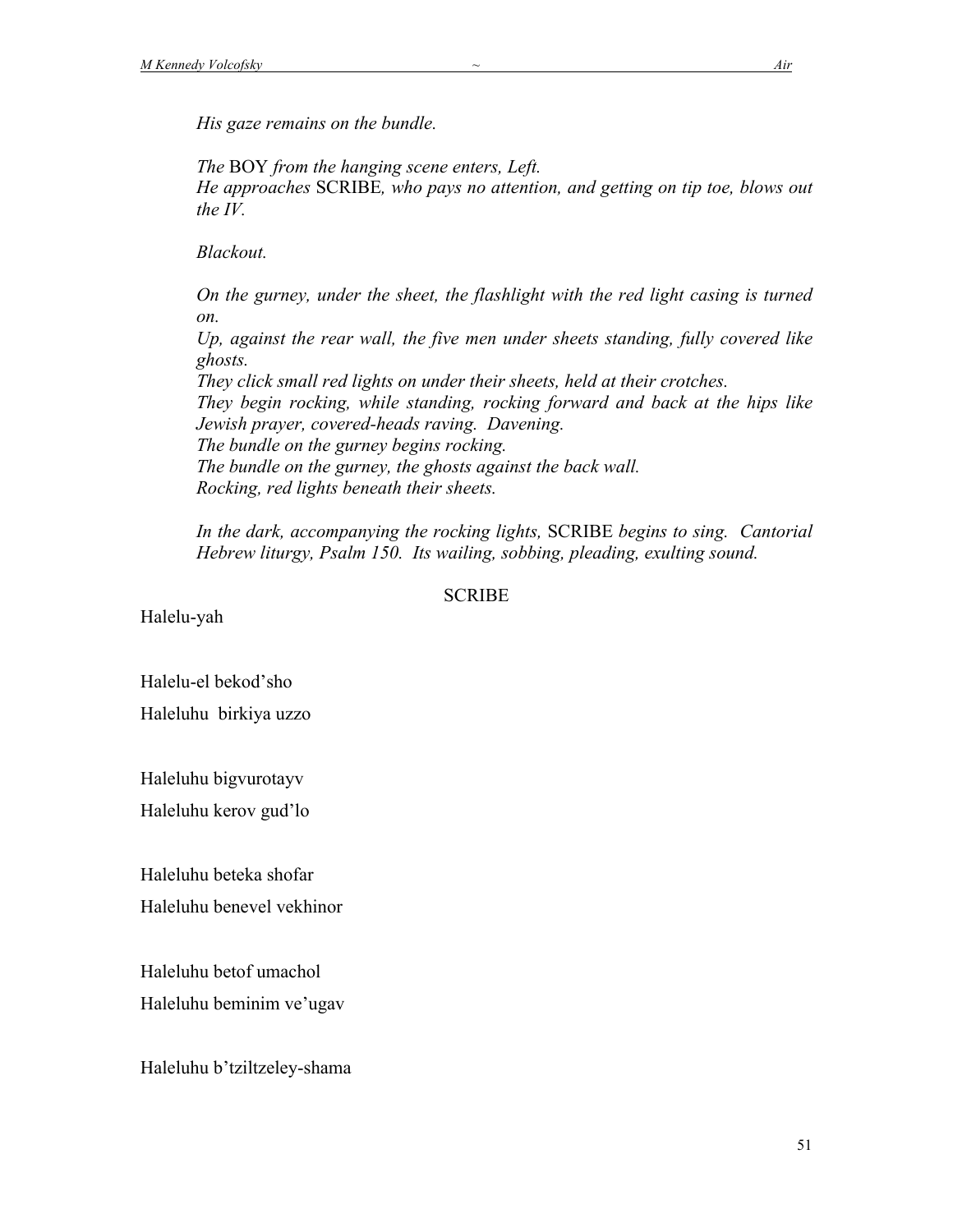Haleluhu b'tziltzeley teru'ah

Kol hanneshamah tehallel yah

Halelu-yah

*The prayer and davening come to a close. The bundle on the gurney and the ghosts along the back wall stop moving. The bundle's light goes out. The ghosts' lights begin to blink, on and off, at random intervals, like building lights in a skyline. Eventually, they all blink out.*

*Black stage.*

# [•WOODBLOCKS ONE STRIKE. PAUSE. STRUCK MATCH. WOODBLOCKS ACCELERATING STRIKES. PAUSE. ONE STRIKE.]

*A flame descends from the ceiling and lights the IV candle.* SCRIBE *rolls the IV alongside himself and walks to the gurney. Under the sheet, a match is lit. Burns out. Another. Burns out.* SCRIBE *at the gurney, looking down on it, watching. Movement under the sheet stops. In a massive gesture of pontification,* SCRIBE *bellows*

# **SCRIBE**

# LIGHT

*There is no change.*

SCRIBE *steps as far as he can from his IV pole, and begins a conversation with it. Another voice.*

No, come here. Really, no, come here. What? I'm not going to hurt you. What?! What's the matter with you? Why are you afraid of me all up in here? When have I ever hurt laid a hand hurt on you before? Never that's right never so what's? The problem? Fuck's sake *is* right. Come over here I *want* to *talk* to you. Now. NOW. Come! — Alright. Alright you want to be this thing this way be it all. Go on be it all. Like that. Like I'm swipin' at you every goddamn cuntfucking minute of every assfucking hour every sunfuckingday. Do that. Just like that. Stand over there. I'll still talk to you.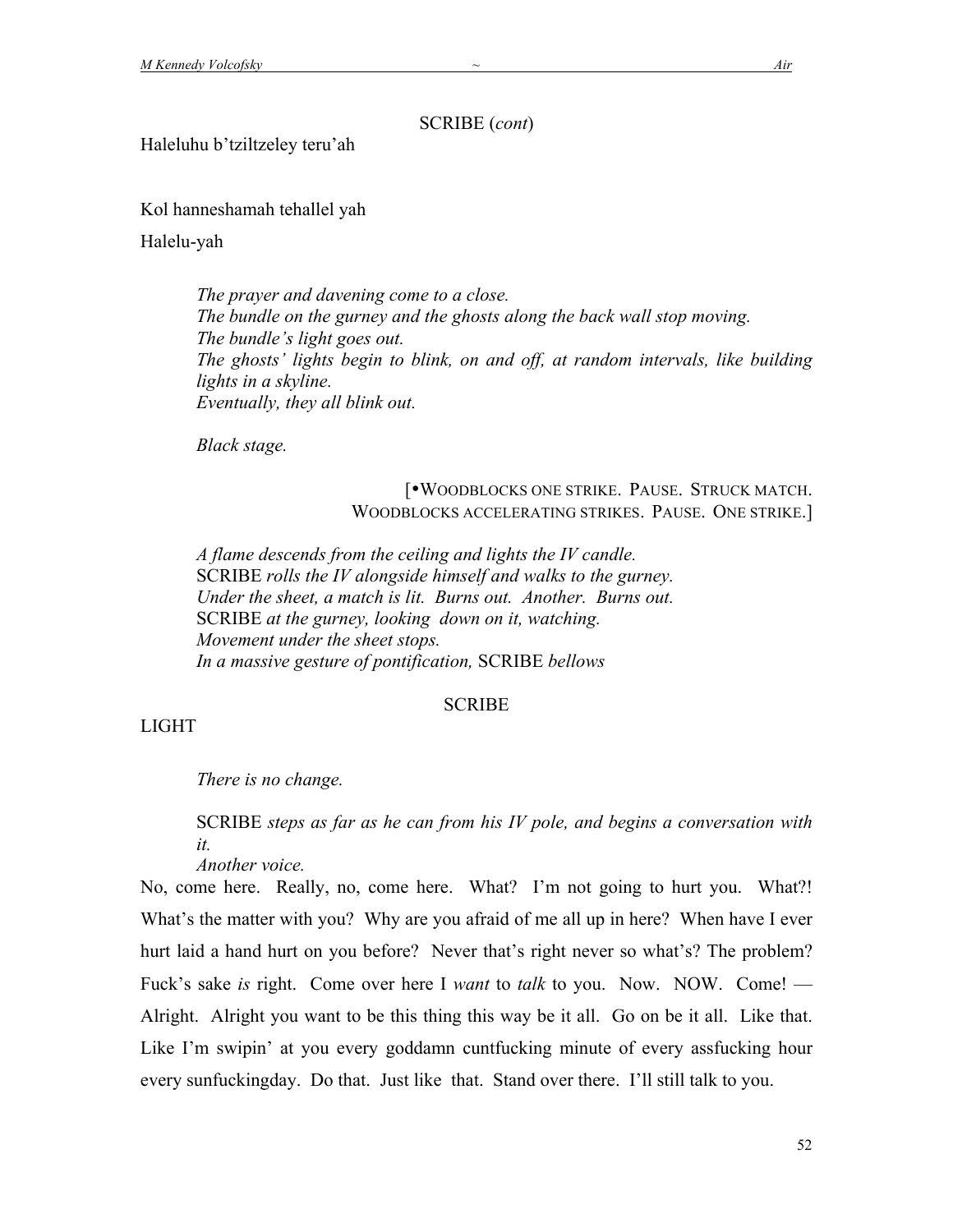They let you in here. And that's how you do? Do you know what I did? Do you know what I did, me, here, with you there somewhere off making your shit? *Your* fucking shit? You know what I was doing when you were off making your shit? I was making my own little piece of gold. I was making my own little mastershitting piece. Making it too. Like you. I'd love show it you. I would love so to. Because you'd see it. Because you could see it. Because you love me like you said you did, you love me down and up like a new whitewash wall. It's not something I can really show you. But I can describe it to you. True. Let me. No, I'm not coming near you. I'm not trying to fucking beat you here I'm not what the fuck is fucking wrong with you? What? When'd I hit you? Shut the fuck up! Listen in on me now. I listen I listen I listen! Listen the fuck in on me. On ME. Good. Now here. This is what it would be. A simple thing you know. Very simple. Enty bucket. Scrub brush. Sponge. Extract of pine solution in a plastic bottle. No a glass bottle. Pine sol in glass. That's it. Just like that. In the goddamn middle of the goddamn museum, a working bathroom without walls. Everything works. Everything runs. Toilet, sink, bath and shower. And spotless. The thing is spotless. Everything. *Spotless.* Like your asshole after my tongue. Rimjob squeaky. Like the engine of a brand new car. The perfect engine. The prize vehicle in the auto show, right there in the middle on the little stage. That's what it is you know. That's what it is. Exactly what that is. An engine. *The* engine. The scrubbed down, sparklin' bright engine. Pipes and joints and fittings and valves and spigots and spouts and drains. Chrome. Maybe call it *My Four on the Floor*. Just like that. Or maybe *While You Were Out.* The bathroom without walls and the enty bucket, the pine sol in glass, the scrub brush. All on the bathroom floor. See that right? That's *my mine* fucking art. What I did while you made your shit. I put an end to time. Not like you. I put an end to it. I made it disappear. And, on opening night, all the bathrooms in the museum are locked up tight. And we make good *cleansing* food and drink, a repast that promotes *movement*, inspires *production*, for our distinguished guests. And, of course, no one can touch the art. Which, of course, is how you become it.

*He walks right up to the IV pole, and looks it in its candle lit "face." Adamant, threatening, intimate longing.*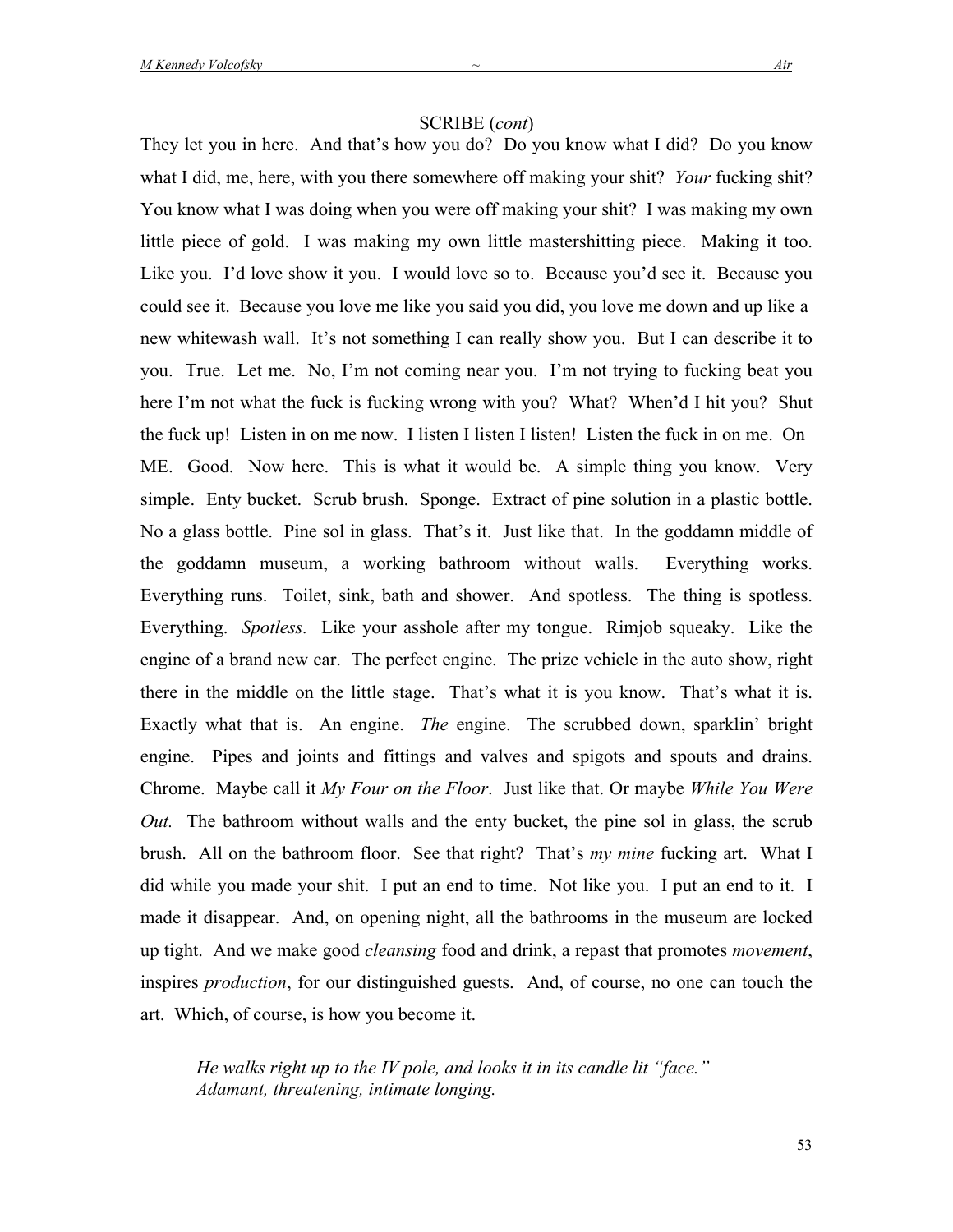*He puts an arm around its shoulder, interlacing his fingers. Whispers into its "ear."*

#### **SCRIBE**

Someday, I'll drink you again.

*The IV still the only light.*

# [•WOODBLOCKS ONE STRIKE. PAUSE. STRUCK MATCH. WOODBLOCKS ACCELERATING STRIKES. PAUSE. ONE STRIKE.]

**SCRIBE** 

*Staring the IV straight in the "face" yells* LIGHT

> *There is no change. The air settles.*

# NATHAN THE GAZER *(under gurney sheet)*, BOY & WOMAN *(Off Left)*, MEN UNDER SHEETS *(Up)*

*In unison* What we?

> *The hung* WOMAN *from the beginning of the play enters Left, pushing an empty wheelchair with great love and care across the stage. Step by step. She exits Right.*

#### **SCRIBE**

*Bellowing again.* LIGHT

*Again no change.*

*The hung* WOMAN *enters Left, carefully pushing the* BOY *in a wheelchair across the stage.*

# **SCRIBE**

*Watching them through the back of his head.* She tasted like the entire world.

Inna fuck. Hang 'em.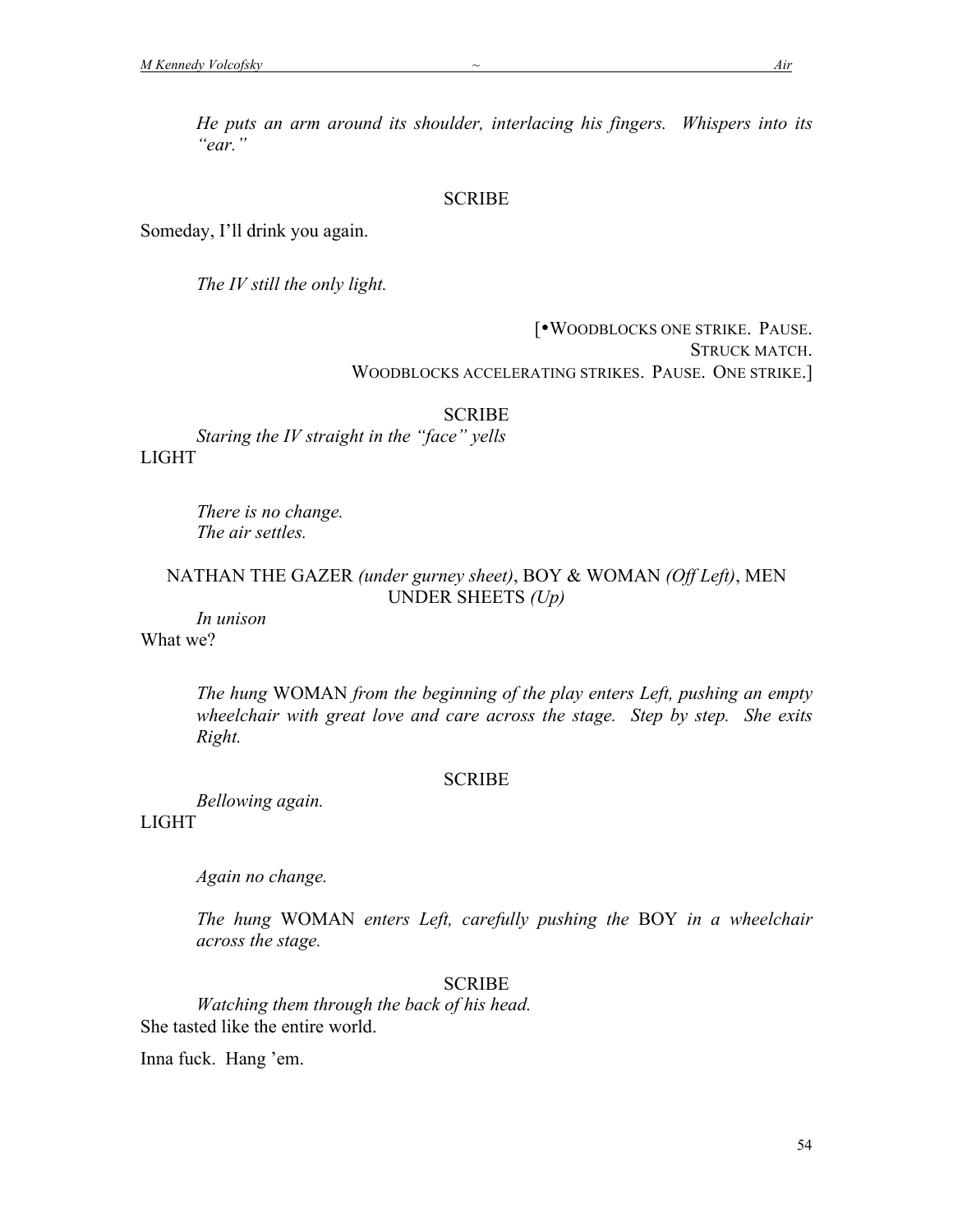WOMAN *stops wheelchair mid-way across the stage. She and the* BOY *walk over and stand just behind* SCRIBE.

BOY *on his Left,* WOMAN *on his Right, they reach into slits in* SCRIBE*'s hospital gown and with one hand each begin to masturbate him.*

*Up, the* MEN *peep over the sheets, drawing them down to just beneath their eyes in unison.*

SCRIBE *begins to cry.*

*His crying then mixing with sexual breath & sound, regretful and resisted unresistable.*

*As his orgasm approaches, his breath speeds and his eyes open, glaring out to House.*

WOMAN *&* BOY *quicken their pace in response. They have a hand on each other's shoulder around* SCRIBE*'s back. Their gaze is fixed on the movement of their work.*

*Crying with open eyes,* SCRIBE*'s face becomes a rictus of pain and fear, accompanied by sounds of approaching pleasure.*

*His entire body is thrown into a grotesque seizure as he ejaculates with open eyes, and his eruption is accompanied by a barely articulate seizure-torn scream.*

#### **SCRIBE**

*Ejaculating.*

LIGHT

*All three of them become completely motionless.* SCRIBE*'s expression a memoryless stare out to the House,* WOMAN *&* BOY*'s eyes down towards their hidden hands.*

*The* MEN *all draw their sheets up over their heads again, in unison.* WOMAN *&* BOY *then stand up, and walk to the covered gurney, each wipe their sopping hand on its sheet.* NATHAN THE GAZER *peeks his face out from under.* WOMAN *&* BOY *return to the wheelchair.*  WOMAN *gets in, and* BOY *wheels her carefully Off Right.*

NATHAN THE GAZER *sits up, covered legs over the edge of the gurney.*

#### NATHAN THE GAZER

*To* SCRIBE*'s back*.

Soldier.

Hey soldier boy.

You soldier.

*Space.*

A lot of last words left, private. C'mon. Last words, left track this muck here thank god dint find no cup make another face of you.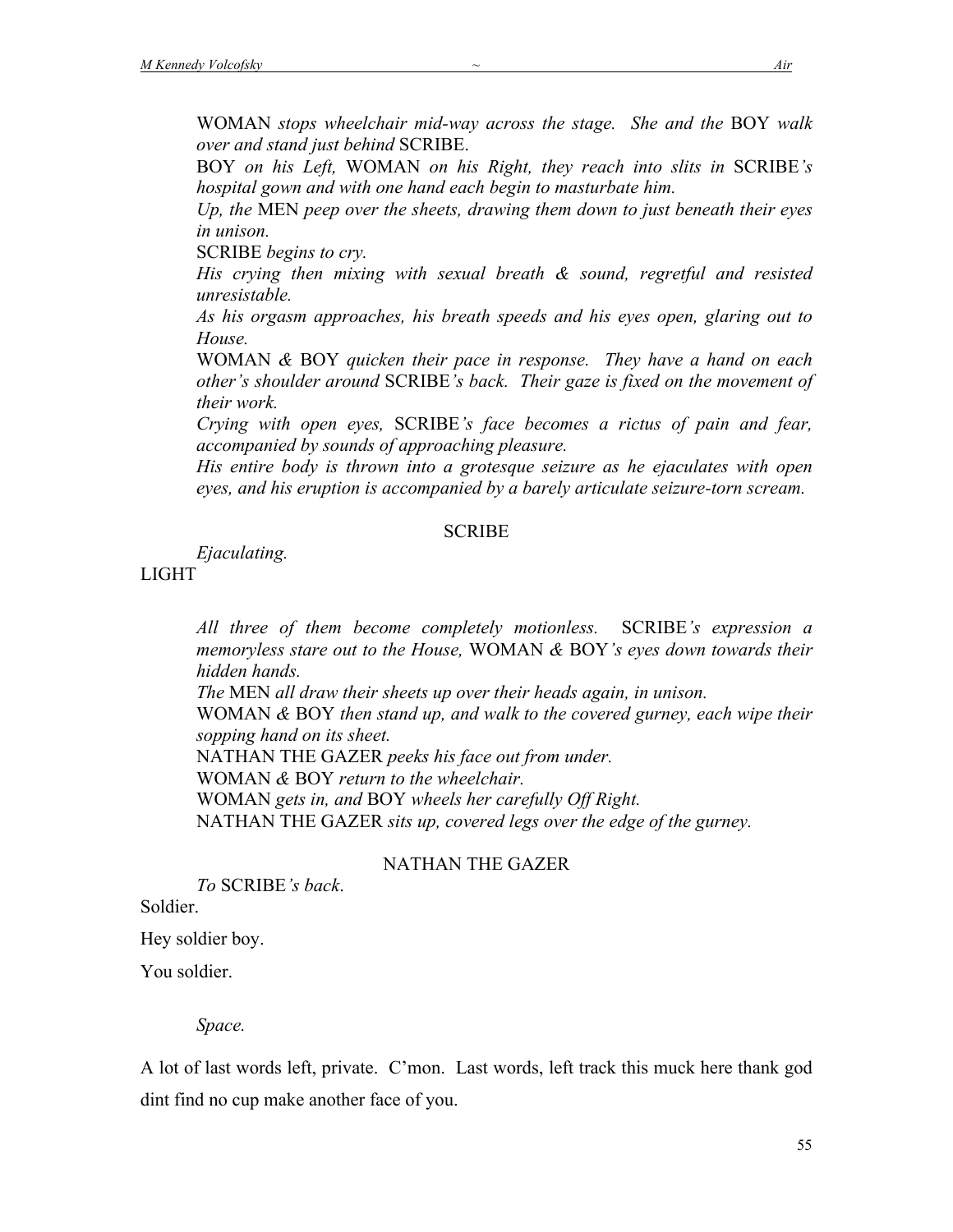You, soldier.

Soldier boy.

HEY.

*Space.*

*Gets up and walks to* SCRIBE. *In his face.* The wedding's over.

> NATHAN THE GAZER *walks* SCRIBE *to the gurney.*  SCRIBE *walks in a catatonic freeze.*

# NATHAN THE GAZER

*To sheet.* This is your mess anyway. Might as well.

*Drops sheet on the ground.*

NATHAN THE GAZER *lays* SCRIBE *down, face up, head Right. He then rolls the IV pole Up of the gurney, by* SCRIBE*'s left shoulder. He adjusts the drip on the IV.*

# NATHAN THE GAZER

The hiding of the face, one last time.

Quite a conversion.

Let it flow.

# SOL!

*The old* MAN *pulls off his sheet, peeks out and gets up, naked, and walks Down. A much more elderly, infirm walk than in Prologue. He drags a chair to Center. Sits. The old* MAN *'acts out' what is told, the chair his all-purpose object.*

# NATHAN THE GAZER

*To 'Sol'.*

Like we do.

*To the air. 'Sol' acting-out.*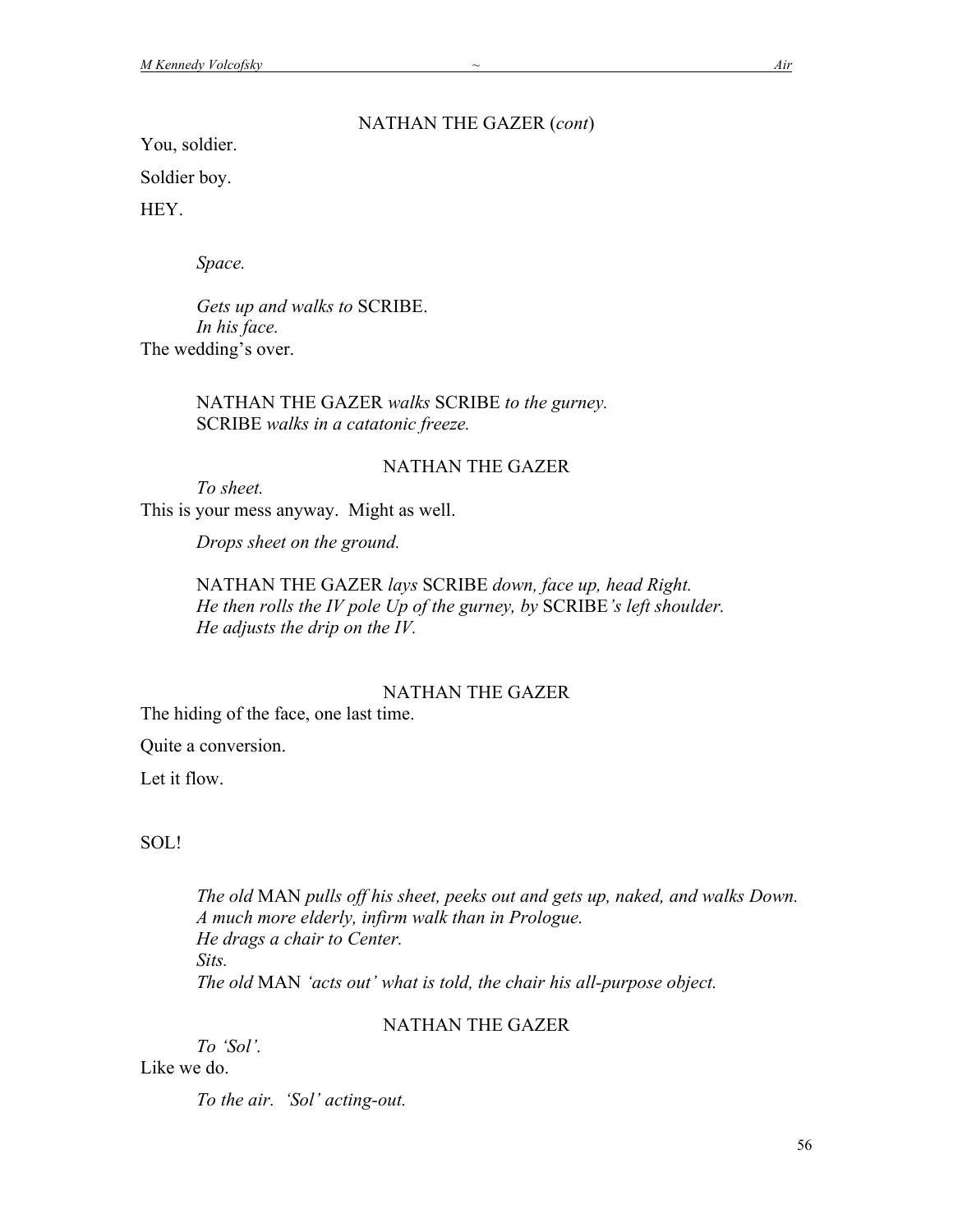The Jewblack's birth was a fertile pollution, a kingship currented atop gutter water, a golden hero's boat aglide a river of human waste.

His father worked leather. The house stank of skin. The floor was hairy. His hands were the color of burnt matchheads. His lefthandedness procured him the name Ehud, after the biblical assassin. You remember Ehud. Who killed a fat king while he sat on his shitter, pushed his lefthanded blade so far in his liver the handle was sucked in and disappeared. Locked the shithouse doors behind him, leaving the dead king on his throne. Walked out calm, the odor of king's shit providing cover. Not until the usual kingly hour had passed did the attendants sense anything was wrong. And Ehud by then was far far gone. His weapon 'd been invisible, because it'd been carried on his lefthand side. So. The Jewblack's father took the name Ehud. Being a lefthanded leather worker. He'd slaughter his own stock, saying *I kill kings* when he cut the animals' throats. He'd write his dreams with a knife on the hides, and then work them so'd they vanish. So the whole shtetl wore the garment of his dreams. He'd left his parents far behind, long ago. Cow hair floated in his soup. He remained a bachelor.

He, one May night, bought a whore. Not the first nor the last. This one was the youngest daughter of a tinsmith from the next village but one, to the east. The snow had almost melted. She had very thick eyebrows, pointed chin, beautiful lips. Full youthful breasts, thin coating of pubic hair. Nothing too special. He wrote a dream on her, with charcoal, along her inner thighs and all around her mound. Then he asked her to sit on his low work stool, her feet up on logs, and reach under her thighs, from outside them, and read the dream, slowly and softly, to him. And to move her vagina's lips, as she read, so it would seem they were speaking his dream. Yael, the Rebbe's daughter, always found him girls that could read. He sat across from her on the hair and straw, naked from the waist down, leaning against a post wearing just a fur vest, masturbating, watching those lips tell him his dream. They told it three and half times, and then he was done. He washed her gently, erasing the words. They each drank a cup of hot barley wine. And then they slept, naked, covered by two thick oxhides on an oakwood shearling bed. While they slept, his heart against her shoulderblades, he dreamed. He dreamed again the night they had just spent, the dream-speaking they had just done. And as he had done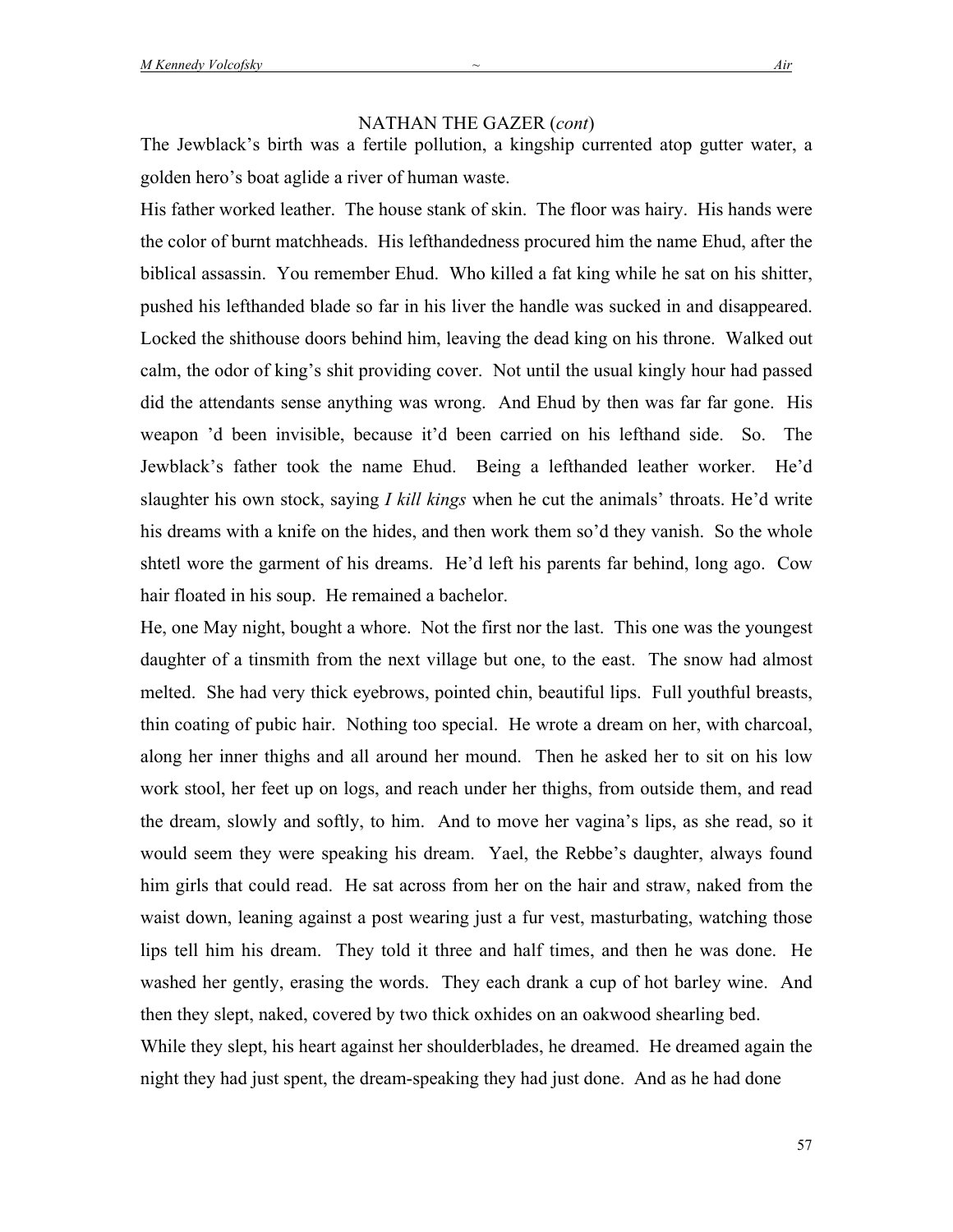while awake, he ejaculated while asleep. His sperm soaked her labia. He turned over. They slept.

After a breakfast of chicken eggs and sheep's milk and tea, she left, with her fee and a small tip.

They never met again.

So in a dream the Jewblack was conceived.

*'Sol' straddles the chairback.*

*Space.*

*'Sol' checks his watch.*

# NATHAN THE GAZER

So in a dream the Jewblack was.

# **SCRIBE**

*Face up on gurney. Hoarse bellow that dies.* Nurse …

# NATHAN THE GAZER

Aborted.

*Walks to the gurney. Stands Up of it. Shines flashlight (around neck on string) in* SCRIBE*'s face.* I never should have found your voice.

What you've done with it.

Two mouths between us.

Well, private.

I think one's done.

You saved the wrong world, soldier master saver son.

You dint hear me saying it. Saying it.

Not that one. Saying Not That One. That one's.

Scribbles. Private. Zevi.

That one you'll have to push a goddamn statue out your ass.

That.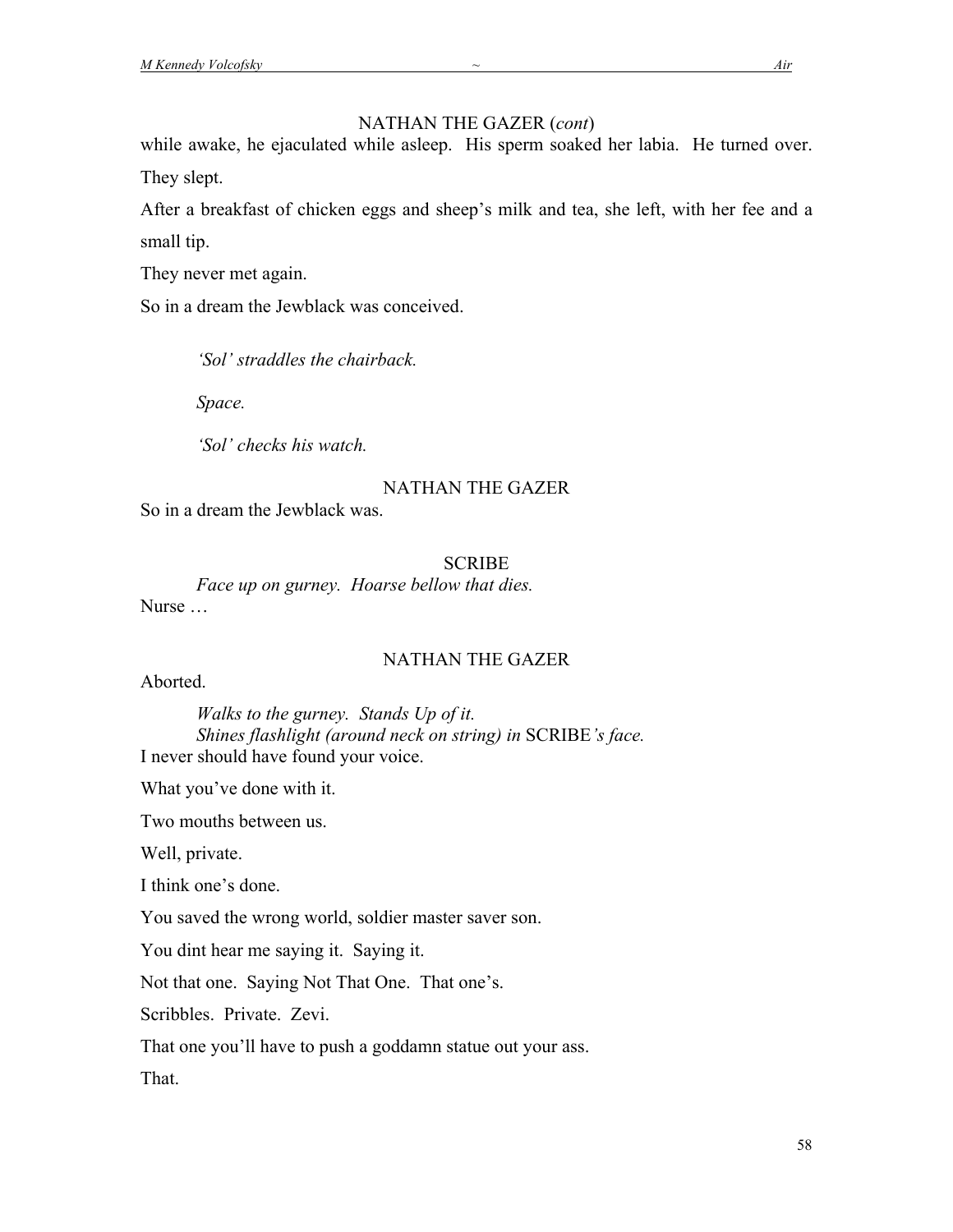But you see here.

*Looks under* SCRIBE*'s gown with flashlight.*

Ah.

A little more air.

*Adjusts the drip on IV. Sticks head and shoulders completely under* SCRIBE*'s gown. While under gown.* Justice and mercy.

Twins!

What's that Scribbles?

*Out from under*. One last turn?

One last.

*Again the drip. Walks around gurney, picks up come-stained sheet, unfurls it and lays it over*  SCRIBE.

*Back around by IV.*

There's nothing ever wanted more than what we didn't have.

*Shines light in* SCRIBE*'s face, clicks it off.* NATHAN THE GAZER *gets on gurney, lays next to* SCRIBE*, fetal, and covers them both with the sheet.* NATHAN *covered completely,* SCRIBE*'s face still exposed.*

*IV the only light. Space.*

*Hands slowly make their way out from under the sheet. They go to* SCRIBE*'s lips, and prepare to move them. Old* MAN *'Sol' speaks; the fingers move* SCRIBE*'s lips. The lips often move without any accompanying speech. The speech frays into space.*

MAN

Light

past four now

Spring is coming.

Finally.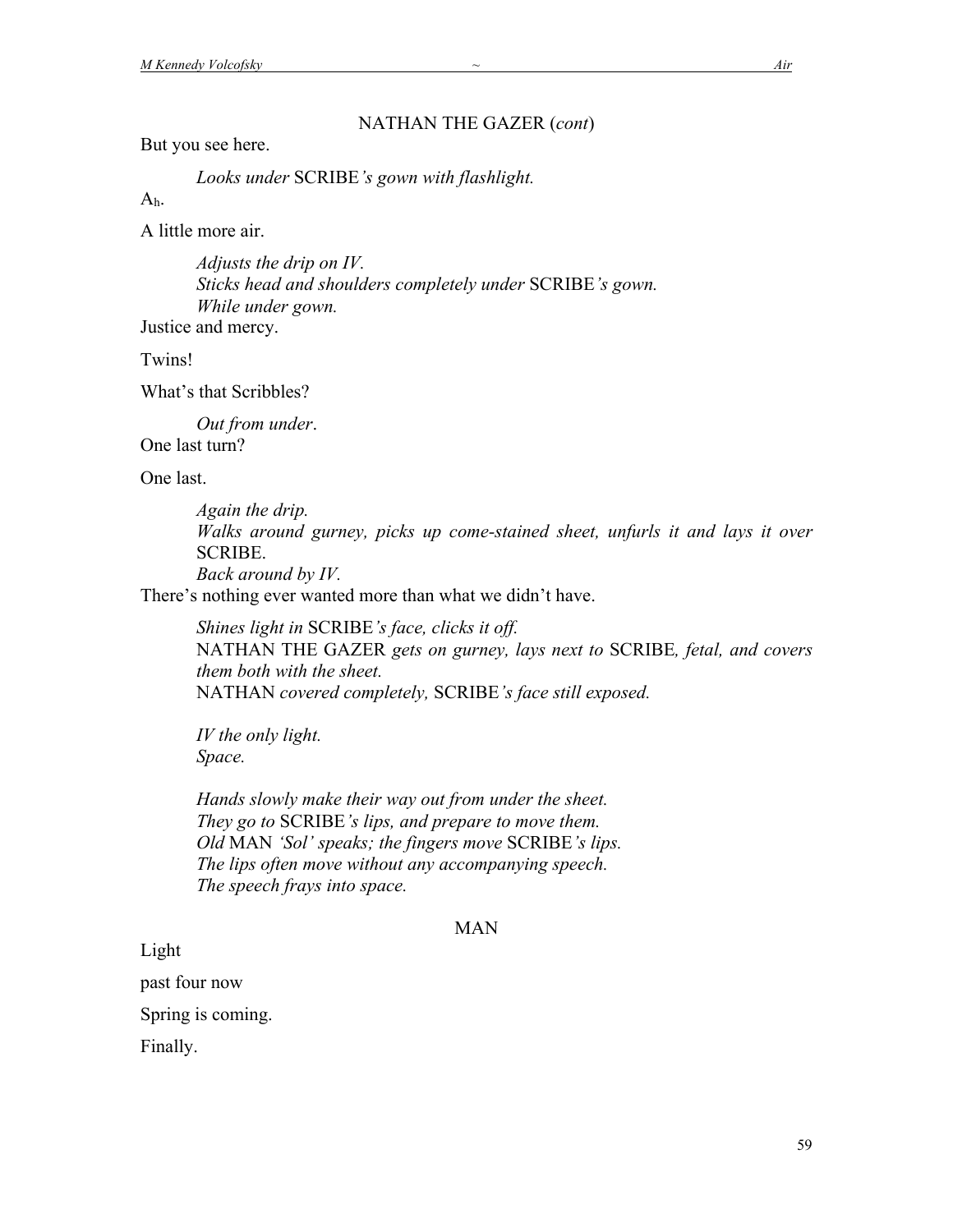#### MAN (*cont*)

I never understood how you found it. That room, that little shack, ǝ, propping up one corner of that enormous house. I never even understood why it was built. ǝ, built, they built that huge house on top that tiny little room. One room with a roof and a window and a door. And from the door a stoneinthegrass walkway. And to a stacked stone gate. And then to the road. Tiny little room with a peaked roof and a chimney jammed under a corner of that huge house. You were there and I was there. Snow fell deep, the spring soon. The boiler for that huge house in that tiny room. That was our heat now. That mattress on the floor there. That was our bed now. While you slept

*Space.*

While you slept I secretly called home and I told my. Her *I want to come back.* A beige phone. And she said *Never.* ǝ. So while you slept I walked out into the snow. Very dark. And one of the men was standing up through the sunroof and saying down to the other *I don't know. He won't answer.* Moths like snow. *The kid must be frozen. He's buck naked.* And the one below drove them away.  $\phi$ , iced me. Sound down. Lent. What was the story? 
a, this side. Right in. Tes. Lasfi, roundlah, base. Fill, si, ren. Town me fiigh, race. Go, goh, go. Lie

pune

forn

lassk, bate.

I

ǝ

# *Space.*

*The hands lift off the mouth, hold their shape, then slide back under the sheet. 'Sol' walks slowly to the gurney, gives a turn on the IV valve. He reaches under sheet and pulls out flashlight, jerks it sharply off string. Blows out IV. Illuminating his way with the flashlight, 'Sol' walks slow to back wall and on his knees crawls under sheet. He lays down on the ground, completely covered.*

[•WOODBLOCKS ONE STRIKE. PAUSE. ONE STRIKE. PAUSE. ONE STRIKE.]

*Under the sheet the flashlight clicks off.*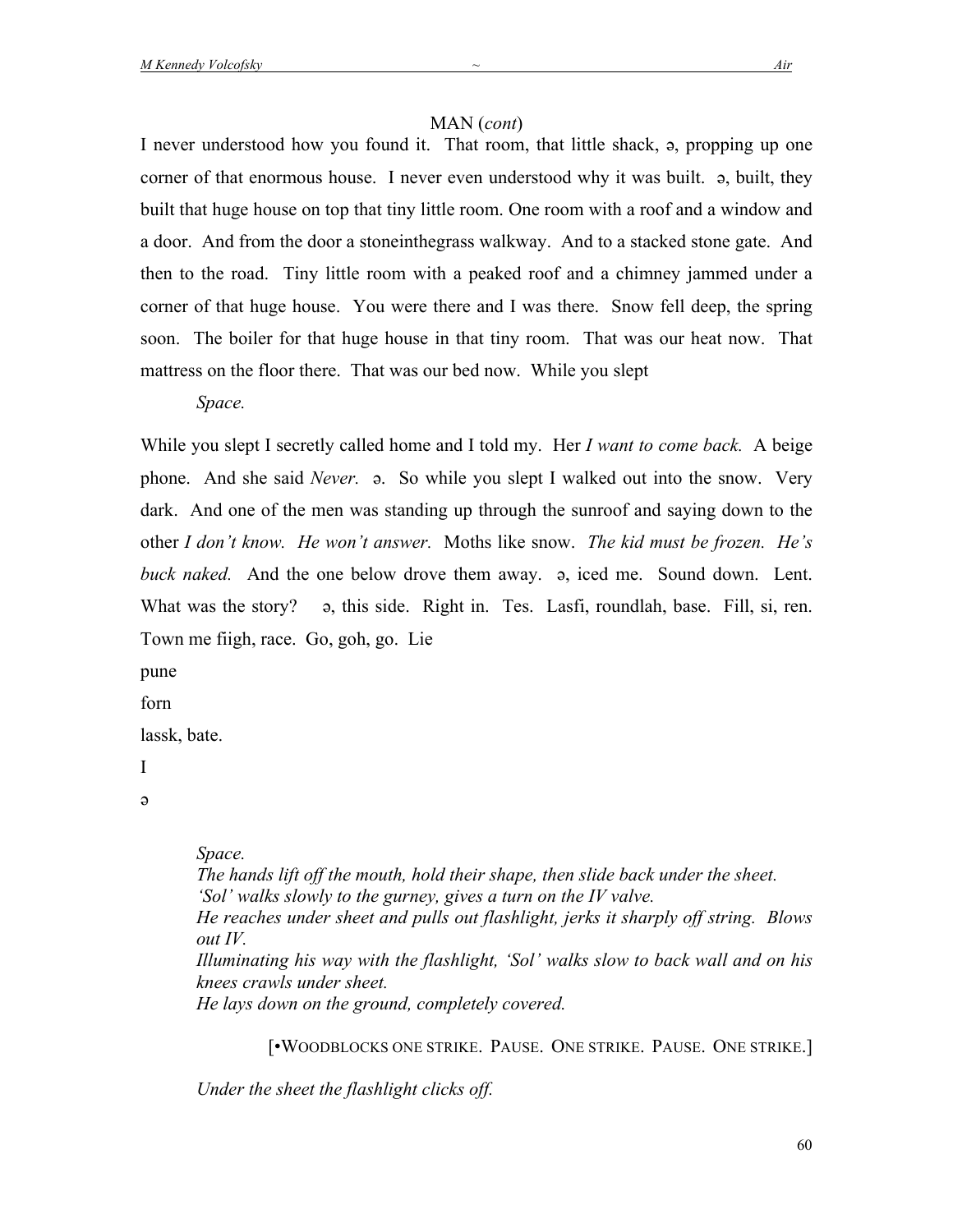*Black stage.*

*Space.*

*Up Left, a match is lit. By the light of the single match flame, both sitting on the floor, clothed and shod, the* WOMAN *sucks off the* BOY. *The match held by him, near her moving face. His face towards house, eyes open. The match burns out. Black stage.*

*End.*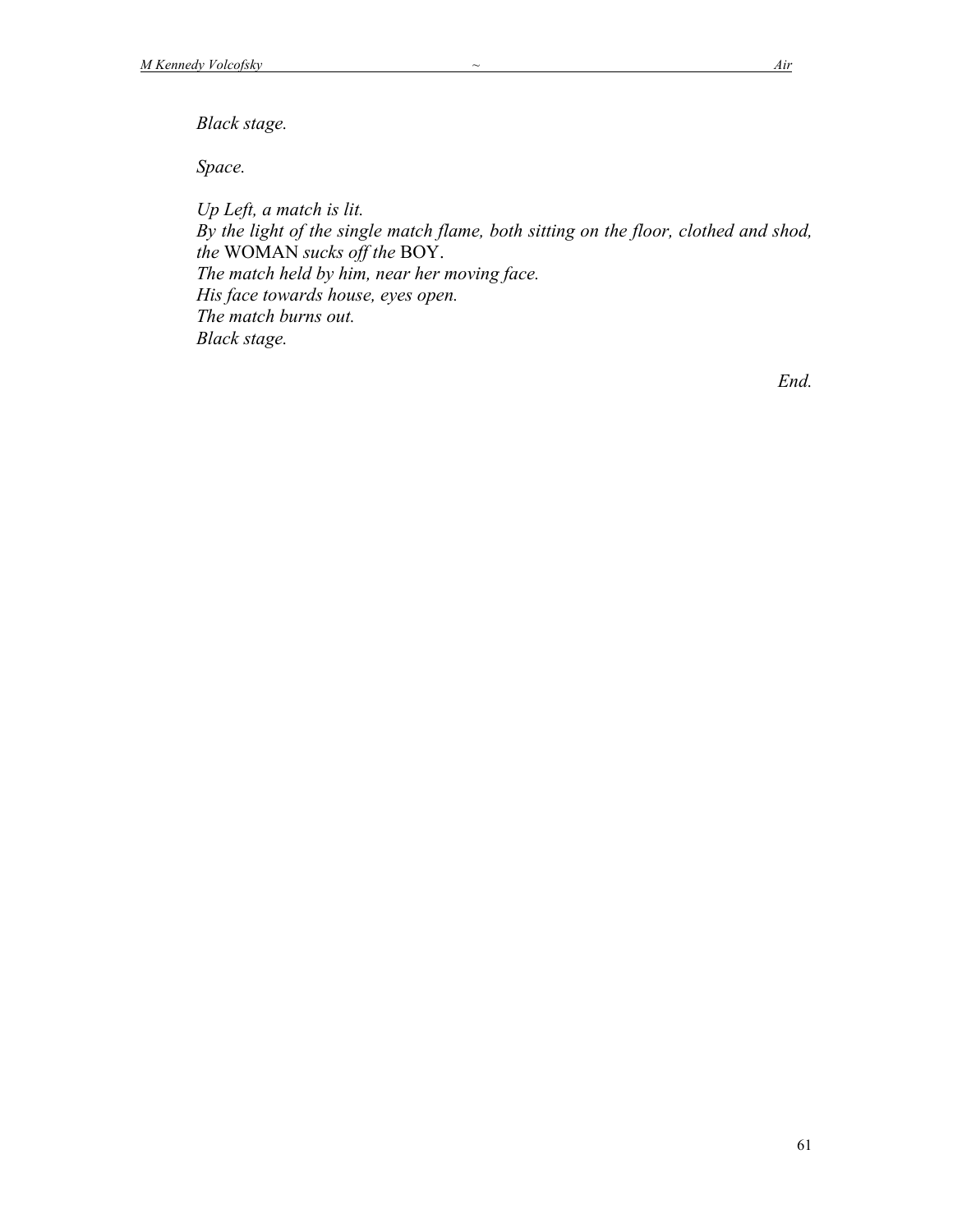Orestes *I snatched a fold of my cloak to hood my eyes, and, blind, took the sword and sacrificed my mother –*

Euripides' *Electra*